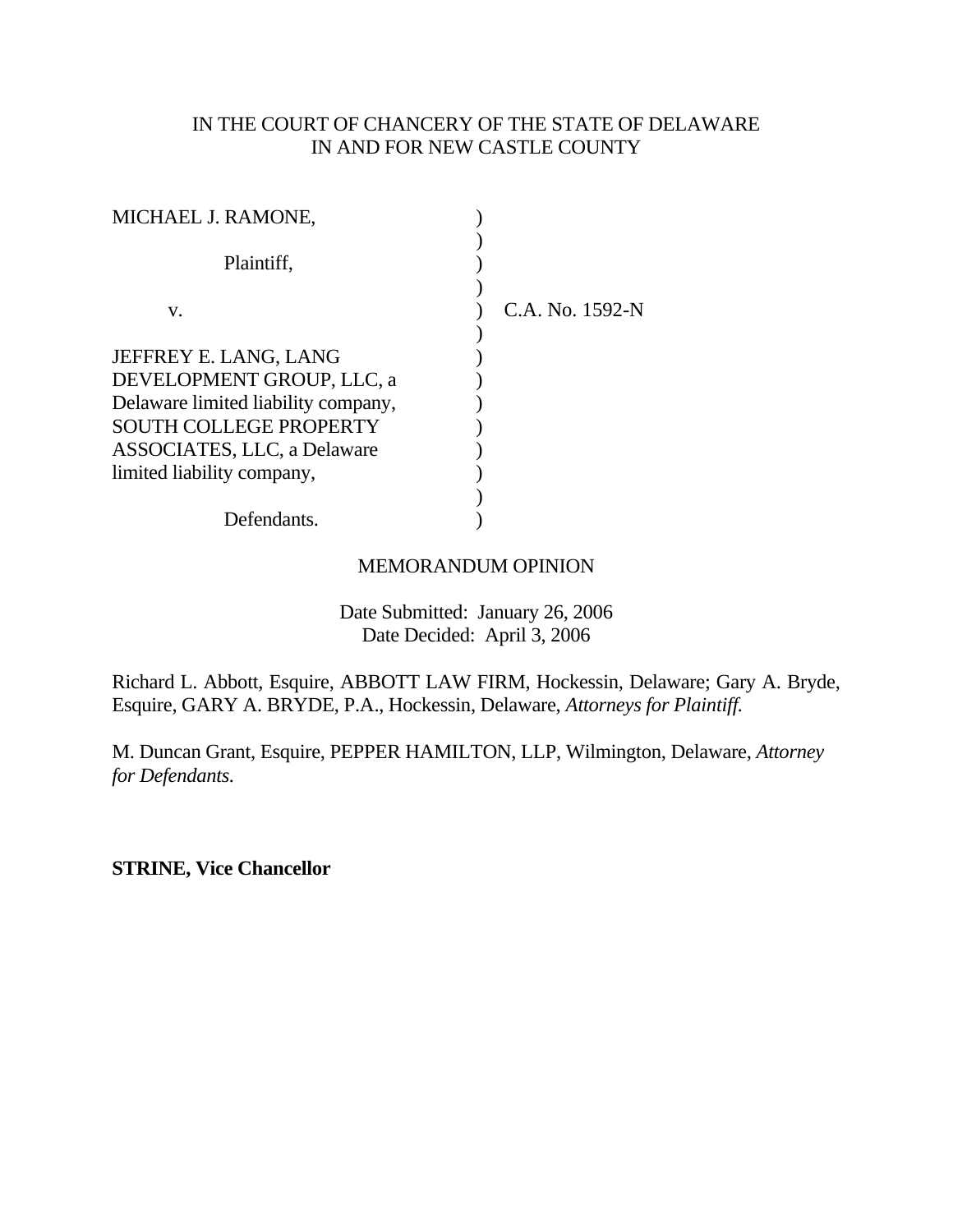This case involves a dispute between two local businessmen who hoped to work together in some fashion towards the opening of a swim and fitness center, but who failed to achieve this despite six months of efforts and negotiations. Before the plaintiff's involvement with the defendant, the defendant had already signed a purchase agreement to buy the property on which the swim and fitness center was to be located. For months, the plaintiff and defendant discussed varying deal terms all with the express contemplation that they would formalize their relationship in a written LLC agreement. Ultimately, the defendant closed on the purchase of the property himself, frustrated by his inability to reach a final accord with the plaintiff. The plaintiff then sued, obviating any chance for reconciliation.

At trial, each side blamed the other for the failure of their negotiations. The plaintiff alleges that the defendant used his good name and reputation in the community when that was to the defendant's advantage, then cut him out of the deal. The plaintiff claims that the defendant's conduct is actionable under various theories, such as breach of fiduciary duty, breach of contract, or promissory estoppel. For his part, the defendant argues that the plaintiff's repeated delays, changing desires, and inability to commit to deal terms made reaching a final deal impractical and warrants no relief.

In this post-trial opinion, I find that because neither a binding contract existed between the parties nor a de facto partnership, the plaintiff's only valid claim is based on the doctrine of promissory estoppel. Although the plaintiff's own conduct was hardly exemplary, he did reasonably rely on a narrow expectation created by the defendant, which was then dashed. Consistent with the confined role of promissory estoppel in

2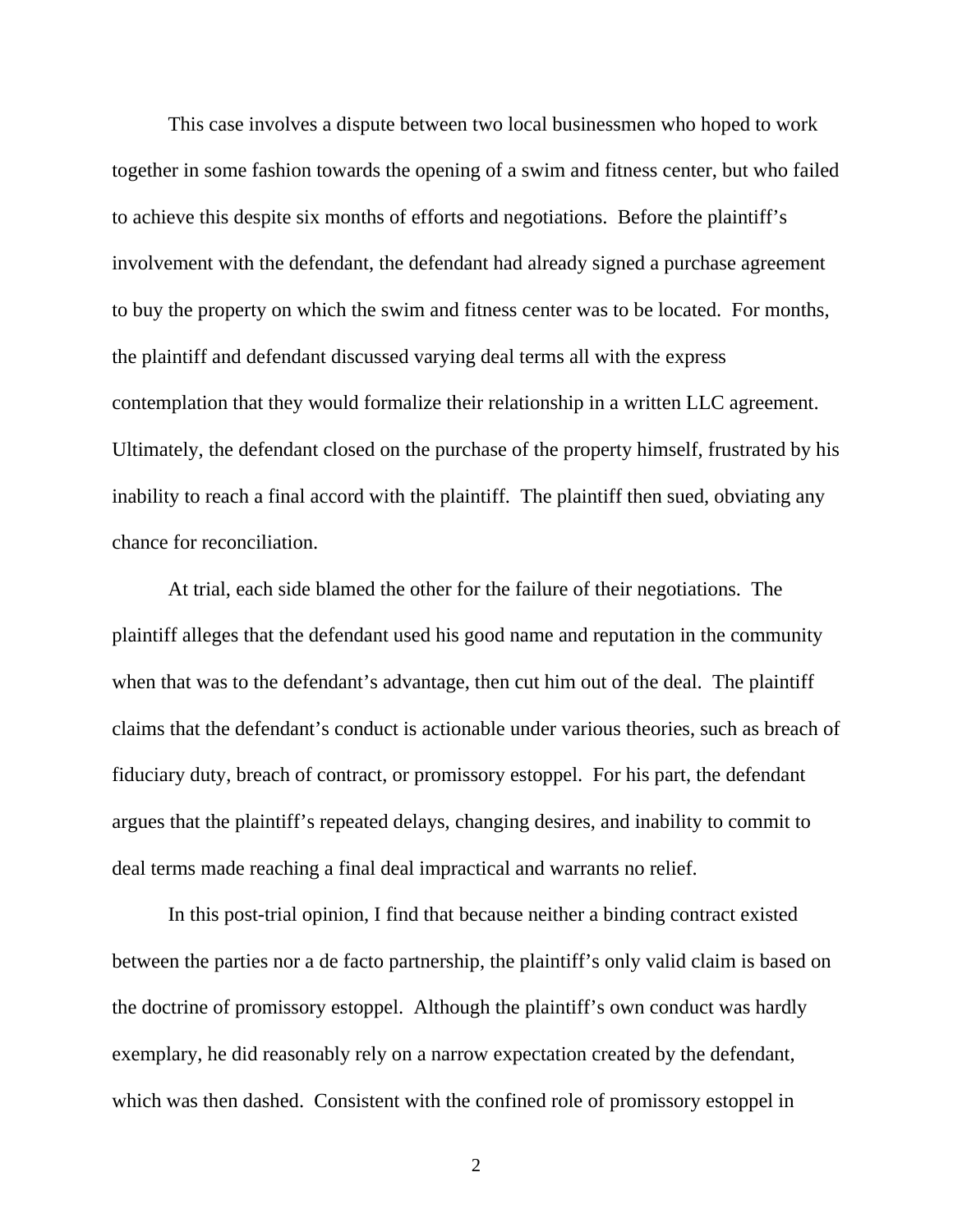American law, on these facts, the plaintiff is entitled to only very discrete and focused relief protective of his reliance interests.

### I. Factual Background

### A. The Parties And The Properties

Plaintiff Michael J. Ramone and defendant Jeffrey E. Lang are both businessmen with longstanding community ties. Ramone owns and operates the Delaware Swim  $\&$ Fitness Center in New Castle, Delaware and a similar facility in New Jersey. He works in various capacities in the field of competitive swimming, including as the head of the Delaware Swim Team and Swim School, which has several hundred participants. Ramone also owns and has owned other local businesses not related to swimming.

Lang is a real estate developer and property manager in and around Newark, Delaware. In 2002 he started Lang Development Group, LLC ("LDG") in which he is a 50% member. The other member is John Christopher Brown, Lang's life-long friend and regular business partner. Together, they have developed several properties.

The genesis of this case was the Jewish Federation of Delaware's (the "Federation") decision to sell the "Property" it owned in Newark. The Federation had operated the Jewish Community Center or JCC on the site. In 2004, the Federation decided to sell the Property. Independently, Ramone and Lang saw a business opportunity when this Property became available for sale.

The Property previously was owned by the Newark YWCA, which had operated a community center, day care, and swim and fitness facility there since 1969. When Newark city officials became aware the YWCA was selling the Property, they expressed

3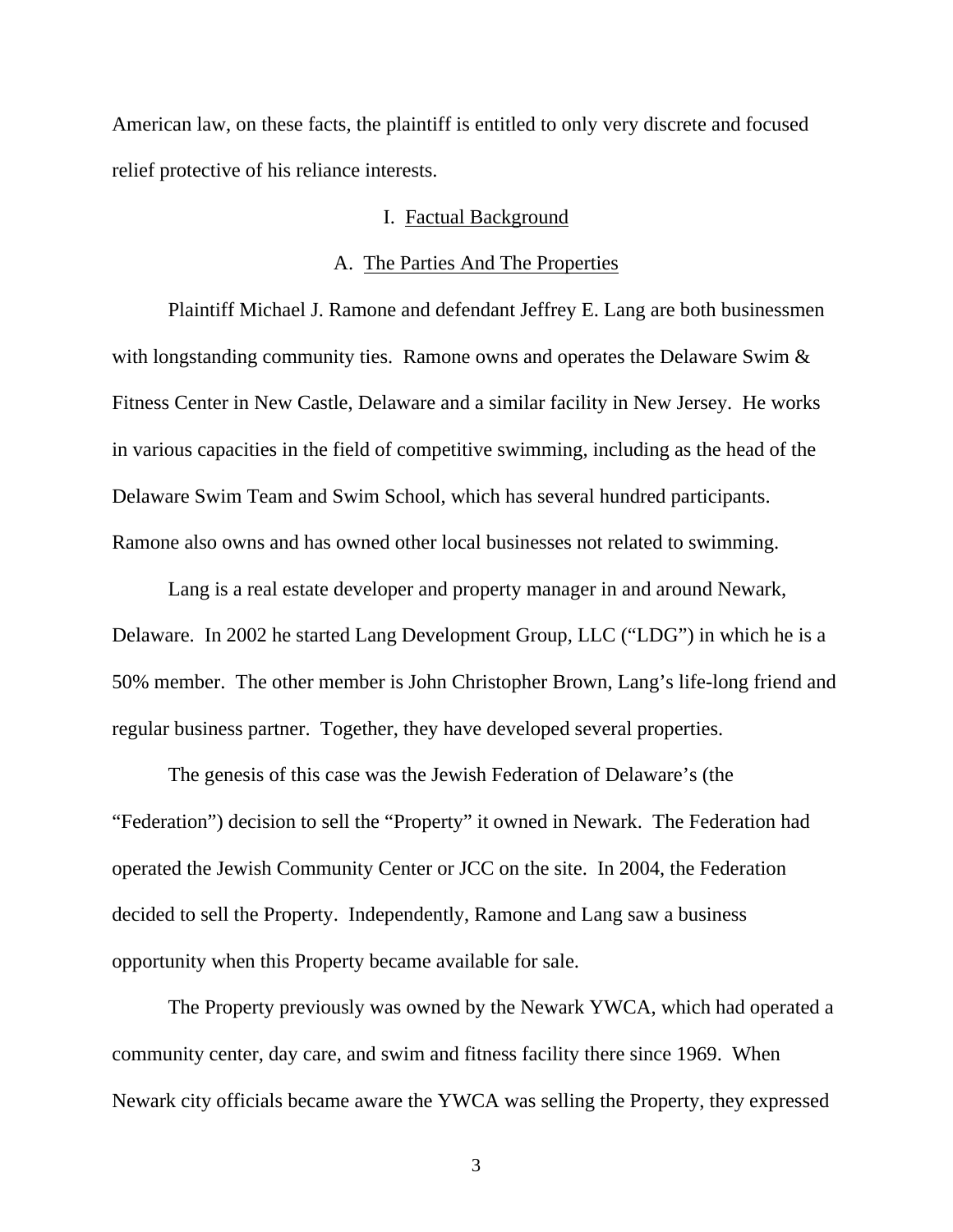concern about losing the beneficial programs and community center and assisted the YWCA in finding a non-profit user. Therefore, they were pleased when the Federation purchased the Property with the intent to establish a JCC at that location.

For several years, Ramone has sought an opportunity to expand his swim operations and to obtain access to an indoor swimming pool in Newark because of the absence of other indoor pools where he could hold classes and practice sessions. Before the YWCA sold its Property to the Federation, Ramone investigated purchasing the Property. During the two years that the Federation operated the JCC, Ramone told the Federation's agent at Stoltz Realty, William Ganc, that he might be interested if the Property once again became available for sale. Upon learning the Federation was selling the Property in summer 2004, Ramone communicated his interest in the Property to Roy Lopata, the Newark City Planning Director. As before, some city officials expressed concerns about the loss of recreational opportunities in the community as a result of the Federation's sale of the Property. Lopata prepared a then-confidential memorandum that was forwarded to the Mayor and City Council discussing the City's concerns about the loss of a community center and the possibility of Ramone purchasing the Property and running programs similar to those historically operated by the YWCA and the JCC if the Property could be rezoned for a for-profit fitness center complex.<sup>1</sup> Around this time, Ramone testified that he made a written offer to purchase the Property but was unsuccessful in landing a deal.

 $\frac{1}{1}$  Trial Ex. 56.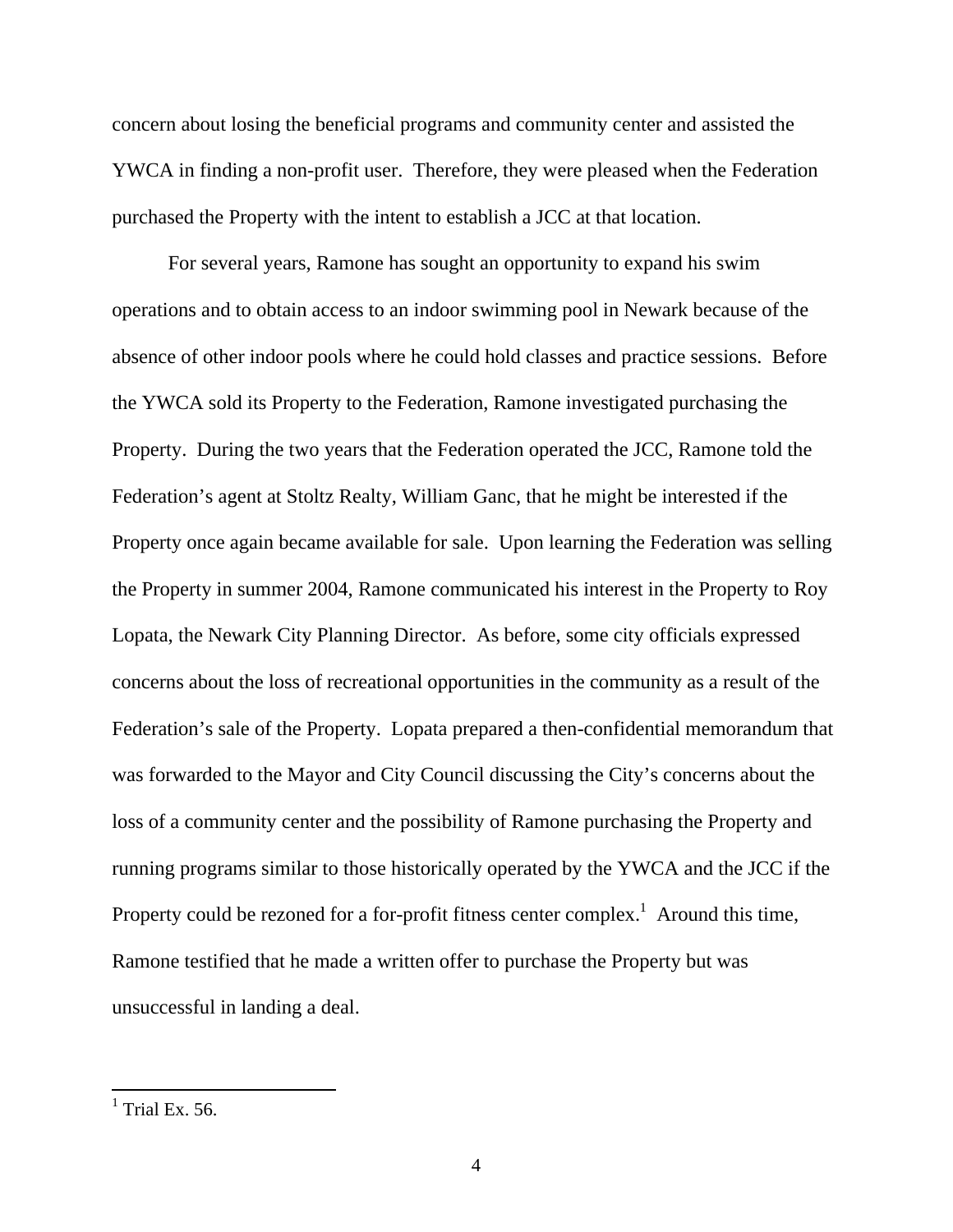Lang also had a serious interest in developing the Property. Lang had explored that interest when the YWCA listed the Property for sale, but he decided it was not a viable opportunity once he heard at a public meeting that the Federation was planning to purchase it. In autumn 2004, Lang learned the Federation planned to sell the Property and was asking \$2.2 million. Lang contacted Lopata and discussed the required zoning amendment that would be necessary for private businesses to utilize the Property.

Ganc scheduled Ramone and Lang successively to view the Property in late 2004. Ramone ran into Lang in the Property's parking lot. Lang recognized Ramone — who had coached his children in swimming — and inquired why Ramone was at the Property. Ramone explained his interest in developing a swimming and fitness facility for use by the Delaware Swim Team and other members of the public. In turn, Ramone learned Lang was interested in developing more real estate in Newark, including a parcel of land on back of the Property.

Nothing concrete came of these early discussions. But what happened independently is critical to the appropriate resolution of this case. Entirely without input or involvement by Ramone, Lang eventually secured for LDG an agreement of sale on the Property dated January 17, 2005 for a purchase price of \$1.4 million. The contract with the Federation was conditioned in part on Lang obtaining the requisite rezoning of the Property for commercial use.

## B. The Parties' Early Negotiations

In February, Ramone and Lang began to discuss seriously their mutual interest in utilizing the Property. In particular, they discussed a possible deal between the two of

5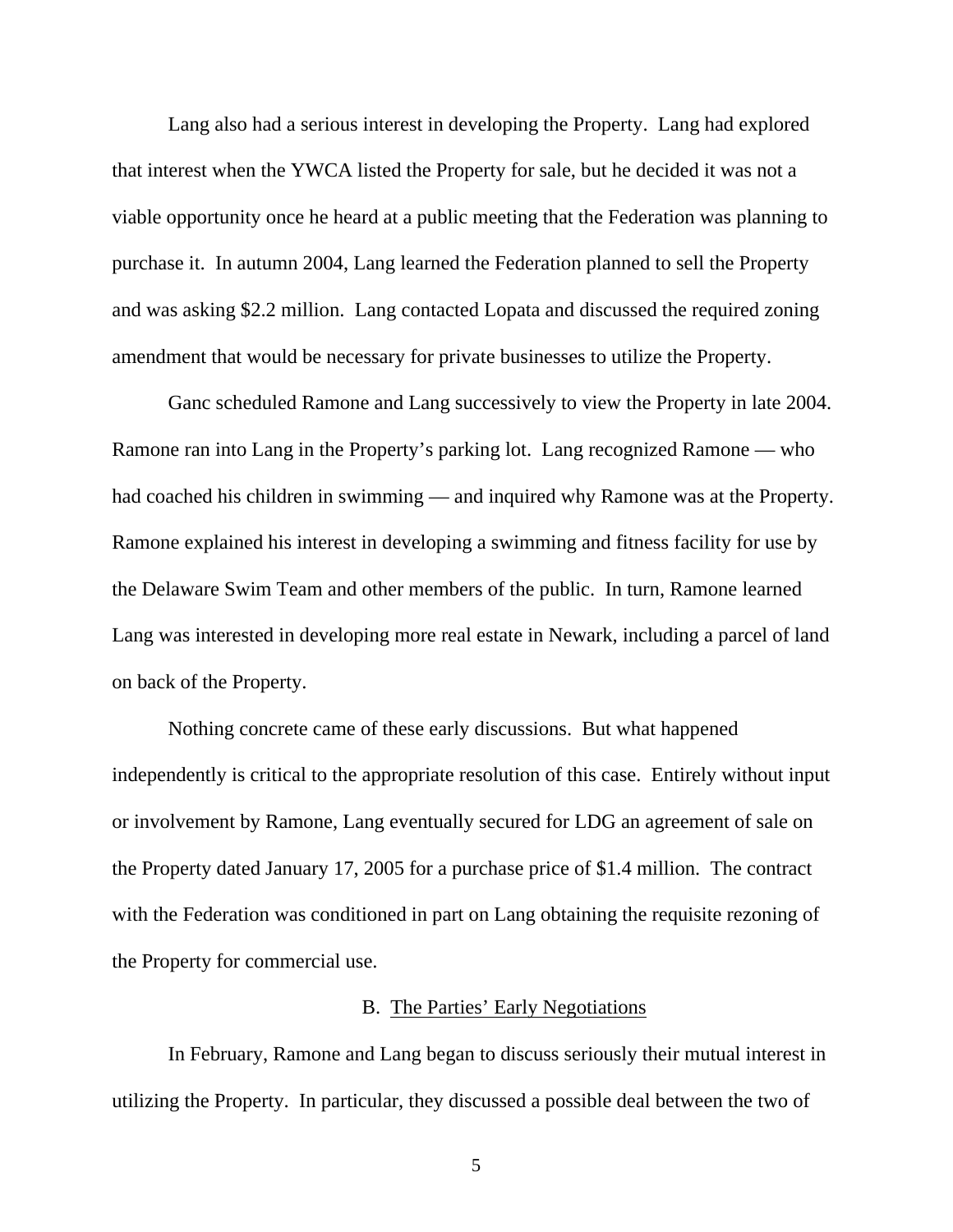them focused on developing a portion of the Property for use as a swim and fitness facility. With the Property already under contract to LDG, Lang sent Ramone an email on February 15, 2005, stating that he wanted to move forward with Ramone to allow Ramone to place his business at the Property. Lang said he would send Ramone a set of keys and plans for the building located on the Property in order for Ramone to figure out what renovations were needed for a swim and fitness facility. On February 18, Ramone emailed Lang agreeing with Lang's general proposition and indicating that although he was "a little busy"<sup>2</sup> with finishing up the swim season he could meet Lang. Ramone and Lang met later that month and agreed conceptually to move forward together to develop the Property. During these early negotiations, they explored numerous possible deal structures, including the possibility that Ramone would later purchase the pool facility on the Property from Lang, with Lang retaining the rear portion to eventually subdivide.<sup>3</sup>

 On February 28, Lang sent Ramone an email that identified proposed deal terms, including a purchase price, the closing costs, the particulars of the lease, and the rent, which would be \$10 per square foot. Ramone and Lang met to discuss those terms and decided Ramone would send Lang comments on the proposed deal structure. In March 2005, Lang sent Ramone a form of LLC agreement that Lang had used in prior deals and asked Ramone to review and respond with comments. That LLC agreement proposed

 $2$  Trial Ex. 6.

 $3$  Trial Ex. 7.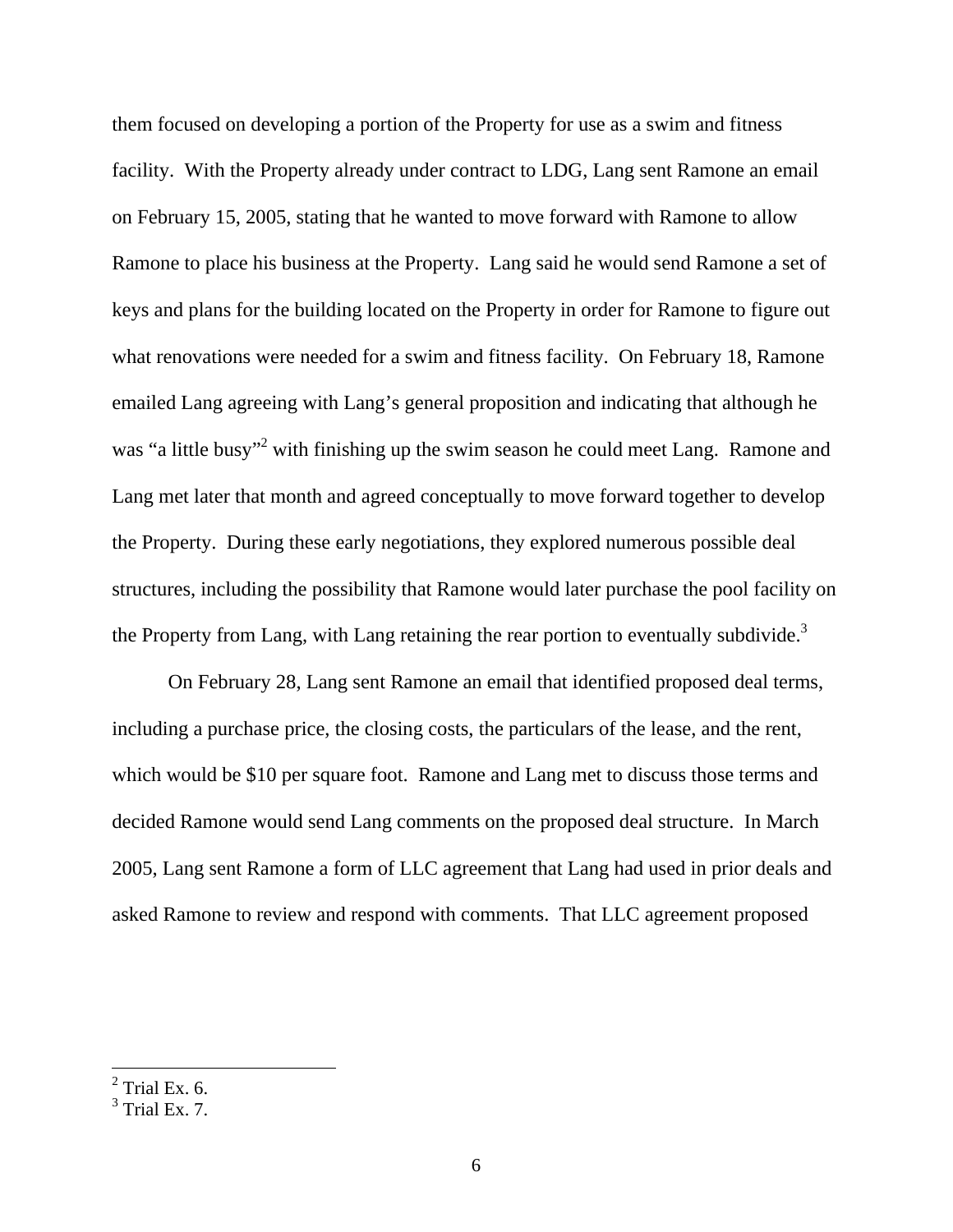that he and Ramone would be 50% partners, with a lease of 85% of the building to Ramone and the remainder to be used by Lang for an office and other business uses.<sup>4</sup>

Ramone agreed to review the LCC agreement right away. But he never did. Similarly, Lang provided Ramone with a draft lease for review and comment and additional information "as soon as possible"<sup>5</sup> because Wilmington Trust Company, Lang's bank, needed to review the lease to finalize Lang's loan to purchase the Property. Ramone and Lang met to discuss both the form LLC agreement and the lease. At this point, Ramone had not contacted his attorney, Gary Bryde, to review these documents and the meeting apparently stalled when Ramone was unable to provide comments.

A few weeks later, Lang met with Lopata to discuss the redevelopment of the Property. In anticipation of this meeting, Lang called Ramone seeking the information he had requested when they last met but which he had never received from Ramone. On March 23, 2005, Lang made a formal submission to Lopata and the Newark City Planning Commission seeking approvals to operate a for-profit swim and fitness facility and business offices on the Property. In that letter, Lang represented that if redeveloped the Property would continue to be used in ways similar to past use and that "Michael Ramone and I have formed a partnership to purchase and reuse the [Property]."<sup>6</sup> Lang also submitted a formal rezoning plan for the proposed redevelopment.

During this same period, Lang was contacted by a reporter for The News Journal who had heard that Lang was purchasing the Property. Lang had the reporter speak with

 $4$  Trial Ex. 10.

 $<sup>5</sup>$  Trial Ex. 104.</sup>

 $<sup>6</sup>$  Trial Ex. 15.</sup>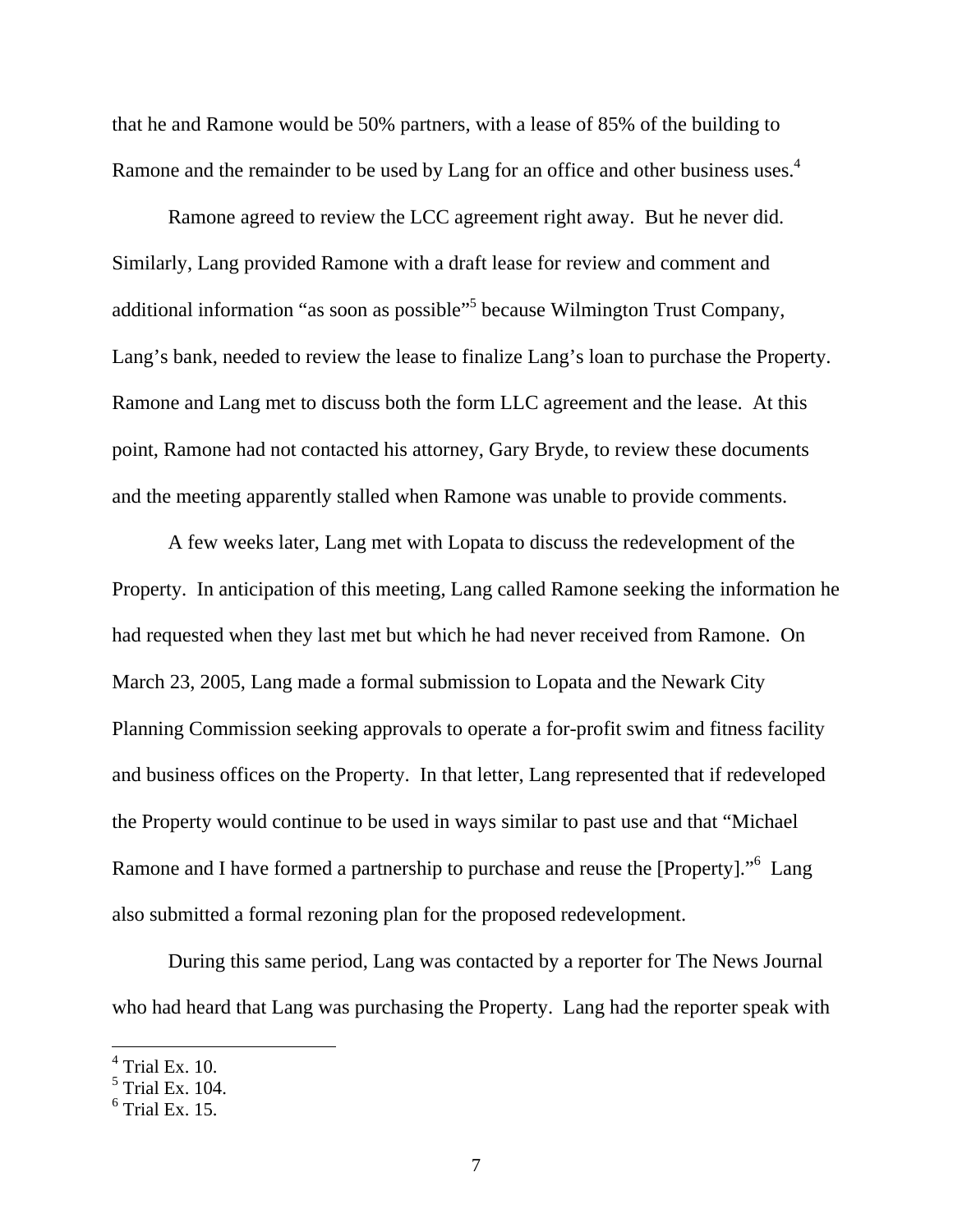Ramone. The published article stated that Lang had agreed to purchase the former JCC Property and that Ramone's Delaware Swim Team and Swim School would be using the pool facilities.<sup>7</sup> Ramone received similar inquiries from a reporter for The Newark Post.<sup>8</sup>

 On April 25, 2005, Lopata recommended the proposed redevelopment of the Property be approved, including the requested zoning amendments. In his report to the Newark Planning Commission, Lopata noted that the Property would be developed pursuant to a partnership between Lang and Ramone and that the redeveloped facilities would be used in a manner similar to past uses. On May 3, Lopata presented his recommendation at the Newark Planning Commission meeting, at which the Commission considered the proposed redevelopment and rezoning of the Property to determine what recommendation to make to the Newark City Council. Lang had to be out of town on May 3 and asked Ramone to attend in his place.

Ramone, however, failed to show up. The reason why is material. Ramone admitted that as of that time, he was unclear on his status in the deal and therefore chose to attend a political meeting instead.  $\delta$  As it happened, other representatives of LDG were present at the meeting and made the required presentation. Lang's engineer, Joe Charma, told the Commission that Ramone would be working with Lang in the development and operation of the Property.

 $^7$  Trial Exs. 14, 16.<br> $^8$  Tr. at 29.

<sup>&</sup>lt;sup>9</sup> Tr. at 170-71.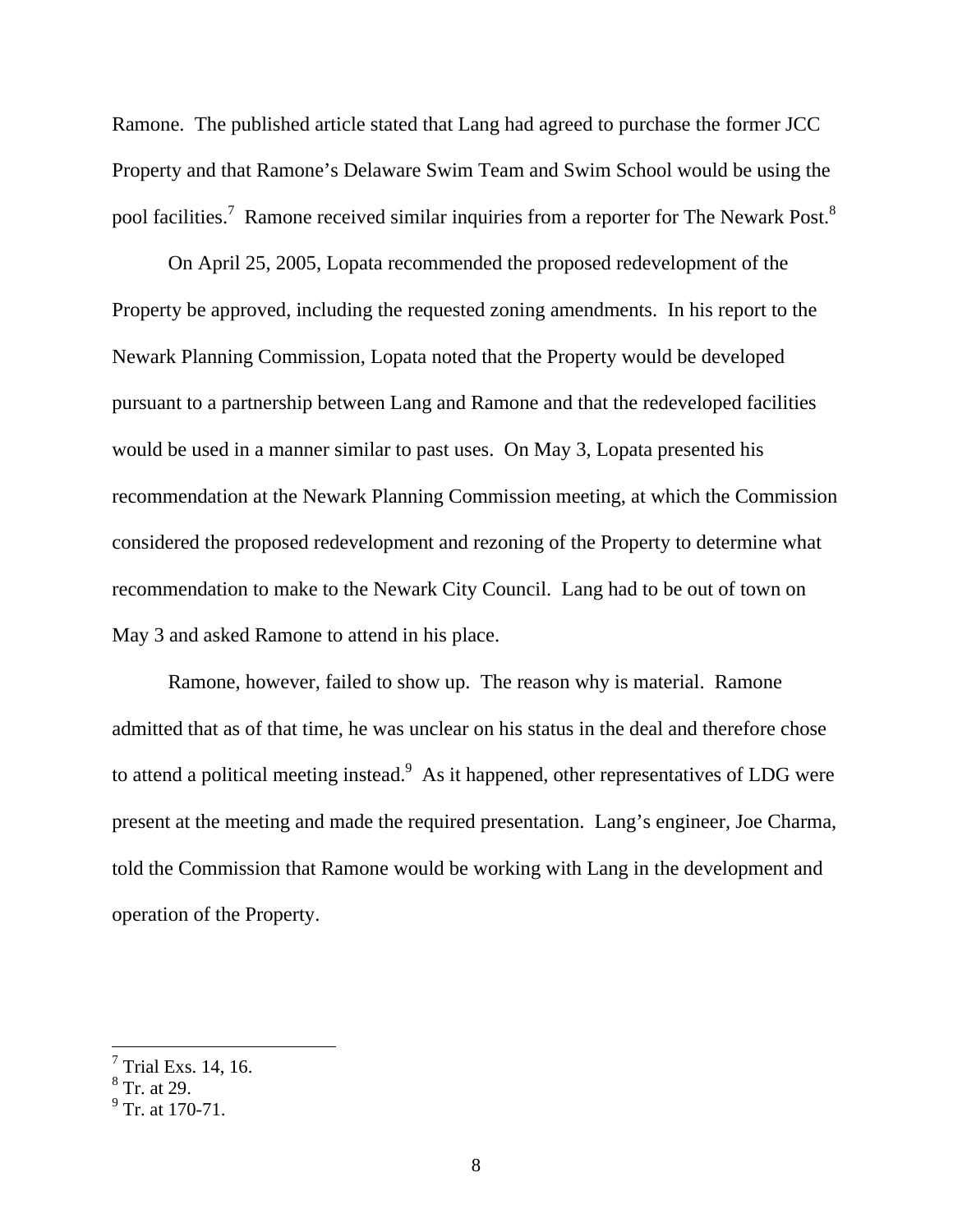Also in May, Lang prepared two versions of an Investment Summary relating to the Property.<sup>10</sup> Although in each version Ramone and Lang were each to own 50% of the LLC that would be created to own the Property, the terms governing the rent per square foot and the various fees payable to LDG changed. The May Investment Summary also contemplated that LDG would receive a development fee on closing for its work in securing the Property and the necessary land use approvals. In addition, more specific information relating to the amount of construction costs and loan terms — some of which Ramone had to provide — were not finalized. Lang sent a copy of these Investment Summaries to Ramone, who never responded with the requested information, and to his banker at Wilmington Trust Company, Jeremy Abelson. Lang contacted Abelson in February 2005 to initiate the process of obtaining financing to purchase the Property. Lang informed Abelson that he and Ramone would develop the Property as partners. Accordingly, in mid-May, Abelson requested that Ramone send him certain financial information and tax records that were necessary to have the loan for the Property finalized.<sup>11</sup>

 By late June, Lang became more anxious to provide his bank with supporting documentation related to Ramone's lease of most of the building on the Property. He was beginning to feel legitimate frustration at Ramone's delays and inability to respond

<sup>&</sup>lt;sup>10</sup> Trial Exs. 22, 24.

 $11$  Tr. at 344. It was also during this general time period that Ramone and his wife signed a contract to sell a parcel of real estate they owned. Ramone maintains this sale was undertaken in order to help finance Ramone's share of the settlement costs of for his deal with LDG, but the property sold was listed initially in August 2004, well before any relationship developed between Lang and Ramone. Compl. ¶ 26; Tr. at 127-28, 199-201. For this and other reasons, I do not credit Ramone's claim that he sold that property in reliance on any statements or conduct by Lang.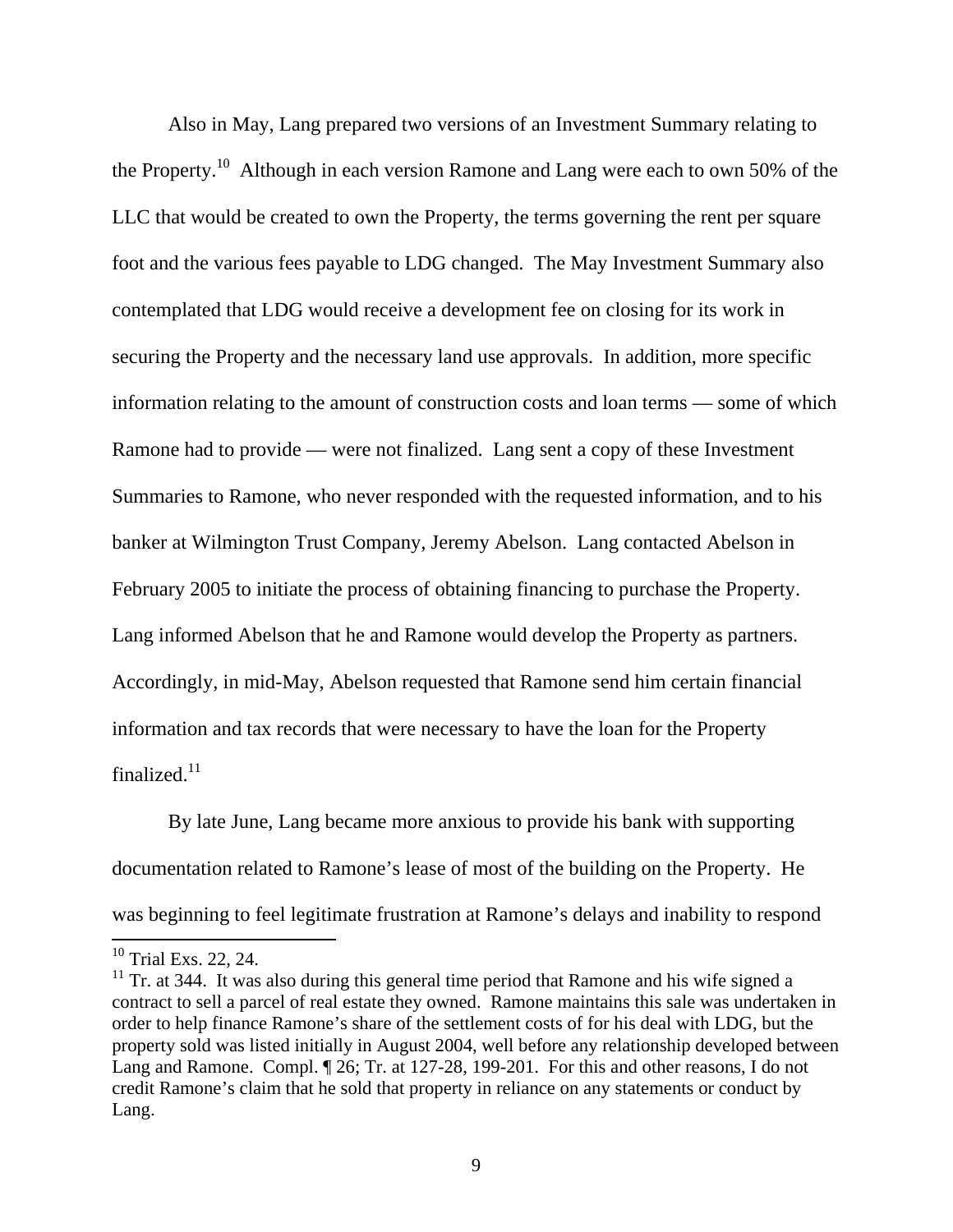to the documents with comments.<sup>12</sup> In addition, Abelson informed Lang that he had not yet received Ramone's financial information. Ramone — still interested in moving forward — claims to have signed both the lease and LLC agreement in draft form to provide this documentation for the bank.<sup>13</sup> Ramone testified, however, that Lang refused to accept the copies with Ramone's signature urging Ramone to review the documents with his attorney, Gary Bryde, which Ramone then arranged to do. Around this same time, Lang learned that the Federation wanted to close the sale of the Property around July 15 or 18. Lang wanted to finalize specific deal terms with Ramone before leaving on a vacation scheduled for the end of July.

On June 24, Lang, Ramone, and Bryde met to discuss three possible deal structures, including a completely new alternative that would involve Ramone buying out the purchase agreement on the Property from LDG as well as earlier structures such as the 50/50 ownership structure and an option where Ramone would have no interest in the Property initially but would have the option to buy out the front portion of the Property from Lang in the future. Bryde recapped this meeting in an email to Ramone and Lang to which Lang responded on July  $8<sup>14</sup>$  In this July 8 email exchange, Lang selected the 50/50 option described by Bryde, modified it somewhat, and suggested that the framework he outlined was a basis for moving the deal forward. In this July 8 email, Lang proposed the following terms relevant to this dispute:

 $12$  Tr. at 467, 474.

 $13$  I do not credit this testimony. Even if I did, it was clear that Ramone had not as of that time (or any later time) committed himself to accept any binding and complete agreement with Lang regarding ownership, leasing, or use of the Property.

 $14$  Trial Ex. 35.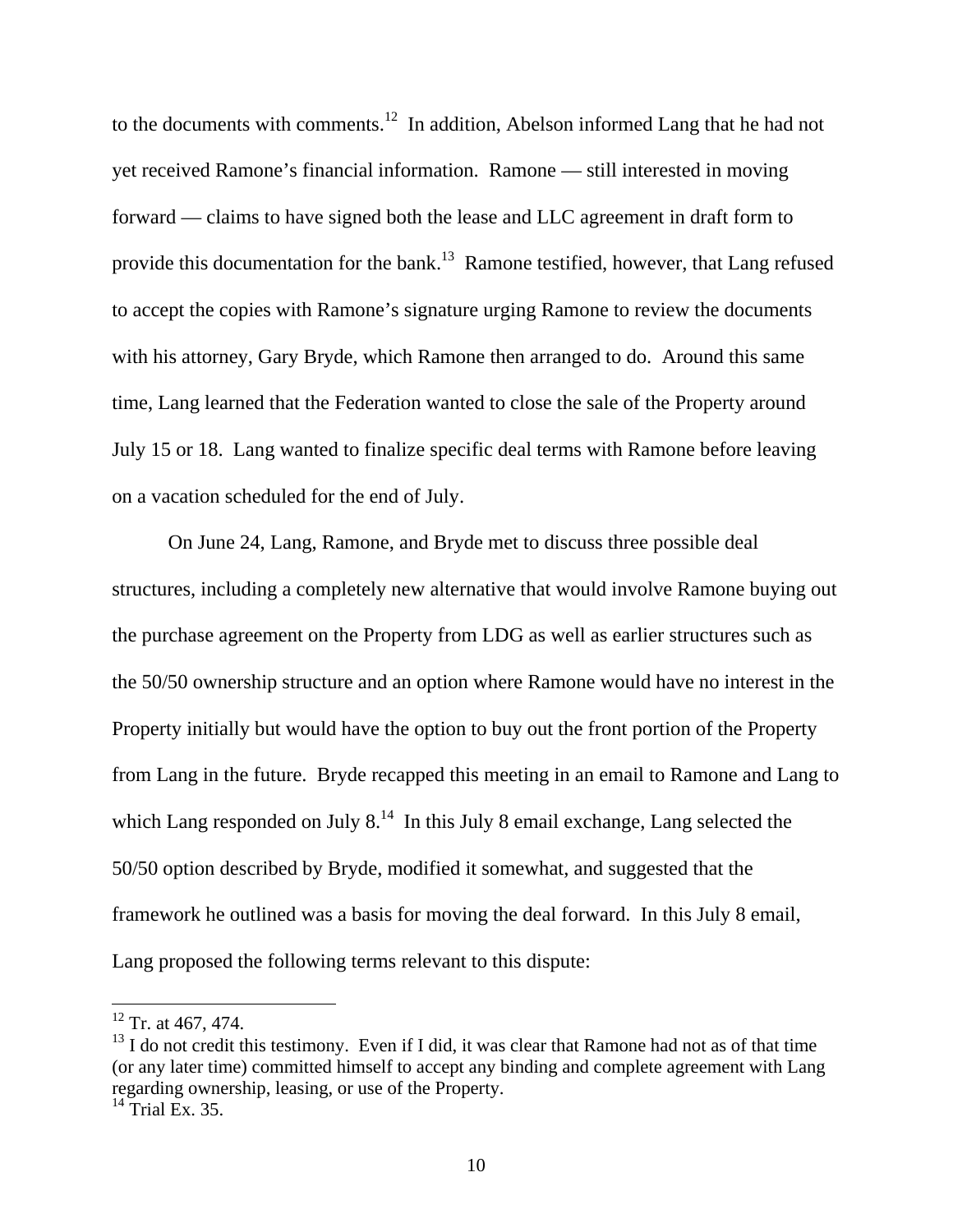- Ramone and Lang would join a LLC on a 50% basis with a closing on July 20, 2005;
- Ramone would lease the building for \$10 per square foot triple net;
- Lease payments would be held in an operating account only used for capital needs if they occur;
- Ramone would have the option to buy out Lang's 50% interest in the LLC one year and one day after the closing for \$150,000 plus any equity that Lang put into the deal, approximately \$70,000, for a total purchase price of \$1.55 million;
- Ramone would transfer the back parcel on the Property to Lang for development; and
- Improvements to the building and pool would be completed in order for both to be open by September 1 for use by Ramone.

Ramone responded to Lang's email and copied Bryde stating that "[t]his sounds

like what I am looking for. I do not understand the ... tax implications. I am also uncertain of some details concerning the additional parcel, however I think we are close enough to warrant us getting this done."<sup>15</sup> Ramone also suggested a meeting the morning of July 11 — the date of the Newark City Council meeting at which the zoning amendment would be adopted or rejected — to finalize the details. Lang responded to Ramone suggesting a specific time and place for the July 11 meeting to discuss the deal further, but the meeting never occurred because Ramone's attorney Bryde, who was on vacation during that time, never responded whether or not he could attend. The parties did not reschedule that meeting although the vacations of Abelson, Lang, and Ramone all were imminent.

 $\overline{a}$  $15$  Trial Ex. 29.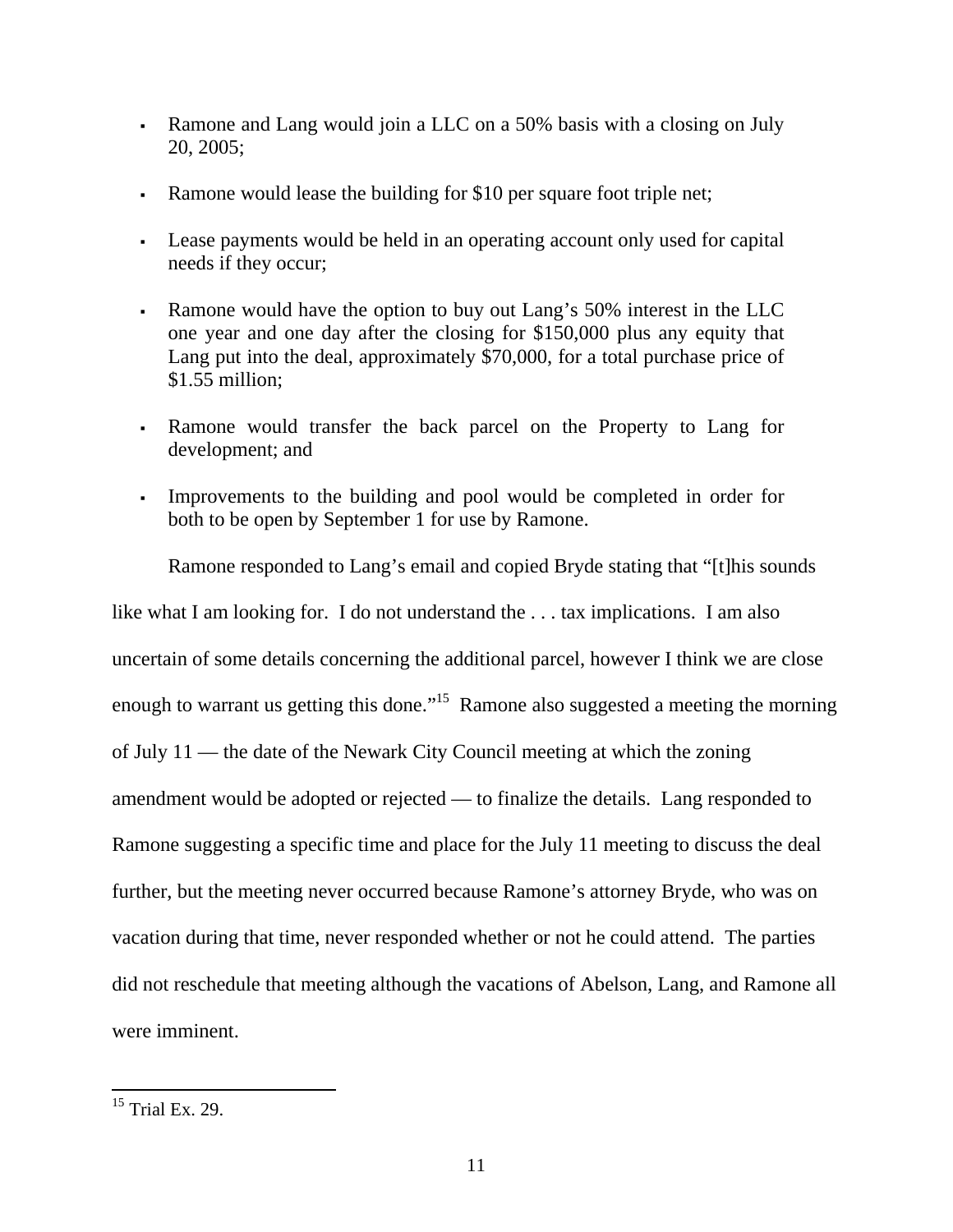Lang and Ramone, however, both attended the Newark City Council meeting the night of July 11. Both Lang and Ramone knew members of the City Council because each had personal and business ties to the community. Ramone also served as the executive regional director of the Newark Regional Republican Committee and had campaigned for several sitting council members. Lang presented on behalf of LDG, and during this presentation, Lang explained that he and Ramone would be working together on the redevelopment. The City Council approved the rezoning request.

Ramone alleges that around this time he first began soliciting for new children to join the Delaware Swim Team in Newark by posting and handing out around 3,000 fliers. Ramone also began to investigate potential sub-tenants for the Property.

### C. Negotiations Continue After The Zoning Redesignation

After the events around July 11, including the City Council meeting, Lang spoke with Ramone and proposed new terms for the deal. With the regulatory approvals now in place, Lang became impatient to finalize deal terms and close on the Property. The purchase agreement with the Federation required that LDG go to closing within thirty days after receiving final, non-appealable approval from the City of Newark. The deadline to close, therefore, was around mid-October 2005. Lang perceived the Federation as desiring to close the purchase of Property as soon as practicable after City Council's approval.<sup>16</sup> Lang also hoped to close so that the Property could begin to be used for swim team purposes in September as Ramone desired. Lang emailed Ramone and Bryde on July 15 stating that he was attaching a revised Investment Summary

<sup>&</sup>lt;sup>16</sup> Tr. at 487; Trial Ex. 30.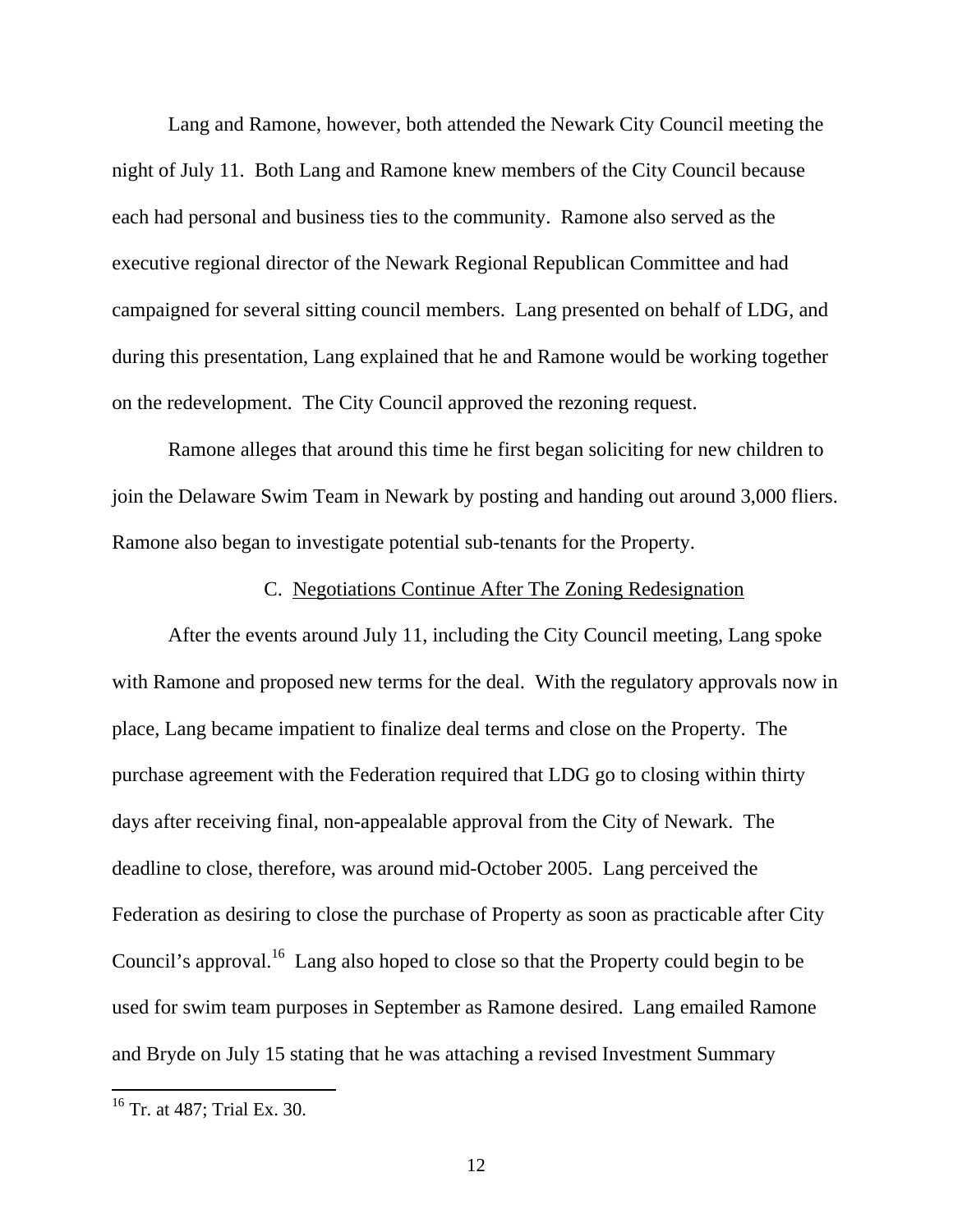reflecting "the recently revised understanding that I believe Mike and I share with regard to the project" and informing Ramone and Bryde that closing on the purchase of the Property was set for August  $2.^{17}$  The July Investment Summary was different than the last version, circulated at the end of May, in that it included more specifics on loan terms, construction costs, construction timing, and occupancy. It also identified other related costs for the first time and removed the buyout option for the first time.<sup>18</sup> The removal of the buyout option stemmed from the knowledge Lang gleaned on July 11 that the parties were unlikely to receive approval to subdivide and rezone the back parcel that Lang had desired to retain for himself after a partial buyout. Therefore, an essential economic premise of the buyout option was compromised.<sup>19</sup> The Investment Summary, however, continued to state that Ramone and Lang each would each own 50% of the LLC.

In this same email, Lang asked for all comments by July 18 to be followed by a meeting the next day to execute copies of the proposed LLC agreement and lease, which

 $\overline{a}$  $17$  Trial Ex. 41.

 $18$  Trial Ex. 38.

<sup>&</sup>lt;sup>19</sup> Ramone points to the removal of the buyout option after the July 11 meeting as support for his claim that Lang exploited his participation in the deal in order to obtain the requisite zoning approvals but then excluded Ramone once those approvals were achieved. I do not believe this to be so. A careful review of the record demonstrates there was a compelling business reason that justified removal of the buyout option rather than any bad faith by Lang. Early in this process, Lang had a particular interest in trying to develop the back parcel on the Property while Ramone's primary interest was in the pool facility. Based on their respective business interests, the parties attempted to negotiate a complicated buyout option for several months although ultimately it never reached a final form. As a developer, Lang generally does not sell developed properties in the short term or flip properties, but the logic of the buyout option for Lang in this case was that Ramone would buy out Lang's interest in the pool facility thereby providing Lang with a healthy return on his investment in the Property while Lang retained the back parcel of the Property for potential future development. After the July 11 zoning meeting, however, it became clear to Lang that obtaining the required approvals for redevelopment and rezoning of the back parcel was not feasible. Accordingly, Lang's interest in selling the building and front portion of the Property became significantly less attractive from a business perspective.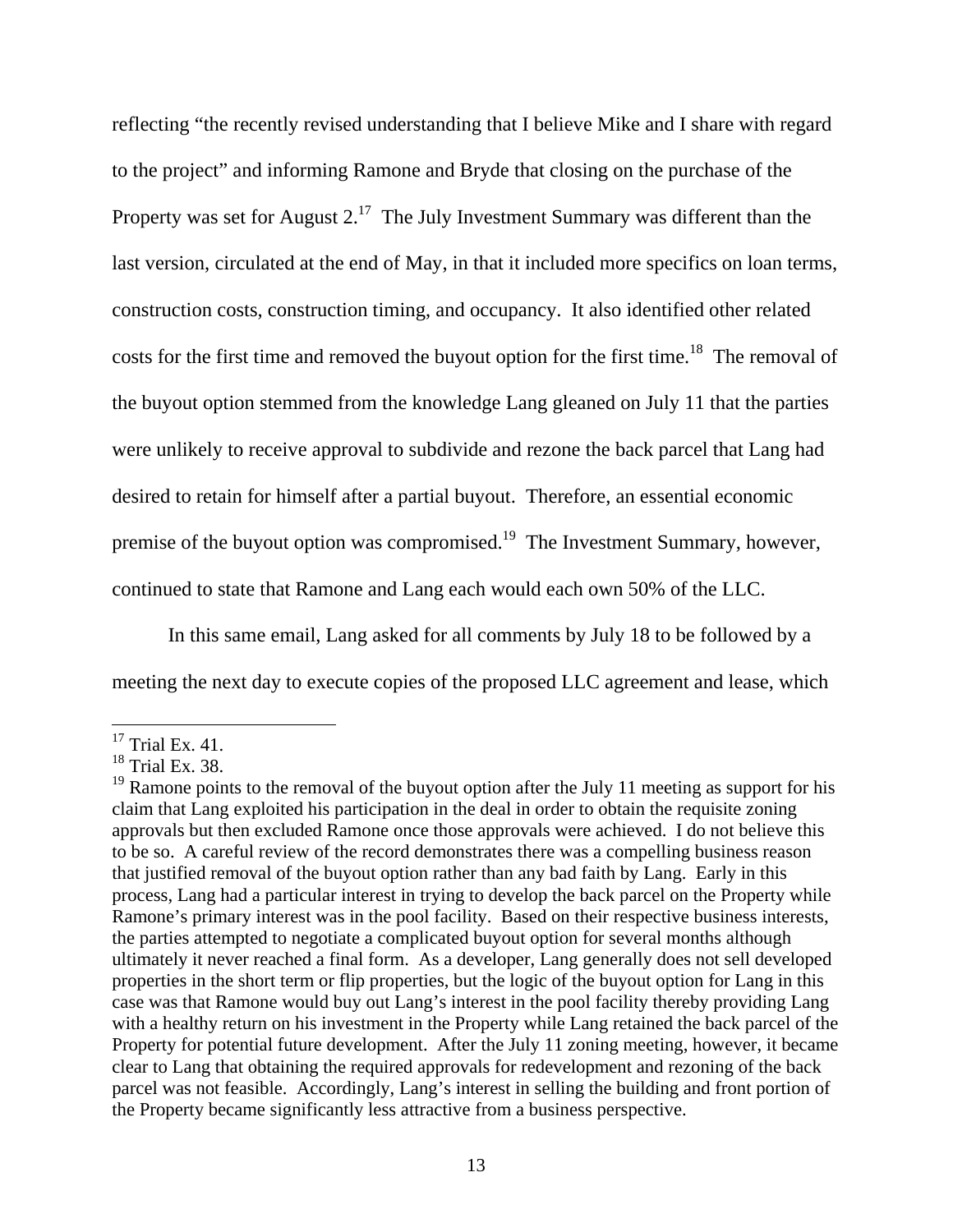Lang's attorney, Christopher Lamb, had sent to Bryde.<sup>20</sup> Lang wrote that they needed to meet then and move forward in order to get permission from the Federation to begin preclosing work on the Property in time for use of the facilities in September 2005. Neither Bryde nor Ramone responded to these draft proposals except that on July 18 Bryde informed Lamb that he was meeting with Ramone on July 19 to discuss the documents.

After meeting with Ramone and conveying the outcome of this meeting to Lamb, Bryde received an email from Lamb following up on an earlier conversation. This email was in important in signaling a shift in Lang's attitude towards Ramone's participation in the deal. In this email sent to Bryde — but not Ramone — on July 20, Lamb stated that the proposal Bryde had described to him as Ramone's preference on how to structure the deal had not been "on the table" for several days.<sup>21</sup> At that point, Lamb explained that what was acceptable to his client was the deal structure described in the July Investment Summary, which did not include a buyout option but still contemplated that Ramone would have a 50% interest in the LLC owning the Property, that was sent as well as the draft LLC agreement and lease sent around the same time. Significantly, Lamb included a firm deadline by which Ramone needed to respond if he wished to remain an owner in the proposed LLC. Lamb stated "[i]f Mr. Ramone does not accept that proposal by midafternoon, Mr. Lang intends to proceed to purchase the Property with other partners, but would still be interested in discussing a lease with Mr. Ramone.<sup>22</sup> That email was sent

 $20$  Trial Ex. 41.

 $21$  Trial Ex. 42.

 $^{22}$  *Id.*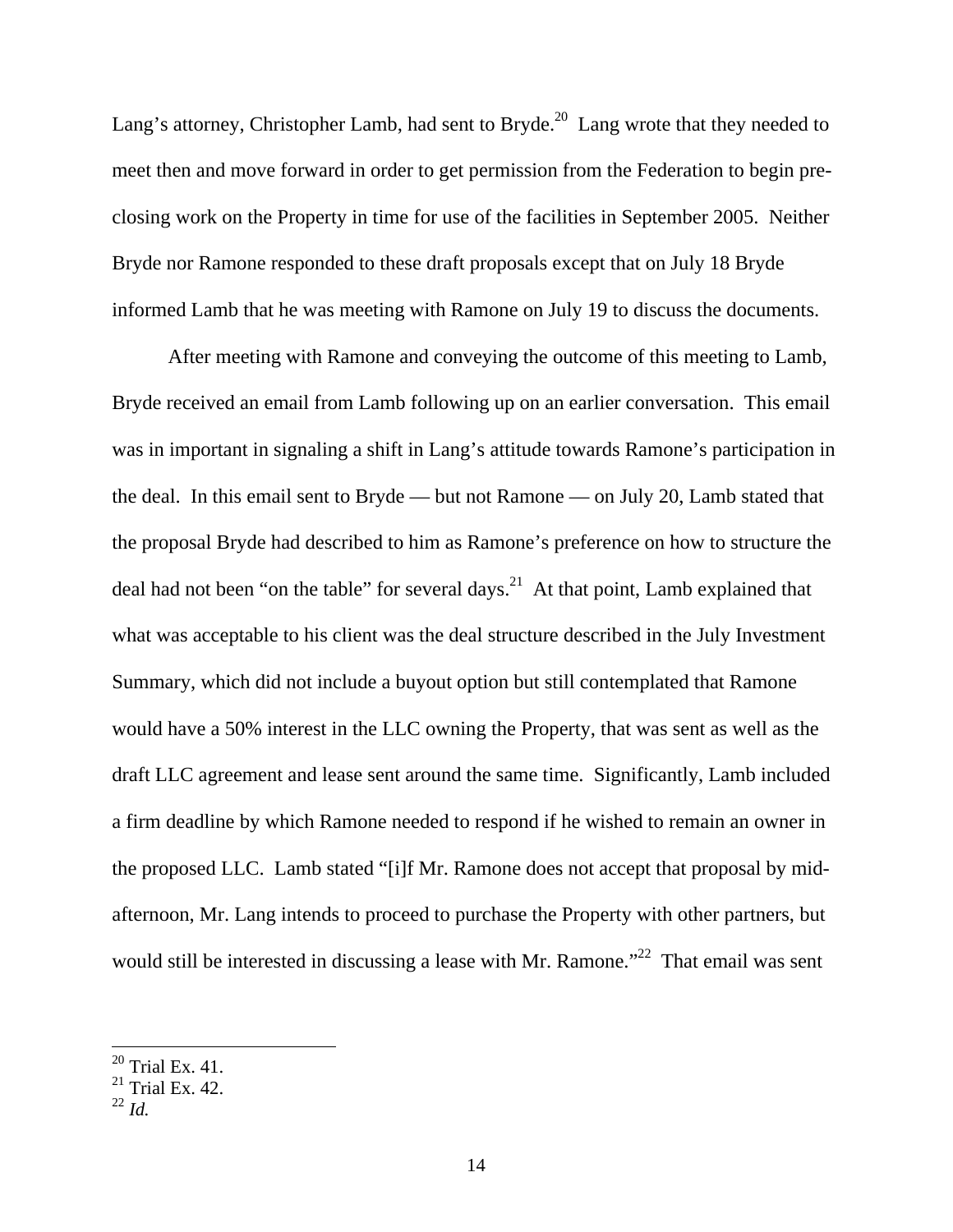to Bryde at 12:34 p.m. and Ramone did not respond to this email by mid-afternoon.<sup>23</sup> Lang testified that by this point in the process he was concerned that he was leaving on vacation in a few days with the deal terms unsettled but yet LDG was scheduled to close on the purchase of the Property the day after he returned from his vacation.<sup>24</sup>

The introduction of other potential partners into this deal originated with Wilmington Trust's concerns about Lang's other real estate development projects. Wilmington Trust advocated adding other partners to reduce the financial demands the redevelopment would place on Lang. In addition, as of July 15, Abelson still had not received Ramone's financial information, which he had requested more than a month and a half earlier. This information was needed to close the financing for the Property. A series of missteps then followed, for which Ramone bears primary responsibility. As a result, Ramone's financial information did not reach Abelson until late July — almost two months after requested. These delays were commercially unreasonable, and any diligent potential investor would have assured more timely delivery.

On the day Lang was leaving for a family vacation, July 23, Lang saw Ramone at a swim meet. By this time, if not earlier, Lang was aware of Ramone's advertising and recruitment efforts for a program at the Property and Lang assured Ramone that he would be able to lease the pool ready for use in September. In the days before that swim meet, they had briefly discussed a revised structure, which involved a third party, Brown, as an additional and equal investor in the LLC. Ramone and Lang also discussed reducing the

<sup>&</sup>lt;sup>23</sup> He testified that it was past mid-afternoon by the time he learned of Lang's deadline from his attorney. Tr. at 72-73.

 $^{24}$  Tr. at 385.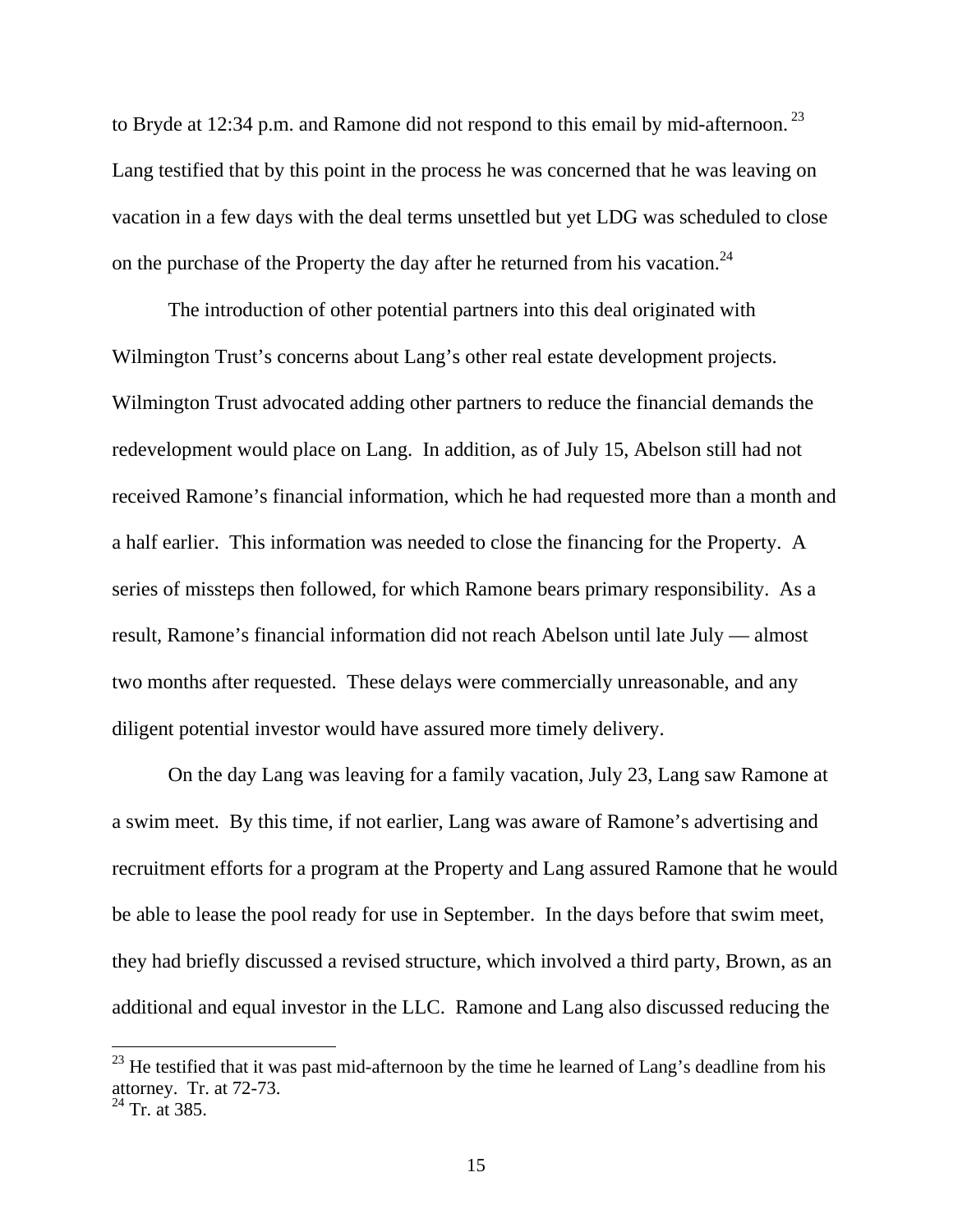rent to \$6 per square foot from the \$10 per square foot. Lang emailed Abelson stating that he had discussed with Ramone this new three member structure, the proposal that Ramone would lease the pool and fitness areas for \$6 per square foot, and the plan that the remainder of the building would be leased to other tenants.<sup>25</sup> Lang also informed both Abelson and Lamb that he hoped they would finalize documents and collect the funds needed from each party for the closing the next week. Lang immediately followed up the email to his advisors with an email to Ramone stating that he had "explained the revised deal structure to Jeremy Abelson . . . and [I] hope that he will be able to finalize all documents next week."26 Lang also noted that Lamb would revise the LLC agreement but would need some information from Ramone to include him as a member of the LLC and that Ramone should send this information to Lamb by July 25. Ramone responded to Lang's email by replying to Lang and then Lamb with the requested information.

 While on vacation in Denmark, Lang responded to Ramone's email supplying the requested personal information for the LLC agreement by asking Ramone to respond to the following issues: (i) whether Ramone had reviewed the lease agreement and Bryde had commented, (ii) whether Ramone was comfortable with the \$30,000 development fee payable to LDG; (iii) whether it would be okay to extend closing until August 4 after Lang returned home; and (iv) whether LDG could receive a fee for managing the building as proposed in the July Investment Summary, if Ramone did not lease the entire

 $^{25}$  Trial Exs. 35, 43. Ramone testified that he was unhappy with the revised deal structure, including the loss of the buyout option, but still hoped to remain in the deal. Tr. at 135-38.  $26$  Trial Ex. 29.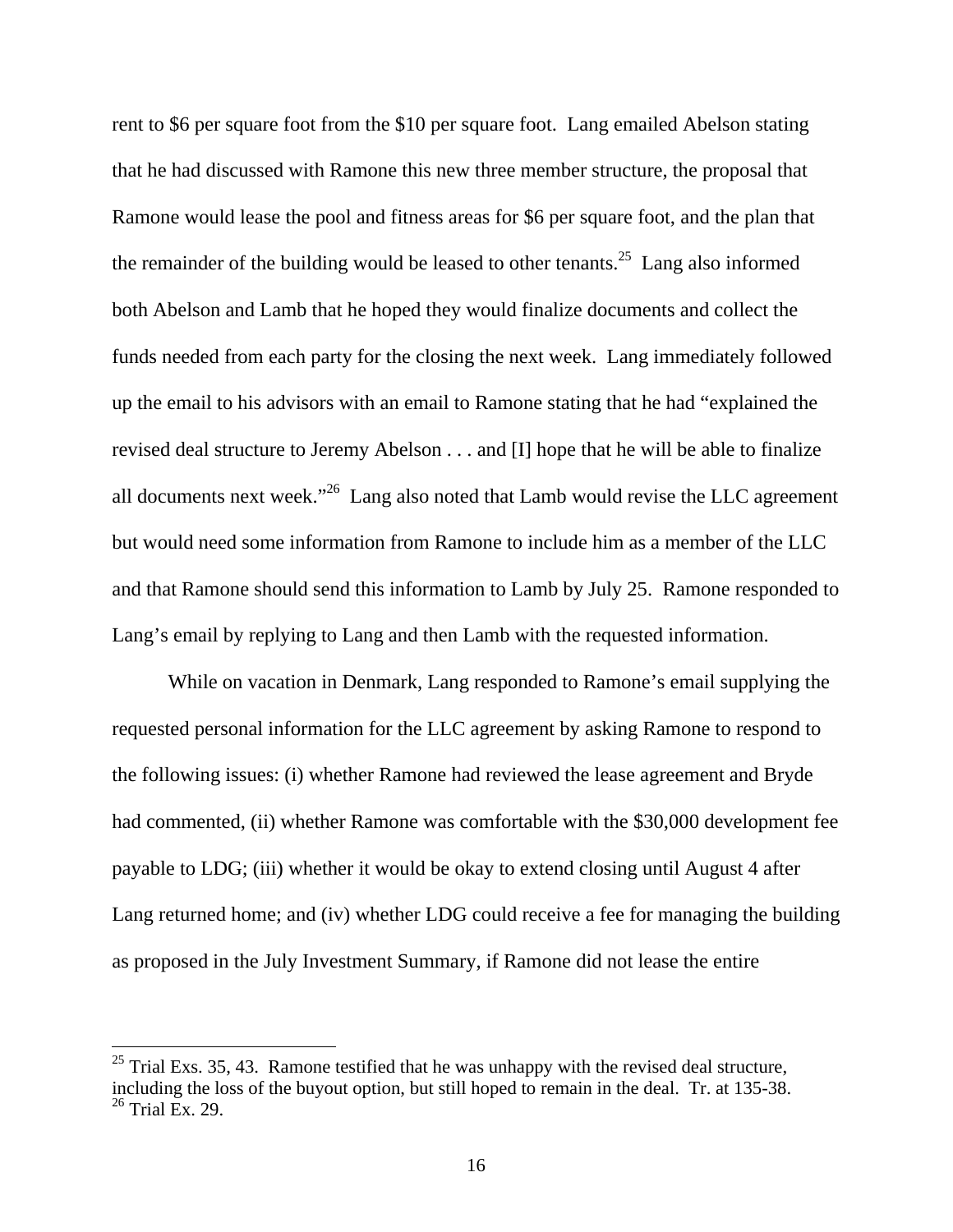building.<sup>27</sup> Ramone responded shortly thereafter stating "I believe that we are going to move forward with renting the entire building after all." He requested staggered rent for the first few months, asked how much money he needed to invest, and stated that he could sign the LLC agreement and loan papers on July 29. Ramone did not agree to the development fee, and wrote instead "the \$30,000 fee seems a little steep. But I do not know the business. I thought at one point you said there would be no fees from your company. Please straighten me out, [t]hanks."<sup>28</sup> Although Ramone responded directly to certain issues raised by Lang, he did not comment on the LLC agreement or lease and Bryde never provided comments to Lamb. This was the last email exchange between Ramone and Lang before Lang decided to close on the Property without Ramone.

 Lang also emailed Abelson while on vacation asking whether everything was arranged for an August 4 closing. Lang stated that if Ramone did not complete his paperwork before closing then Abelson should move forward with only Brown and Lang as members of the LLC. Specifically, he stated that "I am anticipating that Mike will be part of the LLC . . . if he fails to complete his paperwork prior to closing . . . we will add Mike to the LLC and bank guarantee when he gets his paperwork complete."<sup>29</sup> During the latter part of Lang's vacation, Ramone departed for a family vacation to return on August 10. The closing date had not been set, but before leaving Ramone gave Bryde his power of attorney in order to sign documents and possibly close in Ramone's absence.

 $27$  Trial Ex. 35.

<sup>&</sup>lt;sup>28</sup> *Id.* As noted earlier, this development fee appeared in the first May Investment Summary as a 2% fee of total project costs and in the second May Investment Summary as a fee of \$30,000. Trial Exs. 22, 24.

 $29$  Trial Ex. 109.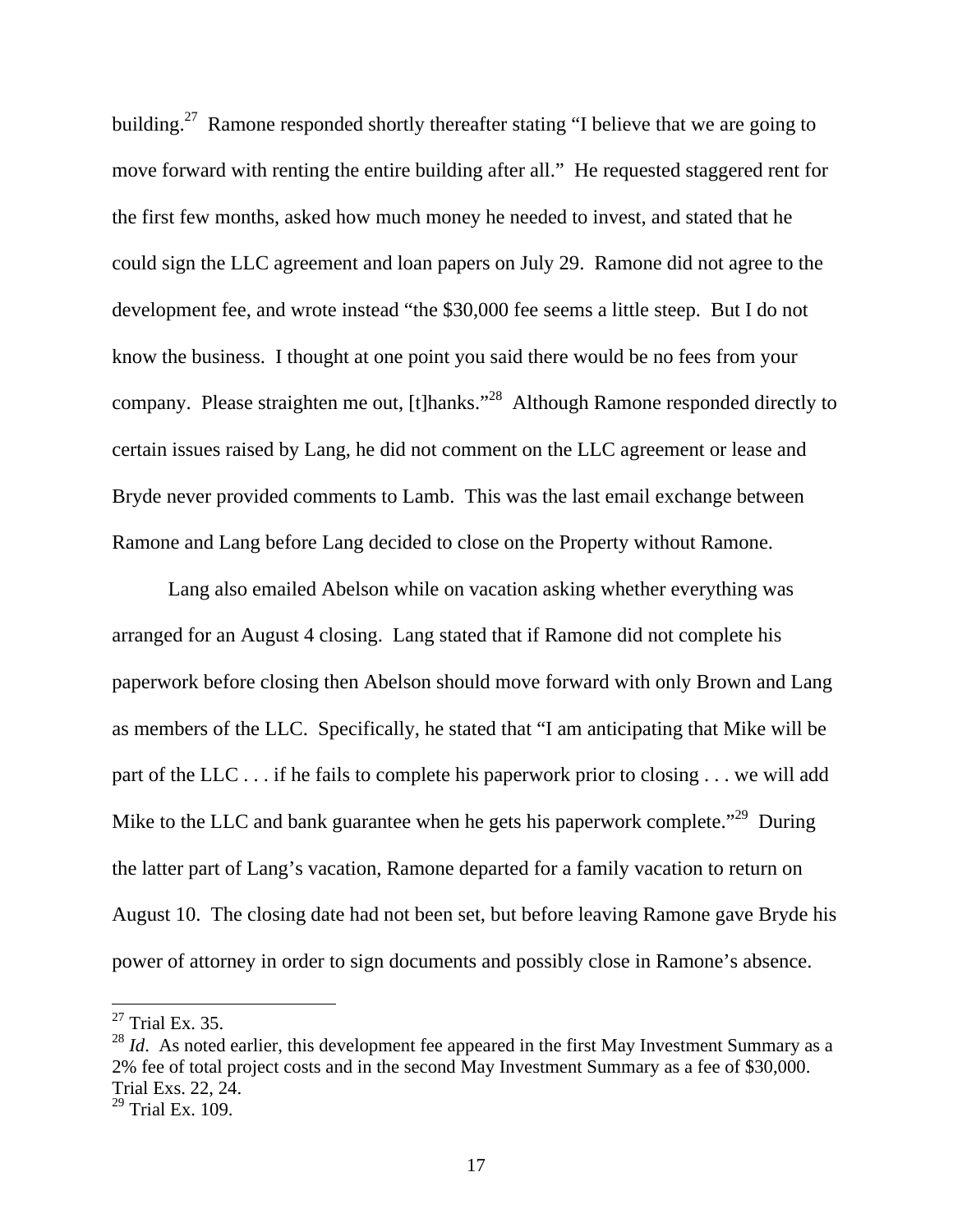Also, while on vacation and once he knew Lang had returned home, Ramone called Lang and left him messages asking to discuss where the deal stood. Although Lang never returned Ramone's phone calls, both their attorneys were in touch during this time.

 Abelson responded to Lang's email on August 1 reporting that he had not heard back from Bryde. At this point, Lang was frustrated and out of patience with Ramone's failure to finalize deal points. Therefore, Lang made the decision to continue the deal without Ramone although noting in an email that "I will have to close and either bring Mike in next week or lease to Team Delaware,"<sup>30</sup> another local swim organization that was the primary competition of Ramone's Delaware Swim Team. On August 3, Lang again checked in with Abelson informing him that the owners of the LLC would be himself, Brown, and two other previous investors in Lang's real estate developments.

On the evening of August 3, Bryde asked Lamb for information on the closing by now rescheduled for August 10 — stating that he had not been contacted regarding the schedule for the closing. Lamb responded stating that he was told Ramone would not respond to finalize deal points and that although Ramone would not be able to have an ownership interest in the LLC, Lang remained willing to lease the pool and additional space to Ramone.<sup>31</sup> Bryde, in return, inquired about the open deal points. Bryde and Lamb spoke on August 5 to discuss the unresolved deal terms, including the amount of space Ramone wanted to lease, the rental rate, the development fee, and the percentage vote needed to approve LLC decisions. The percentage vote issue was raised for the first

 $30$  Trial Ex. 44.

 $31$  Trial Ex. 48.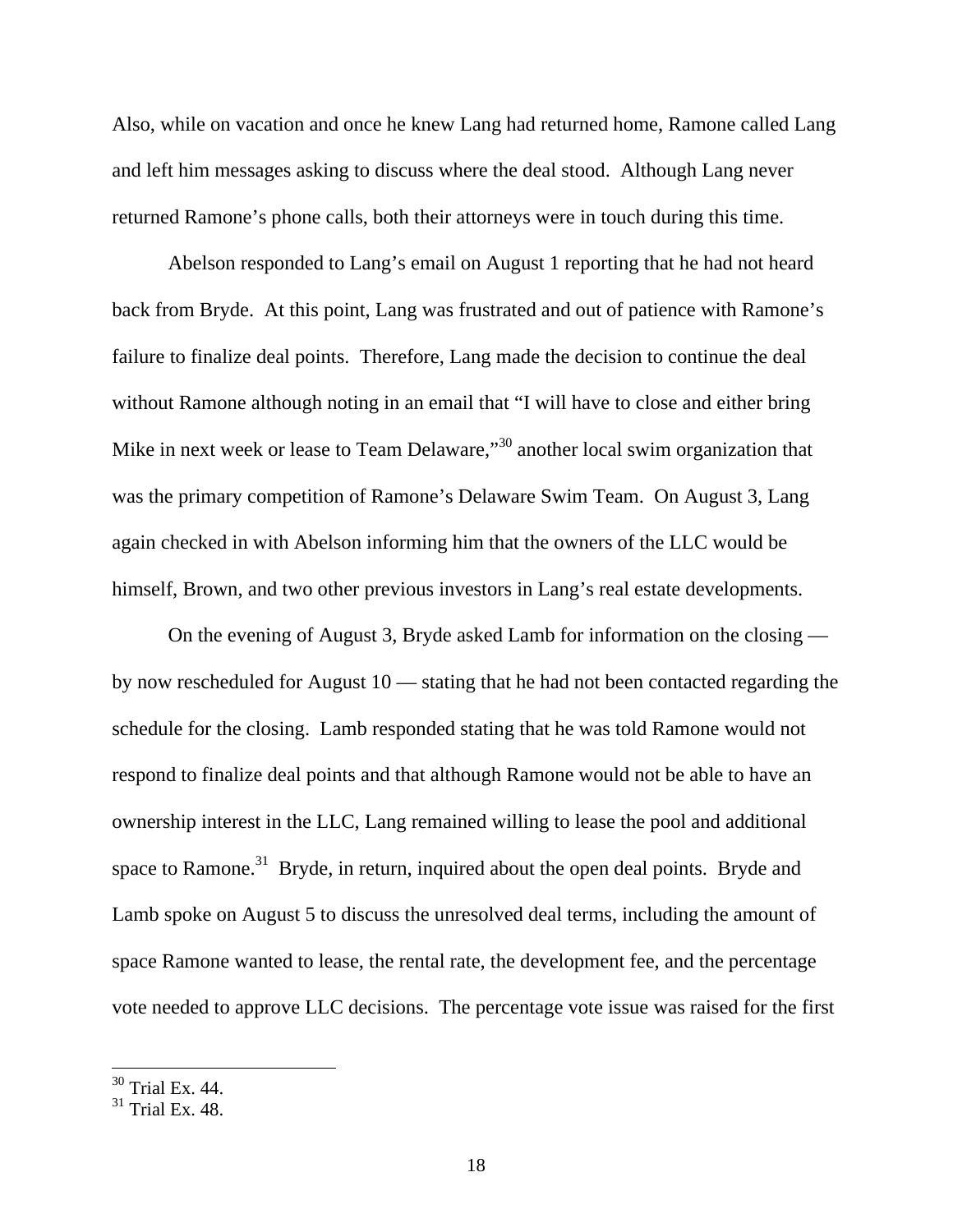time. Bryde and Lamb were not able to resolve all the open deal terms at this time in large part because Bryde, although he held a power of attorney from Ramone, was unwilling to agree to the substantive "business" aspects of the deal for his absent client.

Ramone, however, on August 8, sent Lang an email stating that he wanted to know whether or not he was going to be able to remain involved in the Property and that it was fine if he was out of the deal but that he needed "some answers."32 Lang never responded to Ramone directly. He never informed Ramone that he had considered that at least as of the upcoming closing Ramone would not be an LLC member but potentially could be in the future. He also did not inform Ramone that he was willing to lease him the pool space, as previously discussed. Instead, Lang left the discussion to Lamb.

Finally, on the morning of August 10, Bryde faxed a letter to Lamb stating that he understood the closing might be that day and that he was ready, willing, and able to attend closing on behalf of Ramone using his power of attorney.33 That is, Bryde now claimed to be willing to wield authority he had recently disclaimed. Bryde also stated that the July 23 email from Lang to Ramone reflected an agreement and that he had attempted to address the open deal points. Lang and his counsel, however, found Bryde's statements about Ramone's agreement to the revised deal structure to be too equivocal and proceeded to close without Ramone in the deal. $34$  That same day Wilmington Trust

 $32$  Trial Ex. 111.

 $33$  Trial Ex. 52.

 $34$  In the letter Bryde sent to Lamb the morning of the closing, Bryde used language that continued to hedge on the open deal points. He wrote that Lang "would rent the pool and probably the fitness area," that he was "presum[ing]" the answer to the question on the voting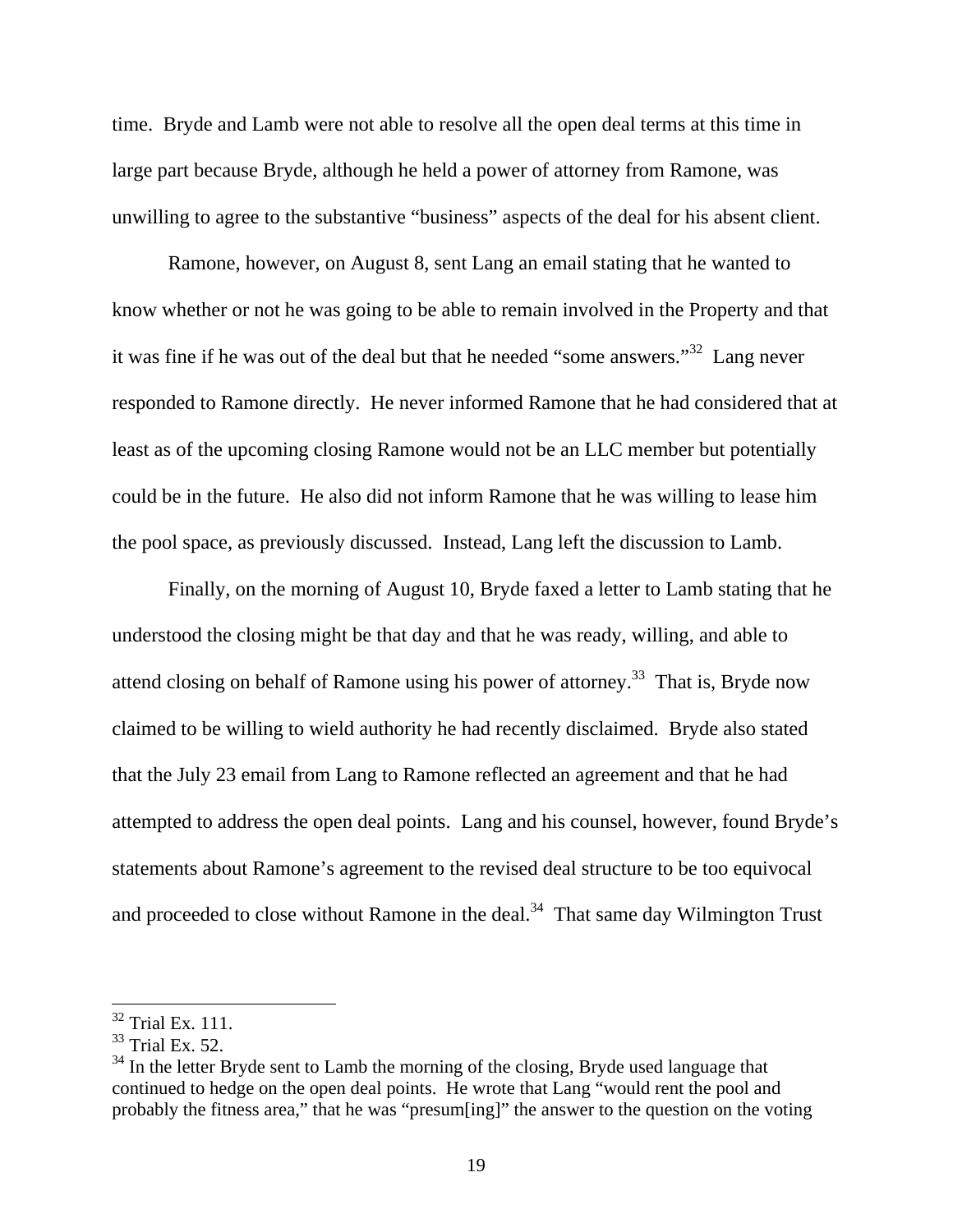Company approved the loan on the Property and an LLC agreement was signed between Lang, Brown, and two additional persons.

A little over two weeks later, Ramone filed this action seeking equitable relief, or in the alternative, monetary damages. Regrettably, the filing of this suit hardened already strained relations to the point whereby it apparently became impossible for Lang and Ramone to piece a deal together after the purchase of the Property had closed.<sup>35</sup>

# D. The Nature Of The Relief Sought By Ramone

Ramone seeks equitable relief and damages against Lang, LDG and South College

Property Associates, LLC ("SCPA"), the special purpose entity used by Lang to purchase

the Property. For the sake of simplicity, I refer to the defendants singularly as Lang.

Specifically, Ramone asks this court for the following:

- Injunctive relief prohibiting the conveyance or encumbrance of the Property because of Lang's exclusion of Ramone from the closing of the loan and the signing of the LLC Agreement for SCPA;
- Specific performance of an agreement with Lang based upon contract or quasi-contract, including (1) a 50% interest in the Property via membership units in SCPA , (2) a five-year lease at \$10 per square foot rent for the entire 17,200 square foot building located on the Property; and (3) an option to purchase Lang's 50% interest in SCPA within one year from the date of closing on the Property for the amount of \$245,000; and

requirements for the members of the LLC, and that "I am sure that Mr. Ramone would not let this become a deal breaker and would agree." Trial Ex. 52.

 $35$  It appears that there was some back-and-forth between Lang and Ramone in this period, but these brief email exchanges primarily involved Ramone trying to communicate with Lang and voicing frustration as to what was going on. In particular, Ramone was concerned about whether he needed to cancel his team's schedule in Newark. Trial Ex. 112. There also was an in-person encounter at the Property where Ramone inquired whether he was going to be able to lease the Property. Tr. at 492-93. Lang testified that he "did not go out of [his] way" to contact Ramone in response. Tr. at 494.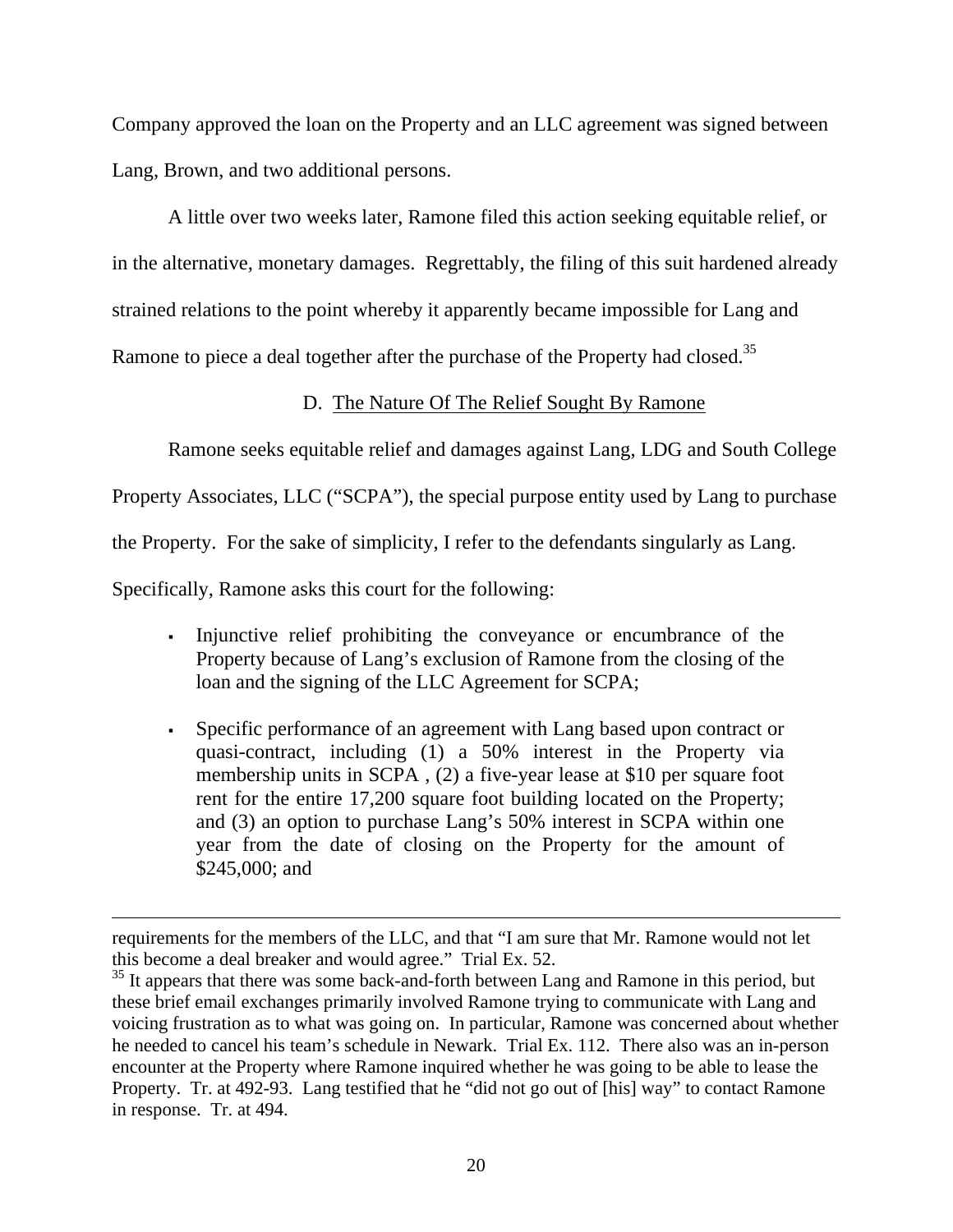Reimbursement of his litigation costs and fees.

Ramone premises this request on three alternative theories. The initial theory is grounded in contract. Ramone claims that Lang and he actually forged, by email, a final, binding agreement on the nature of the LLC they would form, and their respective rights and obligations regarding the Property. Second, Ramone alleges that Lang and he had become general partners and that Lang breached fiduciary duties he owed to Ramone by excluding him from an interest in the Property. Finally, Ramone says that he is entitled to relief under the doctrine of promissory estoppel, because he reasonably relied to his detriment on a promise by Lang that he would participate in the use of the Property.

After a two-day trial, this court granted an oral injunction on October 10, 2005, prohibiting Lang from leasing out the pool facility to Ramone's competitor, Team Delaware, or any other competitor, and required that a sixty-day termination provision be included in any leases on the Property pending the court's ultimate decision. Lang has abided by that injunction. With the history of the failed negotiations set out, I turn to the claims raised by Ramone.

# II. Legal Analysis

## A. Was A Contract Formed Between The Parties?

Ramone contends that a contract exists based on the offer Lang made in a July 8 email to Ramone. As described previously, the offer Ramone maintains was made to him in this email involved a proposal for joint ownership, a lease for a majority of the building on the Property, and an option for Ramone to buy out Lang's interest in the Property. Ramone argues he accepted this offer first in writing and then orally. Ramone

21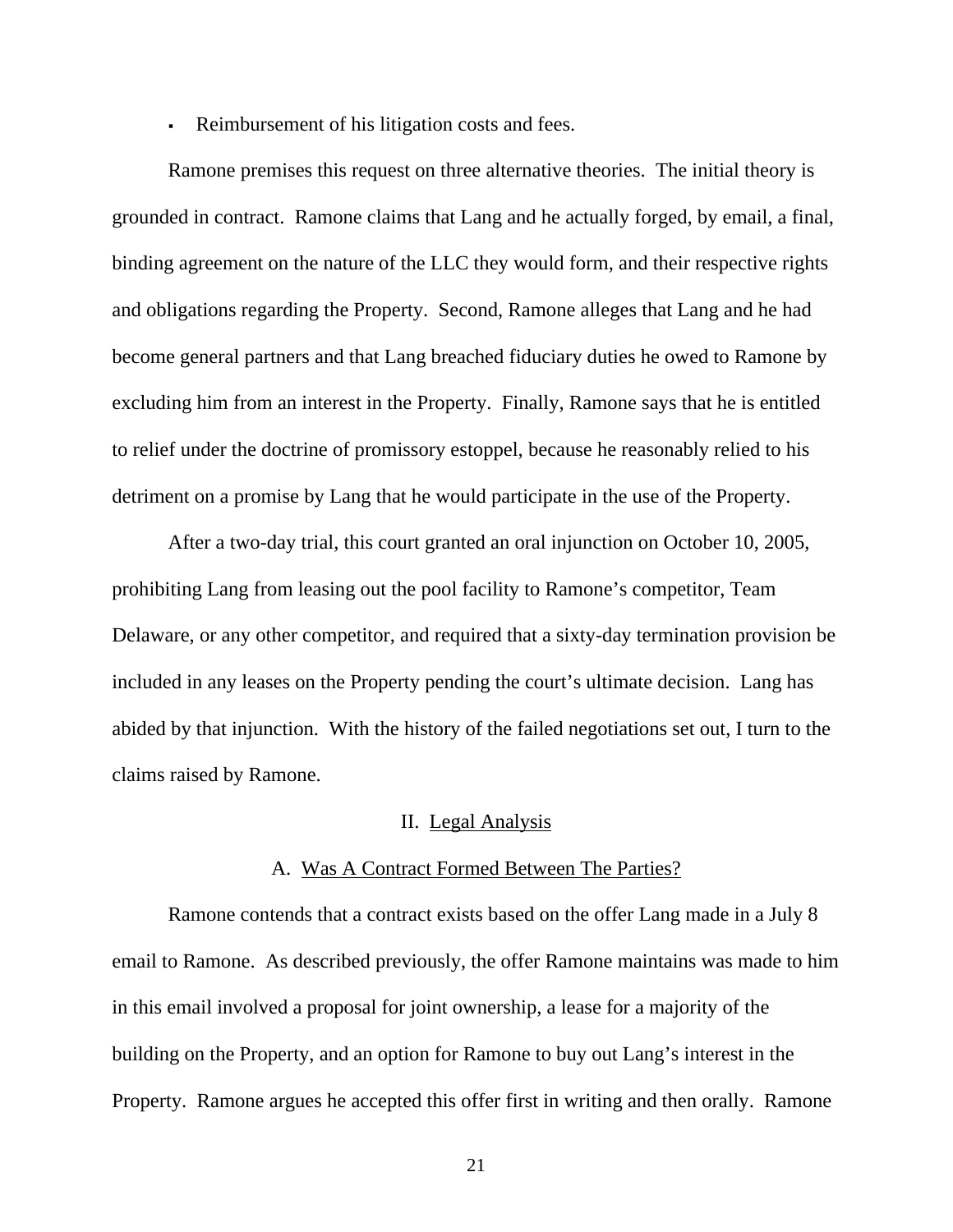points to his email response as evidence of his written acceptance to Lang's July 8 email offer. He highlights that in this email he stated the terms were "acceptable" and that he neither contradicted nor added to the terms of the July 8 email. In this way, Ramone contends a contract between himself and Lang exists, but that Lang unilaterally excluded him from any deal related to the Property or lease of the pool facility once he had the benefits of Ramone's participation during the rezoning process.

 Before addressing the relevant law, it is important to discuss my overall impression of Ramone as a negotiating partner. Although Ramone might well have believed he proceeded in a commercially sensible and timely way, as an objective matter, he did not. His pace for most of the negotiating period was leisurely and erratic. He did not provide requested information in a timely manner. He did not engage a legal advisor until very late and did not provide that advisor with consistent guidance or adequate authority. Most of all, Ramone's desires regarding the amount of space to lease and at what price shifted, and he never focused in the standard way on reducing his desires to a final, written document. Anyone experienced with the typical procession of commercial negotiations would have found Ramone hard to pin down.

This is not to say that Lang's end-stage behavior was entirely admirable. Knowing by then that Ramone's approach to business was untraditionally lax and meandering, Lang could have more clearly signaled the need for Ramone to focus, get serious, and finalize a deal. This is especially so given how often Lang had thrown around the term "partner" in reference to Ramone. Rather than stepping aside and allowing his counsel Lamb to deal with Ramone, Lang could have dealt more directly

22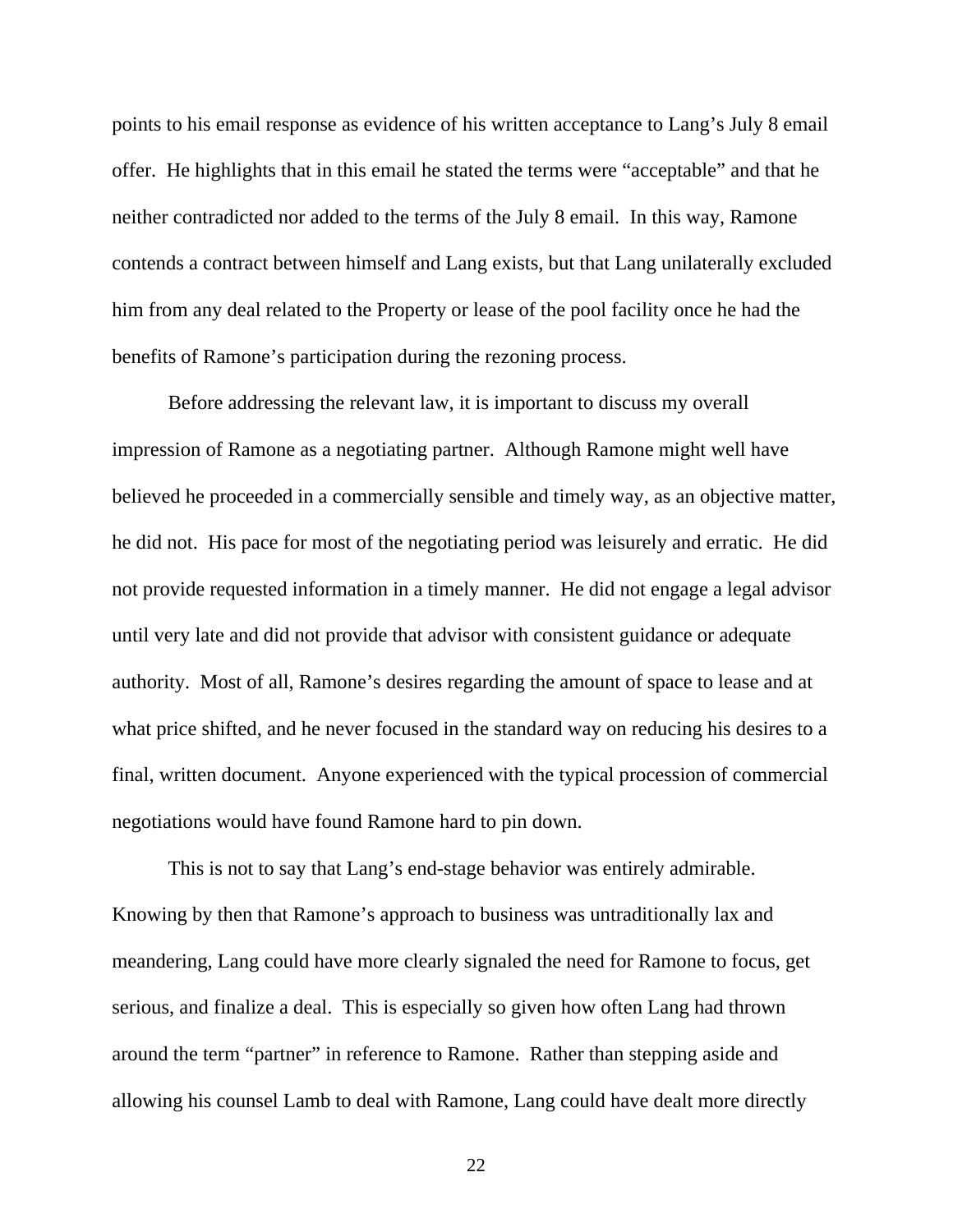with Ramone. But the reality is that Lang had good reason to be impatient with Ramone and to desire closure. With that critical perspective in mind, I now set forth the governing contract law principles.

In Delaware, the formation of a contract requires a bargain in which there is manifestation of mutual assent to the exchange and consideration.<sup>36</sup> Overt manifestations of assent rather than subjective intent control contract formation.<sup>37</sup> Delaware, which has adopted the mirror-image rule, requires that acceptance be identical to the offer.<sup>38</sup> In addition, a contract must contain all material terms in order to be enforceable, and specific performance will only be granted when an agreement is clear and definite and a court does not need to supply essential contract terms.<sup>39</sup> The record demonstrates that Ramone did not manifest objective assent and that he and Lang never reached a complete meeting of the minds on all material terms. Thus, because Ramone and Lang never formed a contract, Ramone has no basis for recovery under a claim for breach of contract.

 First, the text of Ramone's email response to Lang's July 8 email offer obviously does not manifest assent. Ramone wrote:

<sup>36</sup> *Wood v. State*, 815 A.2d 350, 2003 WL 168544 at \*2 (Del. 2003) (citing RESTATEMENT (SECOND) OF CONTRACTS § 18 (1981)). *See also Indus. America, Inc. v. Fulton Indus., Inc.*, 285 A.2d 412, 415 (Del. Ch. 1971) ("It is basic that overt manifestation of assent-not subjective intent-controls the formation of a contract; that the 'only intent of the parties to a contract which is essential is an intent to say the words or do the acts which constitute their manifestation of assent'; that 'the intention to accept is unimportant except as manifested.'") (internal citations omitted).

<sup>&</sup>lt;sup>37</sup> RESTATEMENT (SECOND) OF CONTRACTS § 17 (1981); E. ALLEN FARNSWORTH, FARNSWORTH ON CONTRACTS § 3.6, at 210 (3rd ed. 2004).

<sup>38</sup> *See Friel v. Jones*, 206 A.2d 232, 233-34 (Del. Ch. 1964), *aff'd*, 212 A.2d 609 (Del. 1965); *PAMI-LEMB I Inc. v. EMB-NHC, L.L.C*., 857 A.2d 998, 1015 (Del.Ch. 2004).

<sup>39</sup> *See In Matter of Beaty*, 1996 WL 560183, at \*7 (Del. Ch. Sept. 30, 1996) (quoting *M.F. v. F.*, 172 A.2d 274, 276 (Del. Ch. 1961).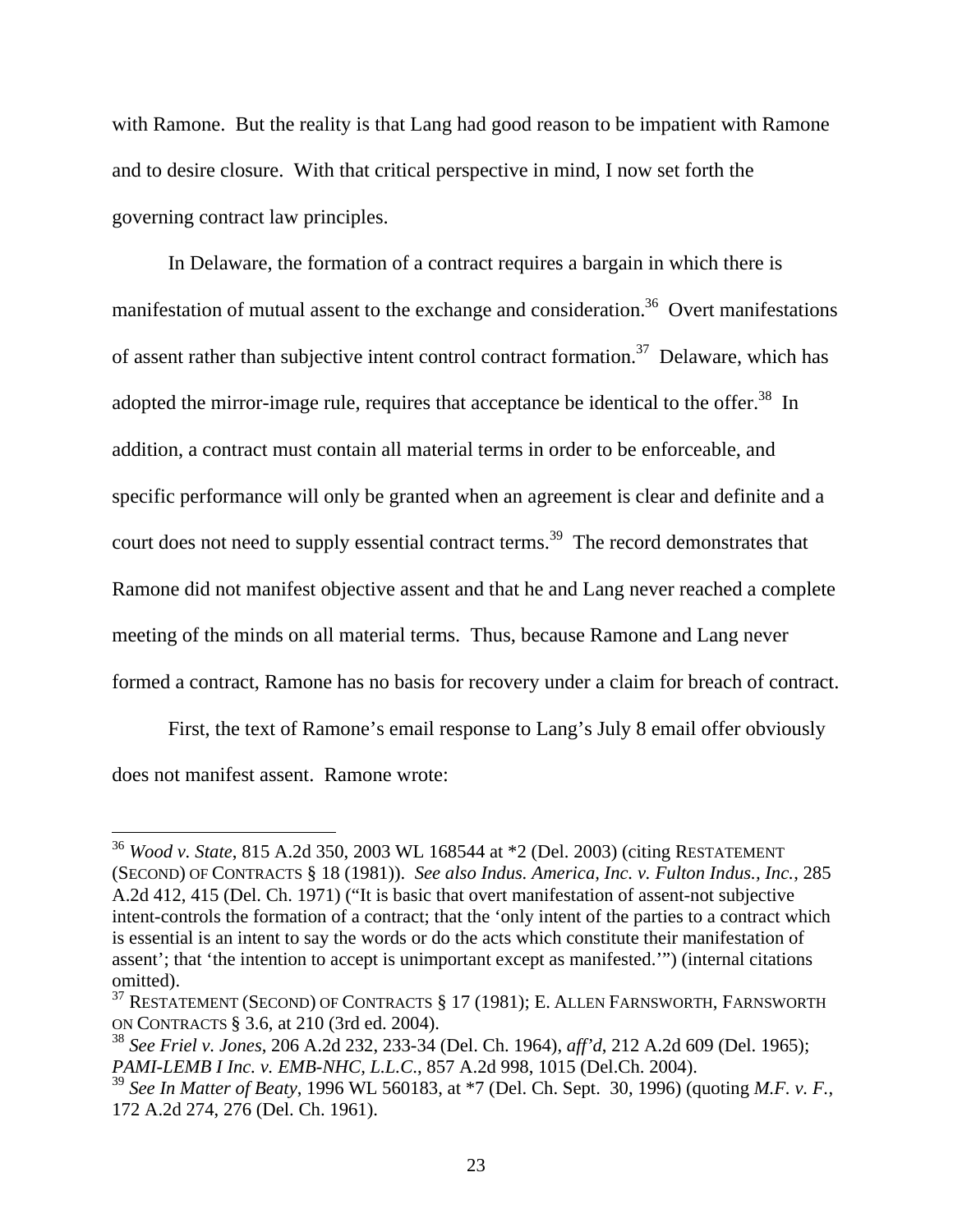This sounds like what I was looking for. I do not understand the NOI nor the tax implications. I also am uncertain of some details concerning the additional parcel, however, I think we are close enough to warrant us getting this done. Could we meet Monday to finalize the details so we can move forward with the Zoning meeting  $\ldots$ .

For Ramone's email to have constituted acceptance, it must have included three general components: (i) an expression of commitment; (ii) the commitment must not be conditional on any further act by either party; and (iii) the commitment must be one on the terms proposed by the offer without the slightest variation.<sup>41</sup> Although in that email Ramone signals his general agreement in moving forward on the structure Lang described, Ramone's words in the email do not reflect a commitment to the exact terms outlined by Lang — as reflected in his caveats that he does not understand certain aspects of Lang's proposal and that he is uncertain about another aspect. Ramone's own subjective and after-the-fact view that this email was acceptance is not sufficient to prove he manifested objective assent.<sup>42</sup> In addition, through his suggestion that they meet "to" finalize the details," Ramone's response (e.g., that they were "close enough") indicates that further negotiation was needed in order for a contract to have been created. "Since acceptance is the ultimate step in making a contract, the commitment cannot be conditioned on some final step to be taken by the offeror."<sup>43</sup> For these reasons, Ramone's response to Lang's July 8 email cannot be considered acceptance that created a

 $40$  Trial Ex. 29.

<sup>&</sup>lt;sup>41</sup> FARNSWORTH ON CONTRACTS § 3.13, at 272-74.

<sup>&</sup>lt;sup>42</sup> See Indus. America, 285 A.2d at 415 (noting subjective intent was not relevant to determine whether an offer was accepted); *Shah v. Shah*, 1988 WL 81159, at \*2 (Del. Ch. Aug. 3, 1988) ("It is hornbook law that in interpreting a contract, the court must look to the objectively manifested . . . not the subjective . . . intent of the parties.").

<sup>&</sup>lt;sup>43</sup> FARNSWORTH ON CONTRACTS § 3.13, at 273.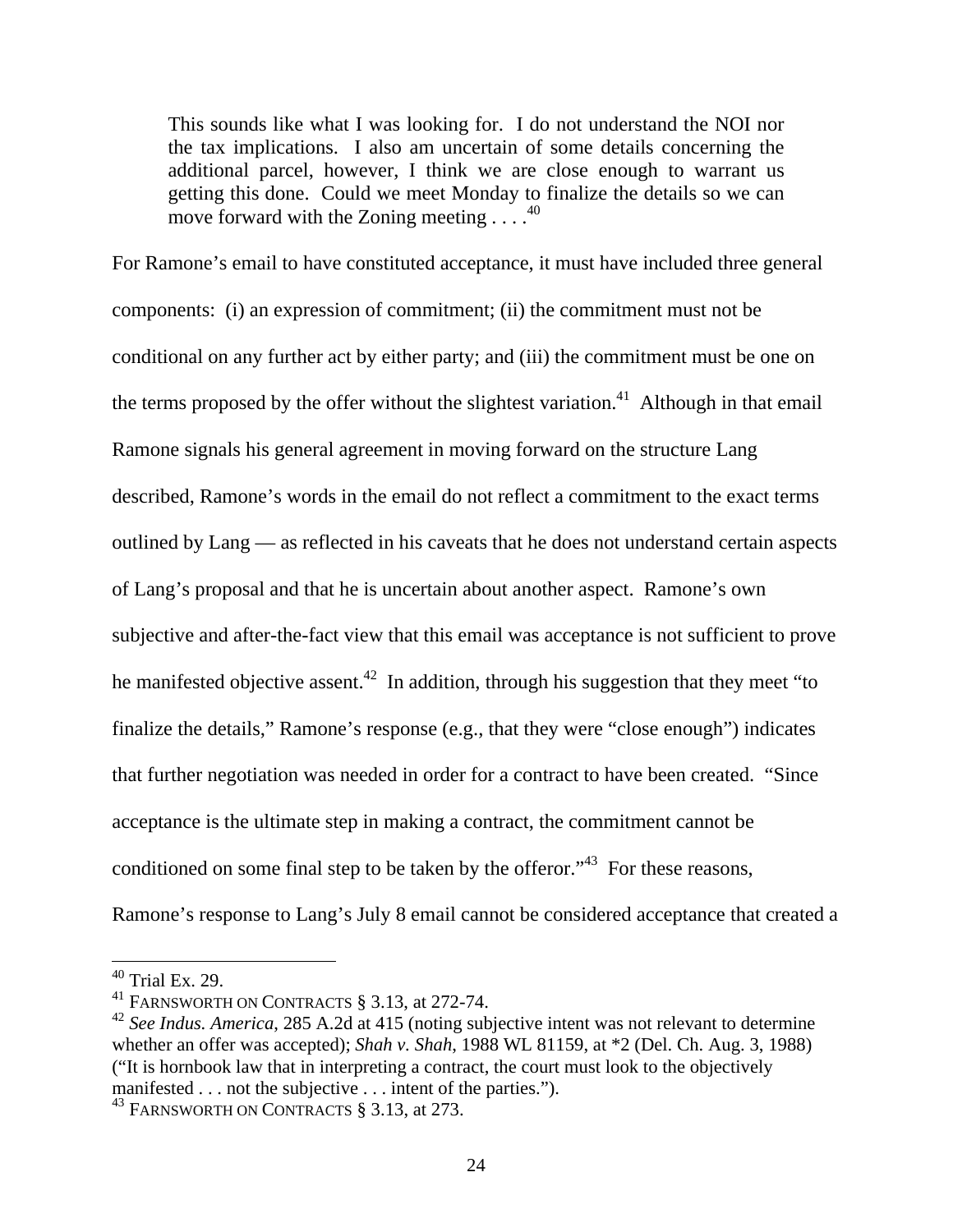binding contract between them. Ramone and Lang were merely moving forward in their negotiations to reach an agreement.<sup>44</sup>

Next, a contract must contain all material terms in order to be enforceable. If terms are left open or uncertain, this tends to demonstrate that an offer and acceptance did not occur.45 "Until it is reasonable to conclude, in light of all . . . surrounding circumstances, that all of the points that the parties themselves regard as essential have been expressly or (through prior practice or commercial custom) implicitly resolved, the parties have not finished their negotiations and have not formed a contract."46 Here, Lang and Ramone never agreed on all the material terms. For example, material issues that remained unresolved by the July 8 email and response, included whether capital expenditures would be paid by the owners or the tenant, the particulars of the buyout option, including what would be included in the option and rights of first refusal, and details of the management fee to LDG, if any.<sup>47</sup>

Moreover, negotiations continued throughout July, over various terms, including the possibility of a buyout option, the amount of space Ramone would lease, and the price per square foot. These further negotiations on substantive issues demonstrate that an enforceable contract between Ramone and Lang was not in place based on the July 8

<sup>44</sup> *See Leeds v. First Allied Connecticut Corp.*, 521 A.2d 1095, 1101 (Del. Ch. 1986) (noting that negotiations typically move forward over time with agreements on points being reached along the way towards a completed negotiation).

<sup>45</sup> RESTATEMENT (SECOND) OF CONTRACTS § 33(3) (1981).

<sup>46</sup> *Leeds*, 521 A.2d at 1101.

<sup>47</sup> Lang contends as many as sixteen open issues remained after the July 8 email exchange. *See*  Lang Post-Trial Br. at 2 n.1. I credit his testimony because it is the version of events consistent with the objective evidence in the record.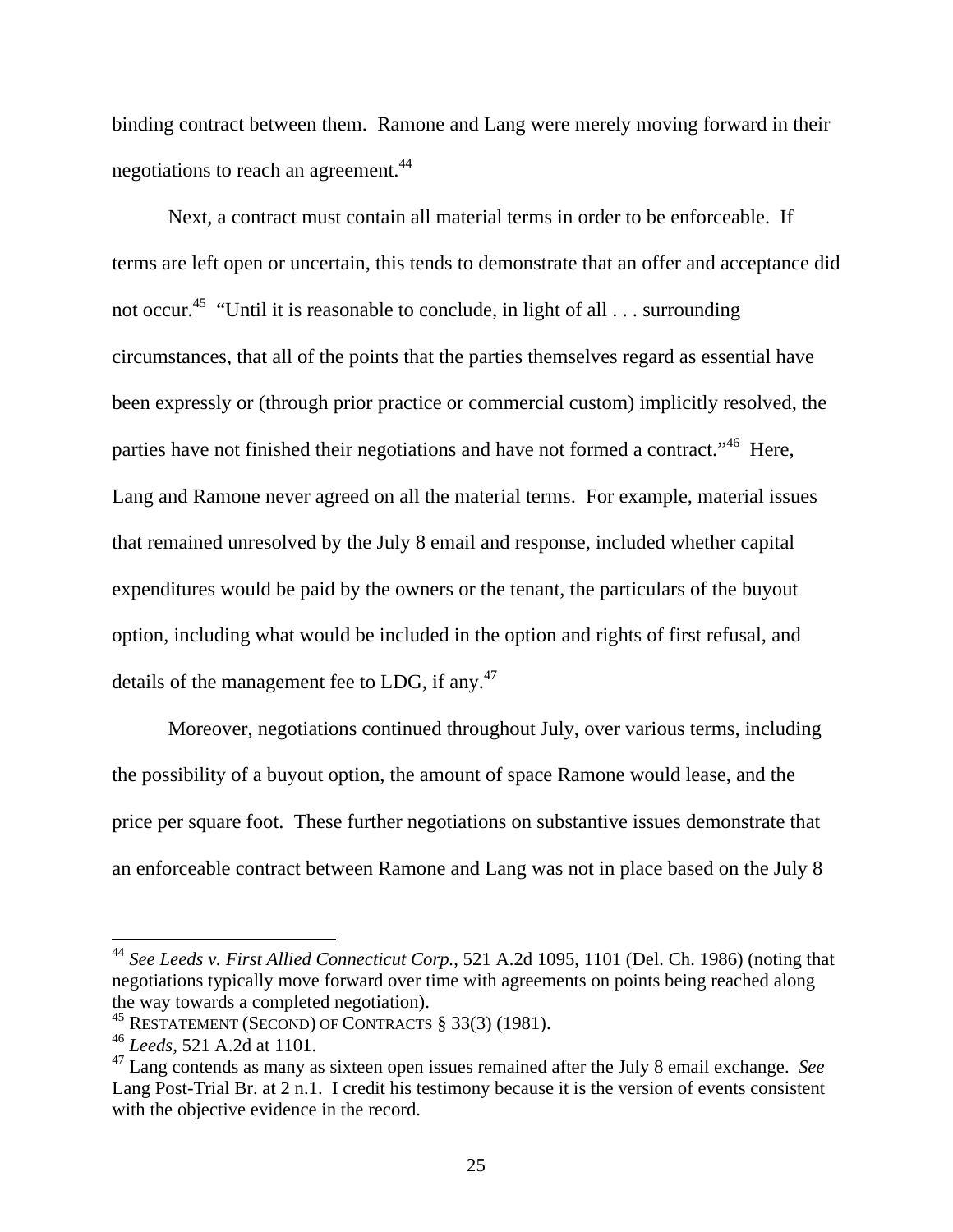email exchange.<sup>48</sup> There also was much discussion about whether Ramone might lease the entire building on the Property or a merely a portion of that building. In addition, a third partner, Brown, was added in late July. Once Brown was brought into the deal, a price term changed — the rent per square foot decreased from \$10 to \$6. In the months preceding this exchange, negotiations between Ramone and Lang moved slowly without major progress. At best, Lang's July 8 email and Ramone's written and oral responses reflect a renewed interest to negotiate a deal structure together of some sort. The fact that the July 8 email does not constitute a contract in itself is, of course, not surprising. Ramone knew that any contract was to be embodied in a formal LLC agreement and lease. The record is clear that Lang and he never reached accord on the final terms of those instruments.49 Because a binding contract was never formed, Ramone is not entitled to specific performance or other relief based on breach of contract.

#### B. Did Ramone And Lang Form A Partnership Through Their Conduct?

Next, Ramone argues that Lang owed him not only contractual duties but also fiduciary duties because, during the course of their relationship, he and Lang formed a partnership. Under 6 *Del. C.* § 15-202(a), a partnership is formed through "the association of two or more persons (i) to carry on as co-owners a business for profit . . .

<sup>48</sup> *See Cohen Dev. Co. v. JMJ Prop., Inc.*, 317 F.3d 729, 736 (7th Cir. 2003) (finding that negotiations following an alleged acceptance of an offer showed the parties had not entered a contract).

 $49$  Further, proving the absence of a definitive agreement is the fact that Ramone's attorney Bryde indicated to Lamb that Ramone and Lang had a deal embodied in a later July 23 email.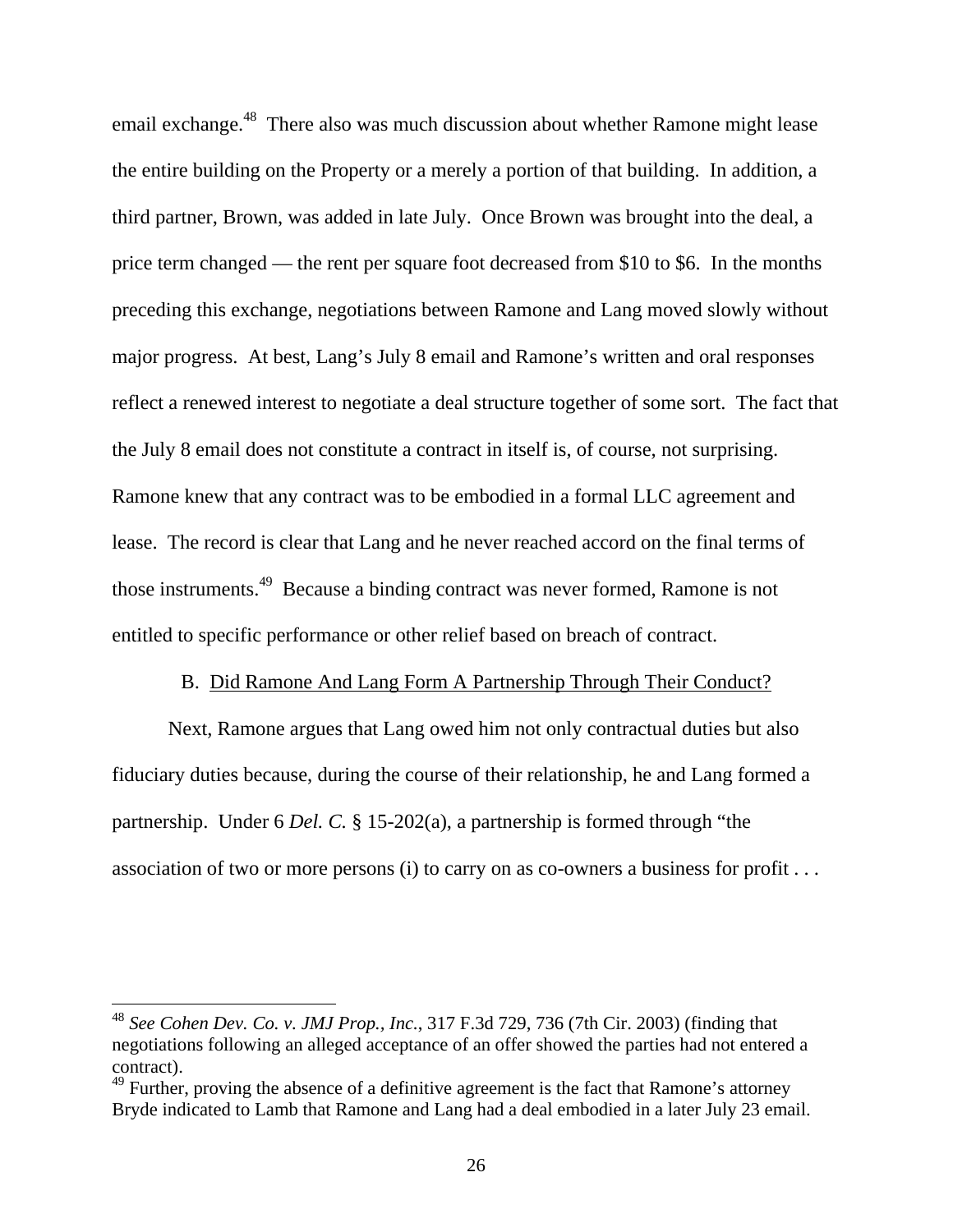whether or not the persons intend to form a partnership  $\ldots$ ."<sup>50</sup> It is important to note that "[w]here the suit is between the parties as partners, stricter proof is required of the existence of a partnership than where the action is by a third person against either actual partners or persons sought to be charged as partners."<sup>51</sup> In Delaware, there is no singularly dispositive consideration that determines whether or not a partnership existed between two parties. To conclude that a partnership existed, though, a court must find that there was "a common obligation to share losses as well as profits."52 A court also may consider the "acts, the dealings and conduct of the parties, and admissions of the parties" to establish that a partnership existed.<sup>53</sup> I, therefore, will examine the relationship between Ramone and Lang to determine whether, in contemplation of a joint interest in the Property, they formed a partnership that would give rise to fiduciary duties, thus rendering Lang's exclusion of Ramone a breach of those duties.

The prospective commercial relationship between Ramone and Lang began in earnest in February 2005, after Lang obtained an agreement to purchase the Property. Ramone alleges that they agreed to become partners in March 2005, which defined the

 $50$  This language tracks the Revised Uniform Partnership Act ("RUPA"), which clarifies that "the drafters did not intend to change the law by adding to the statute the words 'whether or not the persons intend to form a partnership.' These words merely are intended to put into the statute what is clear upon an examination of the case law: that the intent of the parties to be classified as partners or to avoid partnership classification is not determinative. Rather, the question is whether or not the partners have intended to enter into a relationship . . . the essence of which is partnership." RUPA § 15-202 (2005) (Author's Comments). Therefore, it is still the case in Delaware that "[t]he creation of a partnership is a question of intent." *Hynansky v. Vietri*, 2003 WL 21976031, at \*5 (Del. Ch. Mar. 6, 2003); *see Acierno v. Branmar*, 1976 WL 3, at \*4 (Del. Ch. Feb. 19, 1976); *In re Estate of Fenimore*, 1999 WL 959204, at \*5 (Del. Ch. Oct. 8, 1999). <sup>51</sup> *Ellison v. Stuart*, 43 A. 836, 838 (Del. Super. 1899); *see also Hynansky*, 2003 WL 21976031, at \*5.

<sup>52</sup> *Branmar*, 1976 WL 3, at \*4.

<sup>53</sup> *Fenimore*, 1999 WL 959204, at \*5.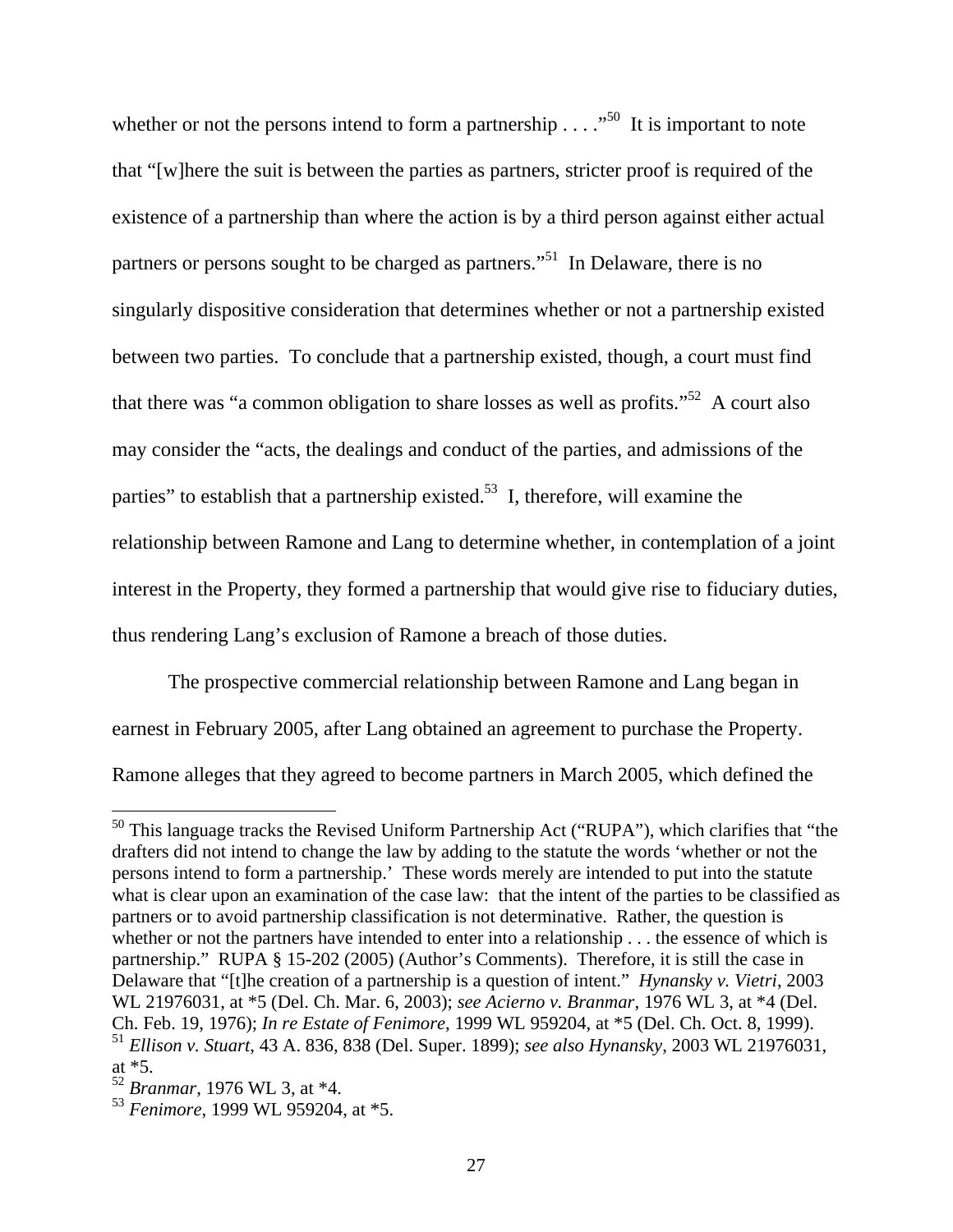working relationship between them through July 2005. As of February 18, though, it was clear that Ramone was waiting for "the details of how the partnership could be formed" in response to Lang's proposal that the two potentially could "develop a partnership to own the entire property."54 Rather than forming a partnership in March, Ramone and Lang spent the next several months attempting to haggle out the details of a partnership for the ownership of the Property — that is, they agreed at that point to seek to negotiate an acceptable final agreement to become partners.

In this regard, it is undisputed that the structure and terms of their relationship continued to be negotiated between March and July of 2005 and never were finalized in any document or definitive oral agreement. Throughout these months when Ramone alleges that a general partnership existed, he and Lang exchanged several versions of an LLC agreement with various terms that were changed. Ramone even decided not to attend the Newark Planning Commission's May 3 meeting about the Property because he was not certain as of that time what role, if any, he would have in owning the Property.

How, then, can one find that a Delaware general partnership was formed? Although the absence of a written agreement is not necessarily conclusive of whether a partnership exists in all circumstances,<sup>55</sup> here it is. What terms of what partnership

 $54$  Trial Ex. 7.

<sup>55</sup> *See Hynansky*, 2003 WL 21976031, at \*6; *see also* 59A AM.JUR.2D § 185 (2005) ("The absence of a written contract of partnership is not conclusive of whether a partnership exists, but it is an element for serious consideration."). Even in cases where both parties signed a document titled "Partnership Agreement," Delaware courts have found that the parties did not intend to form a partnership at that time. *See Chaiken v. Employment Sec. Comm'n*, 274 A.2d 707, 709 (Del. Super. 1971); *Branmar*, 1976 WL 3, at \*4-\*5; *see also* 59A AM.JUR.2D P'SHIP § 183 (2005) ("The best evidence of partnership consists of the parties' written agreement or contract .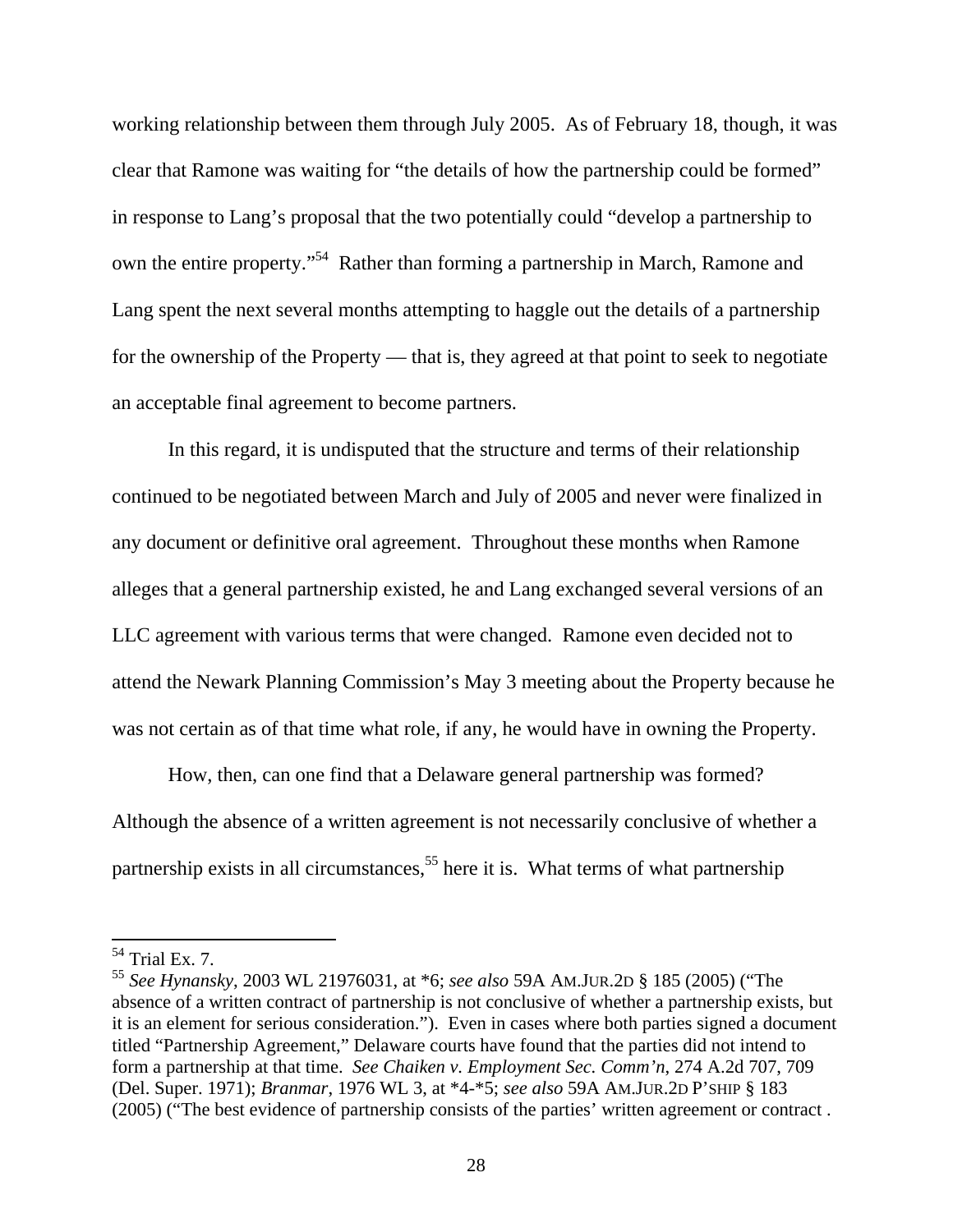agreement, express or implied, would I be charged with enforcing? It is of course true that Lang and Ramone referred to each other colloquially as "partners" during this period. They did so, however, in a particular context — one in which they hoped and expected that Lang, as a developer, and Ramone, as a swimming entrepreneur, could forge a final agreement involving use of the Property. Both knew they had yet to settle on the material terms of a binding relationship but were committing themselves to negotiate to get there. To put it in romantic terms, they were engaged "to get engaged."

This type of agreement to agree is not sufficient to form a general partnership.<sup>56</sup> In *Acierno v. Branmar*, this court was confronted with two parties who both signed a document that stated: "The parties are, for all legal and equitable purposes, equal partners in the shopping center venture from July 1, 1974 forward. A partnership agreement will be executed as promptly hereafter as possible and the same will provide for the 50/50 interest of the parties."57 The parties, though, never reached a firm agreement, and the court held that "the law of partnerships and the nature of that relationship requires that more exist than a mere intention expressed in writing."58 Here, Lang and Ramone never went so far as to finalize the material economic terms of their

<sup>56</sup> Throughout the process, as discussed, material terms such as whether Ramone would lease the entire building or just the pool and whether Ramone would be provided with a buyout option never were agreed upon. In Delaware, an agreement is not enforceable if "it is nothing but an agreement to agree in the future without any reasonably objective controlling standards." *Hammond & Taylor, Inc. v. Duffy Tingue, Co.*, 161 A.2d 238, 239 (Del. Ch. 1960). That is, "the parties [must] have reached agreement on all material terms before an 'agreement to agree' will be enforced." *Int'l Equity Capital Growth Fund, L.P. v. Clegg*, 1997 WL 208955, at \*8 n.3 (Del. Ch. Apr. 22, 1997). That, of course, did not happen here.

<sup>. . [</sup>but] [e]ven a written agreement designating a person as a partner is inconclusive in the absence of other partnership elements.").

<sup>57</sup> *Branmar*, 1976 WL 3, at \*4.

<sup>58</sup> *Id*. at \*5.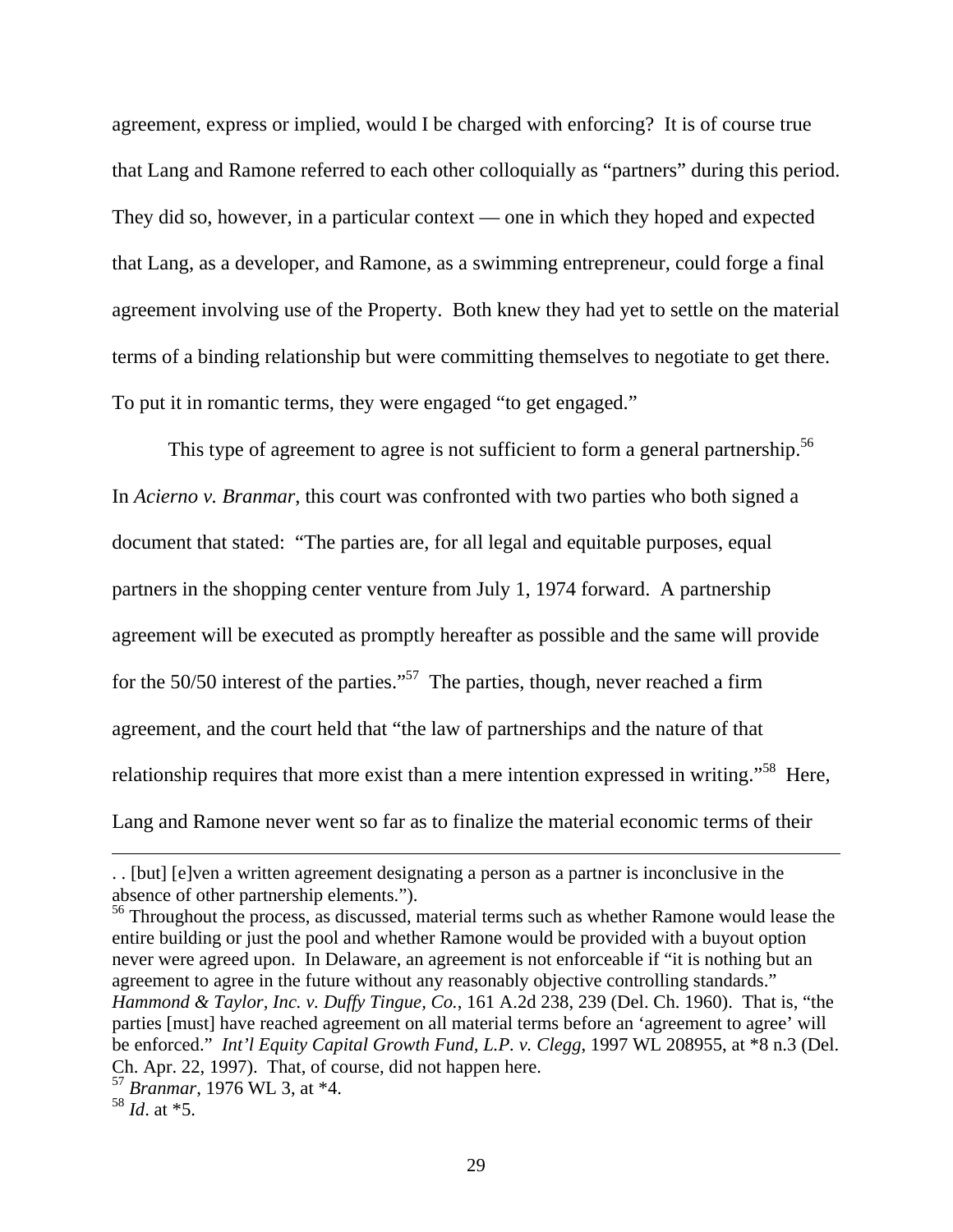hoped-for partnership, and finding that their relationship falls short of constituting a partnership is consistent with the principle that "[p]ersons who have entered into a contract to become partners at some future time or on the happening of some future contingency do not become partners until or unless the agreed time has arrived or the contingency has happened."<sup>59</sup> In fact, some jurisdictions require that the business be operating before a partnership is found to exist.<sup>60</sup> The relationship between Ramone and Lang was still inchoate, and the process that Ramone and Lang began in February 2005 of working out the terms of their hoped-for association continued without any concrete result. $61$ 

In this case, aside from the lack of agreement on material terms, it would be very odd to find that a general partnership existed because both Ramone and Lang seem to have agreed that any binding relationship they would form as co-fiduciaries (rather than as lessor and lessee) would be as fellow members of an LLC. In that respect, 6 *Del. C.* § 15-502(b) provides that "an association formed under a statute other than (i) this chapter, (ii) a predecessor statute or (iii) a comparable statute of another jurisdiction, is not a partnership under this chapter." The clear import of this provision, as noted in the comments to the RUPA, is that the formation of an LLC does not also result in the

<sup>59 68</sup> *C.J.S. Partnership* § 16 (2005).

<sup>&</sup>lt;sup>60</sup> See id. <sup>("</sup>The enterprise in which the parties are engaged must be launched under the agreement before the parties become partners.").

<sup>61</sup> *See Branmar*, 1976 WL 3, at \*4.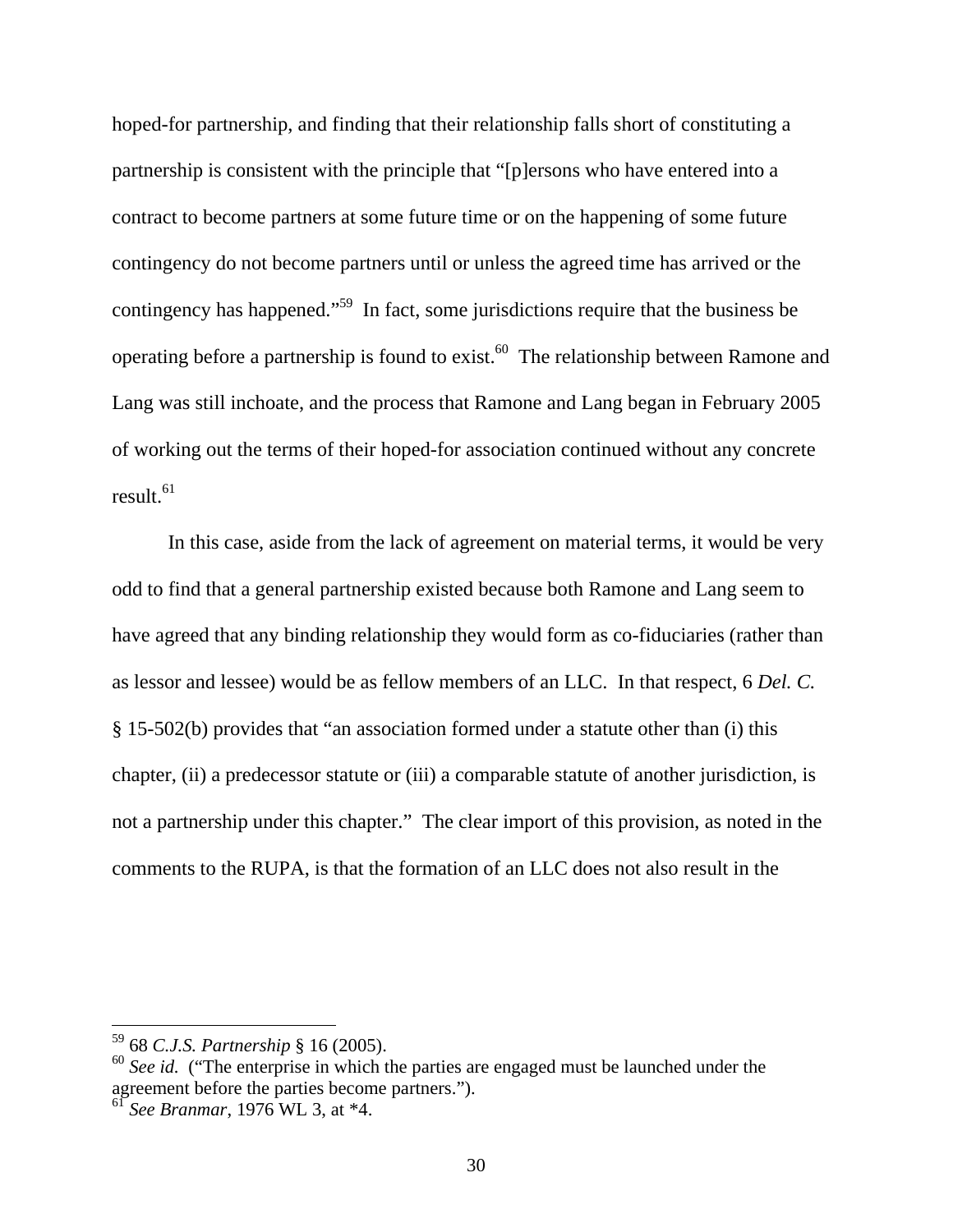formation of a partnership.<sup>62</sup> Consistent with the logic inherent in this statute, when parties clearly intend to effect a formal business relationship through a written limited liability company agreement rather than through a general partnership, that reality serves as an important factor that cuts against concluding that they had earlier formed a general partnership because their attempt to forge an agreement on the material terms of a written LLC contract eventually came to naught. $63$ 

One could imagine, I suppose, circumstances when parties intending to form an LLC would be held to be general partners because 6 *Del. C.* § 15-202(a) states that a partnership can be formed "whether or not the persons intend to form a partnership."64 Had Lang and Ramone agreed to all the material terms of the business relationship, including how they would share profits and losses as partners, and Lang later balked on signing the final documents, it *might* have been possible to conclude they had formed a general partnership even though their stated intent was to form an LLC. But that did not happen, and to find that their failure to reach accord on an LLC agreement, without more,

<sup>62</sup> *See* RUPA § 202 (2005) (Official Comments) ("Subsection (b) provides that business associations organized under other statutes are not partnerships. Those statutory associations include corporations, limited partnerships, and limited liability companies.").

<sup>63</sup> Cases from other jurisdictions support this view. In *Longview Aluminum, L.L.C. v. Indus. General, L.L.C.*, for example, two parties engaged in several prior dealings involving business conducted through LLCs, but they referred to each other as partners. 2003 WL 21518585, at \*6 (N.D. Ill. July 2, 2003). One party, then, claimed that a partnership existed in the time leading up to the creation of each LLC, but the court rejected this as contrary to the intent of the parties. *Id.* at \*7. There, the court stated that it was the parties' "intent and action in creating limited liability companies" that led to the conclusion that "a partnership . . . was not created between them." *Id*.<br><sup>64</sup> What if, for example, two parties agreed on all material terms of an LLC agreement,

conducted business in accordance with that agreement for a time, but one party later refused to sign the LLC agreement and claimed exclusive rights? Might they be deemed general partners? Those circumstances are not present here.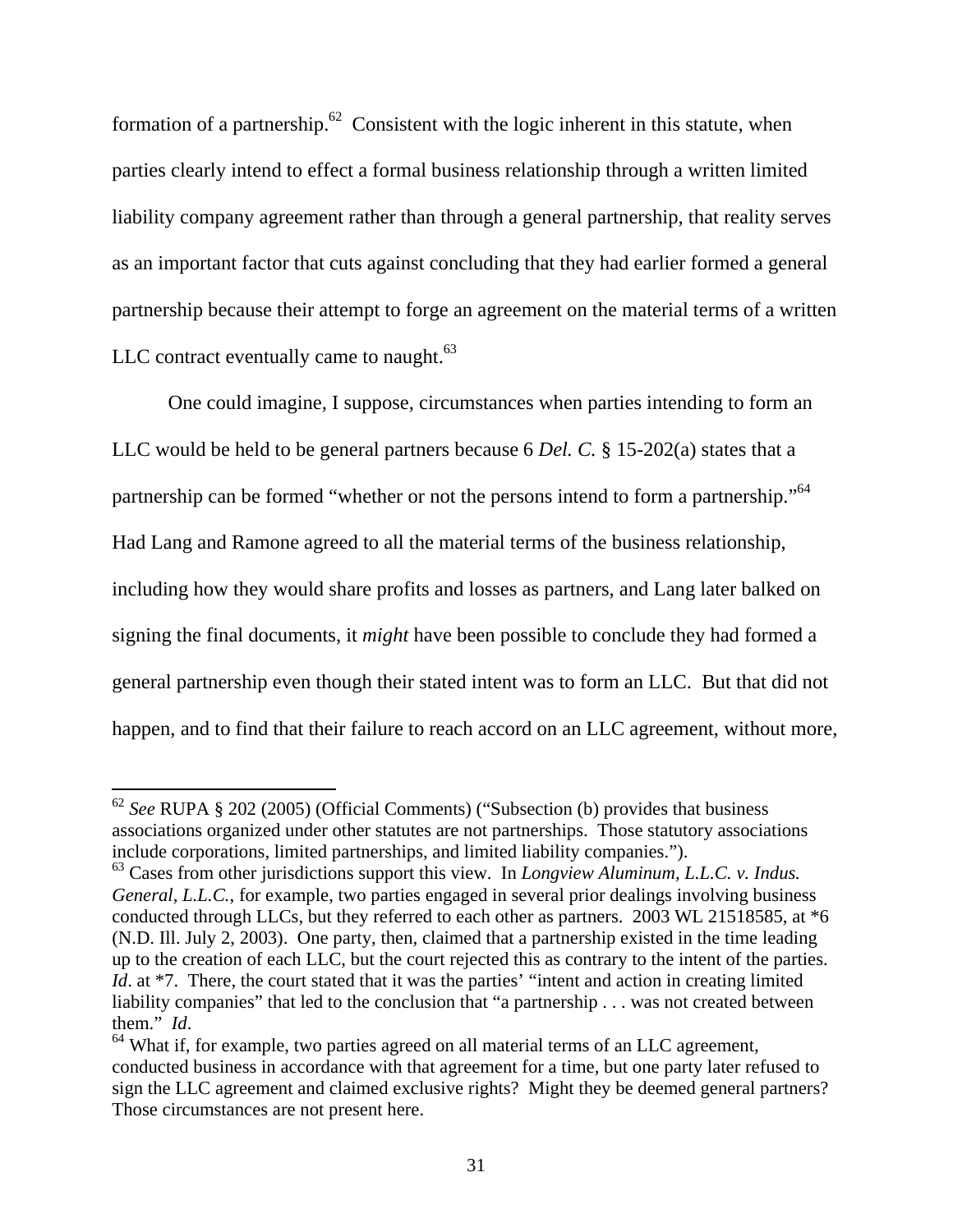left them as general partners would be inequitable and unprincipled, given the reality that they never agreed on their obligations to one another. To do so would create an odd situation where the mere exchange of draft LLC agreements, none of which were signed by both parties, would establish a general partnership.

In sum, no static and ascertainable relationship existed between Ramone and Lang that could be considered a Delaware general partnership under 6 *Del. C.* § 15-202; they were simply trying to get to a point where they would have a mutually binding, formal relationship as members of an LLC. To consider Ramone and Lang partners would make it hazardous for businesspersons to agree to negotiate the formation of an LLC together without risking a judicial declaration that they thereby created a de facto, informal partnership if their negotiations fail. The mere fact that Lang colloquially used the word "partners" publicly at certain meetings and in certain documents does not overcome, as between Ramone and Lang, their inability to establish a binding, business relationship by contract.

### C. Does Ramone Have A Right To Recovery Based On Promissory Estoppel?

Ramone pleads in the alternative that, assuming he and Lang did not have an enforceable contract, that Lang promised to lease or otherwise make available to him the pool facilities on the Property for the Delaware Swim Team and Swim School. Ramone alleges that he relied on this promise and that Lang knew he was relying on use of the pool facility for the upcoming swim season no matter what the final deal structure. Based on this promissory estoppel claim, Ramone seeks damages and litigation costs.

32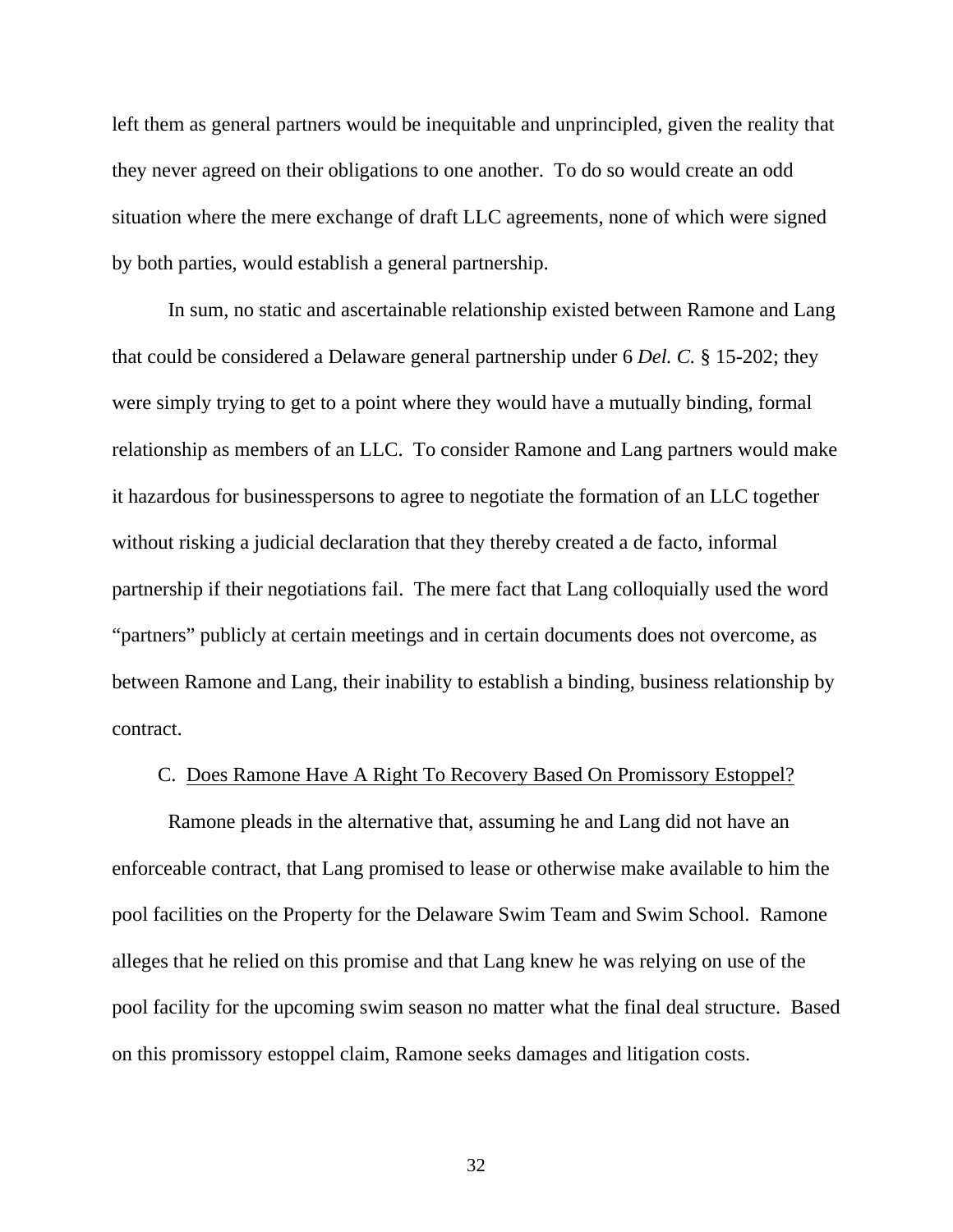Promissory estoppel involves "informal promises for which there was no bargained-for exchange but which may be enforceable because of antecedent factors that caused them to be made or because of subsequent action that they caused to be taken in reliance."<sup>65</sup> The purpose of the promissory estoppel doctrine is to prevent injustice.<sup>66</sup> Under Delaware law, to have a valid claim based on promissory estoppel, Ramone must show by clear and convincing evidence that (1) a promise was made; (2) it was the reasonable expectation of the promisor — in this case Lang — to induce action or forbearance on the part of the promisee; (3) the promisee, Ramone, reasonably relied on the promise and acted to his detriment; and (4) that such a promise is binding because injustice will be avoided only by enforcement of the promise. $67$ 

This case is well-suited for the application of the remedy of promissory estoppel as a gap filler. For some time, the application of promissory estoppel in our law has seemed a short-cut to obtaining even greater relief than would be available if a binding contract had been formed, without the necessity for complying with the greater strictures of contract law.68 But promissory estoppel is fundamentally a narrow doctrine, designed

<sup>65</sup> *Chrin v. Ibrix, Inc.*, 2005 WL 2810599, at \*8 (Del. Ch. Oct. 19, 2005) (citing ERIC MILLS, ET. AL., CORBIN ON CONTRACTS, § 8.1, at 5 (Rev. ed. 1996)). Promissory estoppel is viewed as a consideration substitute for promises which are reasonably relied upon, but which would otherwise not be enforceable. *See* CORBIN ON CONTRACTS, § 8.12, at 101 (Rev. ed. 1996). <sup>66</sup> *See Lord v. Souder*, 748 A.2d 393, 398-99 (Del. 2000) (citing *Chrysler Corp. v. Quimby*, 144

A.2d 123, 133 (Del. 1958)).

<sup>67</sup> *E.g.*, *Chrysler Corp. v. Chaplake Holdings, Ltd.*, 822 A.2d 1024, 1032 (Del. 2003); *Lord*, 748 A.2d at 398-99; RESTATEMENT (SECOND) OF CONTRACTS § 90 (1981); FARNSWORTH ON CONTRACTS § 2.19, at 174.

<sup>68</sup> As stated in Vice Chancellor Lamb's incisive concurring opinion in *Lord v. Souder*, "*Corbin on Contracts*, in describing Delaware promissory estoppel cases, begins by saying 'Sometimes less is more.' This implies that plaintiffs who succeed in arguing promissory estoppel in Delaware are awarded greater damages than if their cases were analyzed as enforceable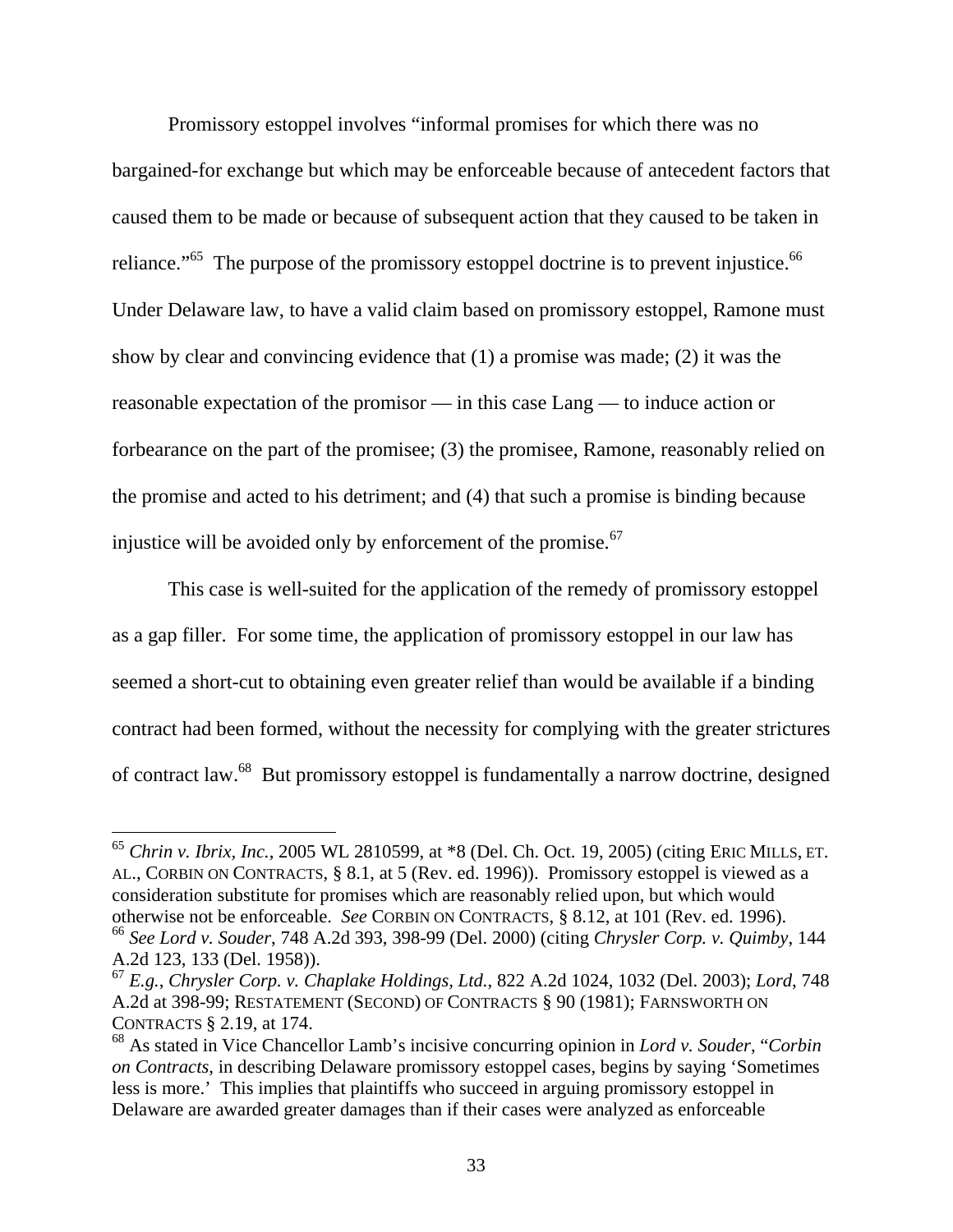to protect the legitimate expectations of parties rendered vulnerable by the very processing of attempting to form commercial relationships. For that reason, although it is permissible to award a party prevailing on a claim for promissory estoppel expectation damages comparable to that it would have received had the hoped-for contract actually been effected, the more routine role of promissory estoppel should be to assure that those who are reasonably induced to take injurious action in reliance upon non-contractual promises receive recompense for that harm.<sup>69</sup> Even when used in that careful manner, the doctrine of promissory estoppel hazards unfairness, as many possible contractual relationships in commerce require the hopeful partners to expend costs and put aside other opportunities in the hopes of forging an agreement. Therefore, courts must be chary about invoking the doctrine lightly, lest the normal failure of parties to reach a binding contract be penalized by an imprecise judicial cost-shifting exercise. Although the issue is not free from doubt, Ramone has convinced me that there exists a narrow basis to award him relief under the doctrine of promissory estoppel, even taking these important factors into account.

contracts. To the extent this observation is true, it points out the need both to pay closer attention to the distinction between contract and promissory estoppel in particular cases and to award remedies in cases of promissory estoppel with the same 'conservative judgment and extreme care' that characterizes common law courts' willingness to recognize reasons to enforce informal promises." 748 A.2d at 404 (internal citations omitted). *See* CORBIN ON CONTRACTS § 8.12, at 101 ("[I]n Delaware promissory estoppel has evolved and matured beyond being only a contract consideration substitute to support expectancy relief.").

<sup>69</sup> *See Doll v. Grand Union Co.*, 925 F.2d 1363 (11th Cir. 1991) ("[Defendant] urges the court to find that unless the agreement between the parties is legally enforceable, promissory estoppel is an inappropriate avenue for recovery. Such a holding would utterly eviscerate the doctrine of promissory estoppel which was designed specifically to address cases where the plaintiff has no legally enforceable rights but has suffered a loss due to reliance on the defendant's promises.").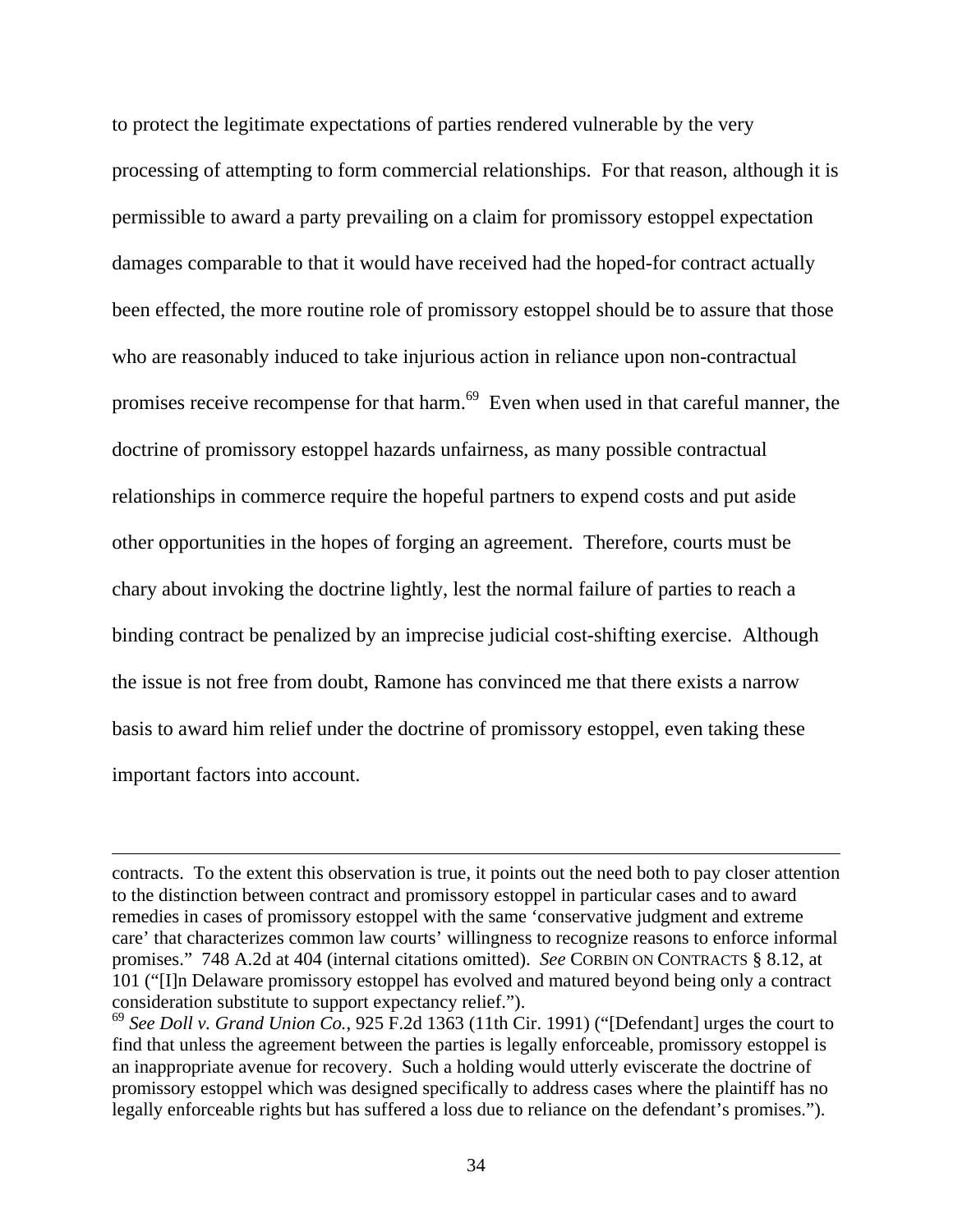From February 2005 onward, Lang conducted himself towards Ramone in a manner that led Ramone to be trusting. In particular, Lang continually led Ramone and others to believe that Ramone would be using the pool facilities at the Property. A promisor's liability when based on reliance is limited by the scope of the promise and must be clear and definite.<sup>70</sup> "A promise is an expression of commitment to act in a specified way, or to bring about a specified result in the future, or to take responsibility that the result . . . will occur, communicated in such a way that the addressee of the expression may justly expect performance  $\dots$   $\cdot$   $\cdot$  Lang made statements publicly to Lopata, the Newark Planning Commission, reporters, and the Newark City Council that Ramone would be involved in the redevelopment of the Property. In particular, Ramone's presence in the redevelopment was highlighted to show that the building's past use as a community center would continue because Ramone would operate his swim business, including opening the pool to the general public, from the Property.<sup>72</sup> In addition, Lang promised Ramone that no matter what might happen with the ownership structure of the LLC, Ramone could lease the pool at the very minimum.<sup>73</sup> Ramone's testimony on this issue is supported by the fact that all the deal structures contemplated by Lang and Ramone over the six months of negotiation all assumed Ramone's lease of the pool area.

<sup>&</sup>lt;sup>70</sup> FARNSWORTH ON CONTRACTS  $\S$  2.19, at 174-75.

<sup>&</sup>lt;sup>71</sup> CORBIN ON CONTRACTS  $§ 8.9$ , at 29.

 $^{72}$  Lang's statements regarding Ramone's involvement in the deal, in particular as to Ramone's use of the pool, were taken seriously by the City Council. After Ramone was excluded from the final redevelopment, Lopata contacted Lang to inform him there were concerns on the City Council that the Property was not going to be used in the way that it had been represented it would be. Tr. at 412-13.

 $73$  Tr. at 63-65.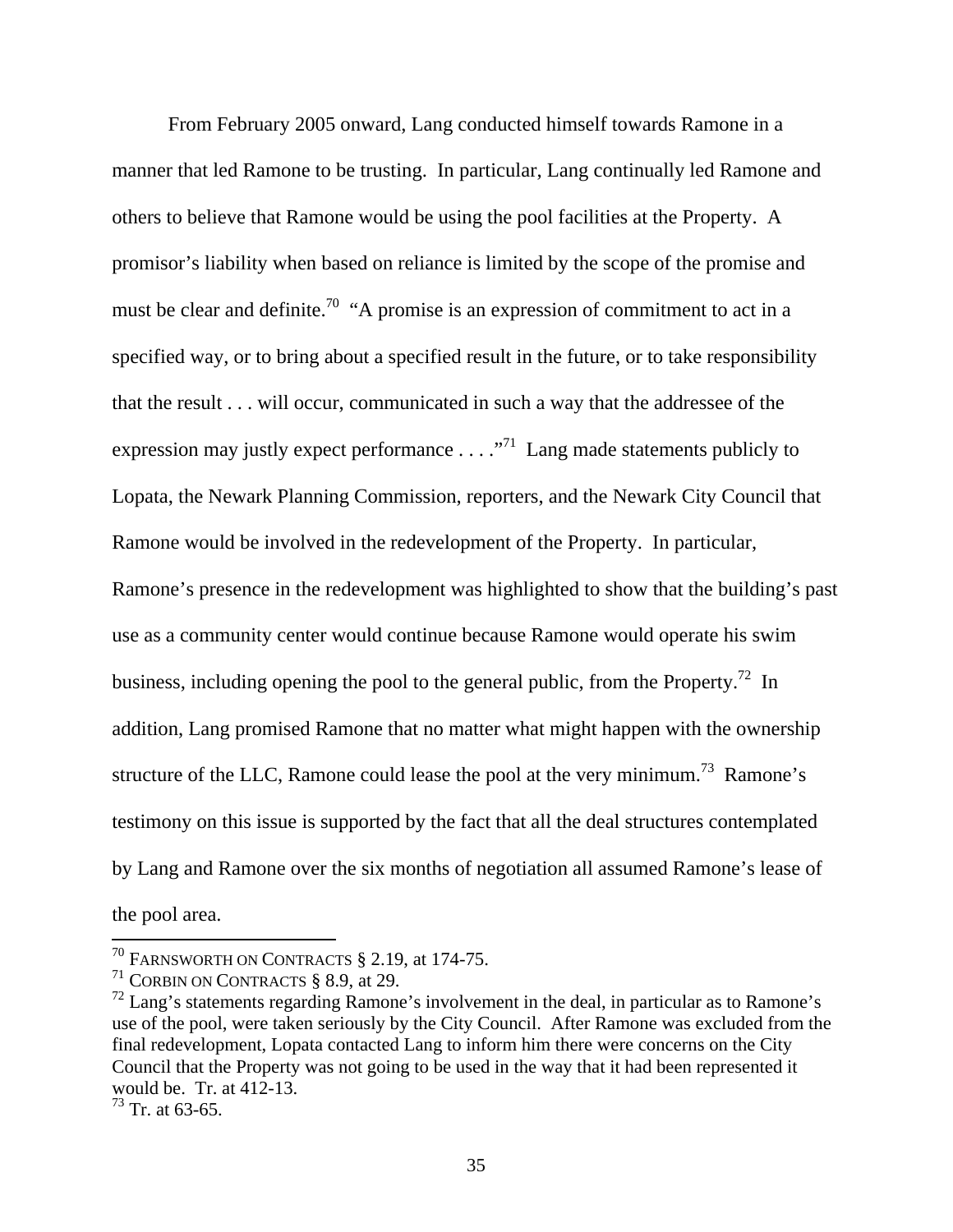It is significant also that Lang's email communications to his advisors through July reflect that Lang was planning on leasing the pool to Ramone even if Ramone did not become an owner in the LLC that owned the Property. Only in early August did Lang start to backtrack on this promise by informing his advisors that he might not lease to Ramone but to Ramone's competitor Team Delaware.<sup>74</sup> Even then, however, Lang had not closed off the possibility that Ramone might still be the one to lease the pool, and on August 3 Lamb told Bryde that although Ramone was out as an owner Ramone could lease the pool facility.<sup>75</sup> In sum, these representations constitute a "promise" for the purposes of the promissory estoppel doctrine. Lang's repeated representations suggested that the lease of the pool facility to Ramone was definite although other aspects of their business relationship might change. In these circumstances, Lang's representations and related conduct as to Ramone's lease of the pool constitute a clear and definite promise that Ramone would lease the pool.

Second, Lang reasonably could have expected that his statements and conduct would influence Ramone's behavior and cause him to pass on other opportunities to obtain access to an indoor pool. The second prong of the promissory estoppel standard requires a factual finding that the promisor — Lang — must have had reason to expect the reliance that occurred. The standard for testing expectation is an objective one.<sup>76</sup> I find that this standard was met. Statements of a promissory nature can reasonably be

 $74$  Trial Ex. 46.

 $75$  Trial Ex. 48.

<sup>&</sup>lt;sup>76</sup> FARNSWORTH ON CONTRACTS § 2.19, at 176.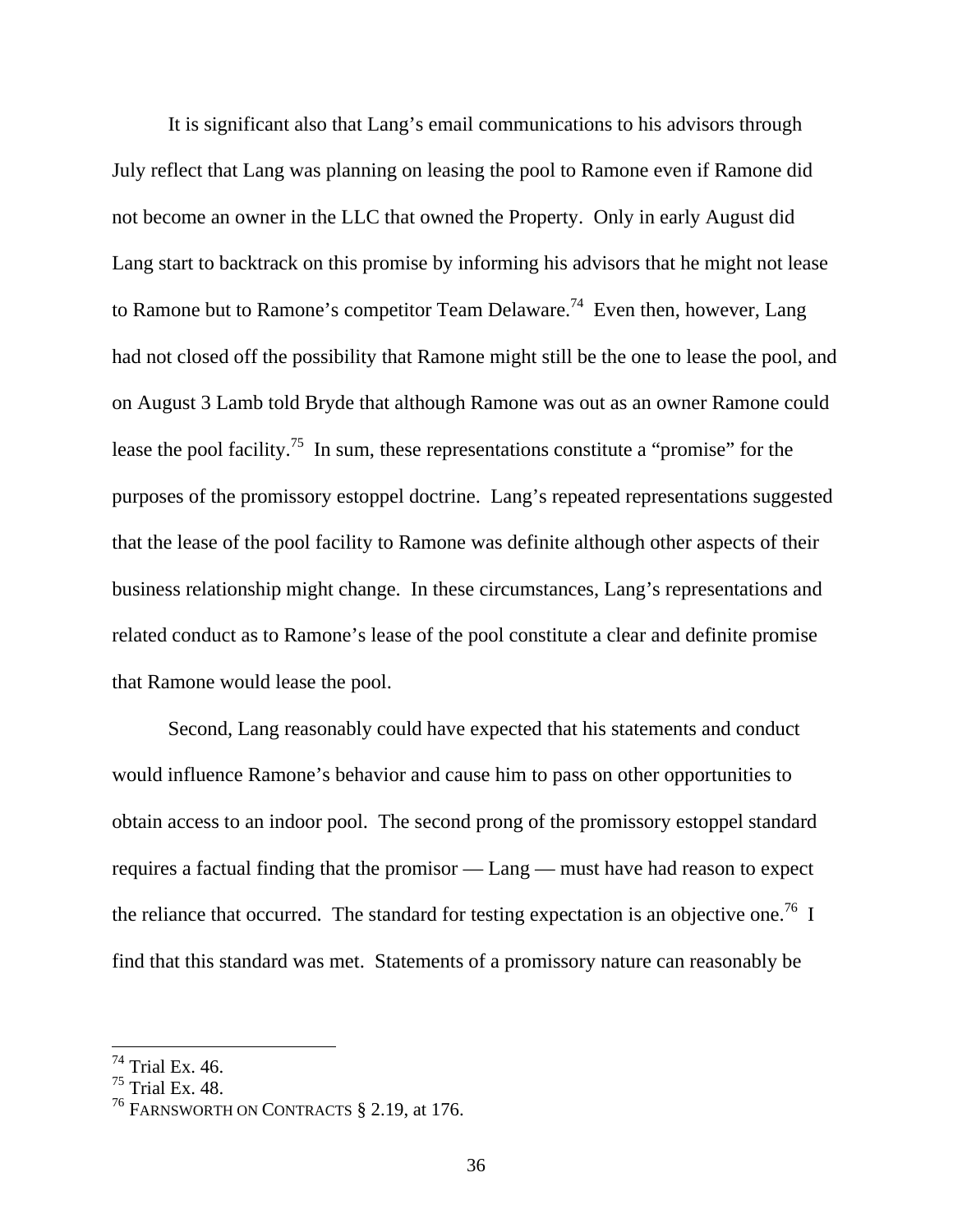expected to induce reliance.<sup>77</sup> Lang publicly represented to the press and city officials that Ramone would be running his swim business from the Property. In addition, Lang knew of Ramone's timing requirements for an indoor pool<sup>78</sup> — that Ramone needed the pool by early September — and many of Lang's email communications to Ramone, Abelson, and Lamb reference this timing constraint. Lang's repeated acknowledgment of this timing constraint also highlights that Lang had reason to know that Ramone would rely on being able to lease the pool on the Property. In fact, at one point Lang used the need to begin pre-closing construction on the facilities so that the pool could be ready by early September, which was when Ramone needed it, as justification that the deal needed to move forward more quickly. Thus, Lang's conduct between mid-February and the end of July sufficiently indicates that Lang was not only aware that he was inducing Ramone's reliance on rental of the pool area beginning in September, but that he actively encouraged Ramone to rely. Based on the above, Ramone believed Lang's promise and reasonably relied that he had the use of the pool facility.

Third, to a discrete and modest extent necessary to support very tailored relief, Ramone reasonably relied on Lang's promise and acted to his detriment because of it. Actual reliance on the promise is necessary, and the reliance must have been the sort to have been reasonably expected.<sup>79</sup> As already described, Lang assured Ramone that he would be leasing the pool area. In reliance on Lang's statements, Ramone began advertising the new swim program in July. Ramone testified he distributed between

<sup>&</sup>lt;sup>77</sup> ERIC MILLS HOLMES, CORBIN ON CONTRACTS  $\S$  8.9, at 29 (Rev. ed. 1996).

<sup>78</sup> Tr. at 337, 342.

<sup>&</sup>lt;sup>79</sup> FARNSWORTH ON CONTRACTS  $\S$  2.19, at 177.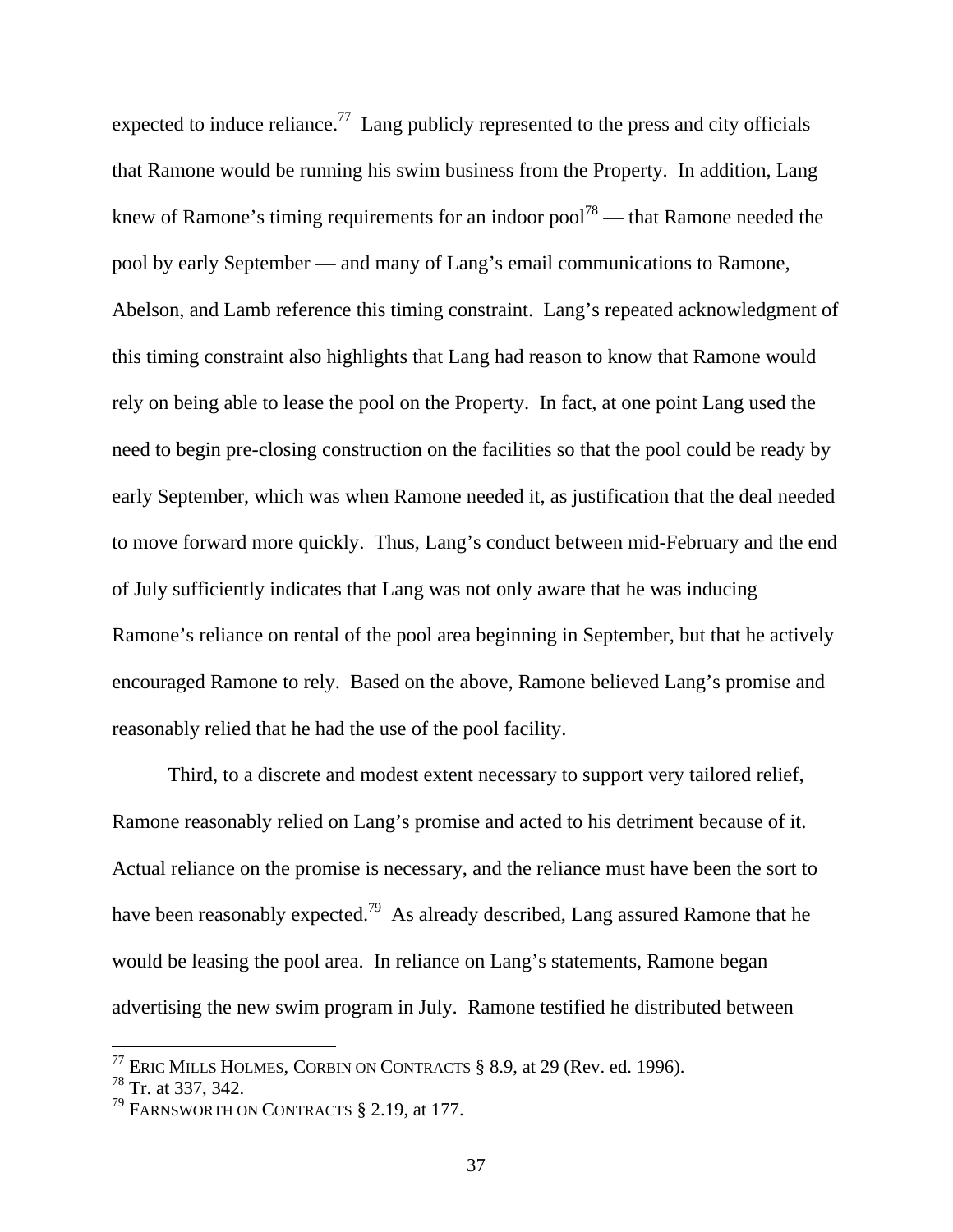2,500 and 3,000 fliers and used word of mouth to promote the Delaware Swim Team and Swim School at a Newark location.<sup>80</sup> Lang admits that he knew about the fliers Ramone was using to promote the new Newark youth swim program by at least July  $23.^{81}$  Upon learning that Ramone was advertising his swim program as occurring at the Property, Lang never indicated to Ramone that Ramone's lease of the pool facility was uncertain or unresolved. By the time Ramone found out that he was not included in the LLC and that he was not going to be able to lease the pool facility on the Property, he already had children signed up for his Newark swim program, which he then had to cancel. Thus, Ramone reasonably relied on Lang's promise and acted detrimentally in reliance.<sup>82</sup>

Finally, the standard for promissory estoppel requires that "a promise is binding because injustice can be avoided only by enforcement of the promise.<sup>83</sup> Frankly, the wording of this element of the promissory estoppel test  $-$  i.e., that injustice can be avoided only by enforcing the promise — is unfortunate, as it seems to require the court to grant specific performance or something like expectation damages as if an actual

 $80$  Tr. at 65. In addition, Ramone testified that solely due to his interest in retaining access to the pool he was willing to agree to the revised deal structure proposed in late July that added a third partner and excluded a buyout option although this was not his preference. Tr. at 135-38, 143.  $\frac{81}{1}$  Tr. at 122-24, 382.

 $82$  Ramone also testified that in reliance on Lang's promise he abandoned an alternate pool rental opportunity that he explored in January and February 2005 when his dialogue began with Lang. That opportunity involved the placement of bubbles over pools at a facility in Pike Creek, which he testified he had started to look into in early 2005. The record, however, does not support that Ramone's reliance at that early stage in his negotiations with Lang — taking place in January and February — can be considered reliance that was reasonably expected by Lang.Tr. at 52-53, 166-67, 215-16.

<sup>&</sup>lt;sup>83</sup> "[P]romissory estoppel is more accurately described as a particular application or subcategory of the general doctrine of equitable estoppel, rather than as a principle of contract law that operates as a substitute for consideration." *Keating v. Bd. of Educ. of Appoquinimink Sch. Dist.*, 1993 WL 460527, at \*3 n.3 (Del. Ch. Nov. 3, 1993) (citing John N. Pomeroy, *Equity Jurisprudence* § 808(b), at 212 (5th ed. 1941)).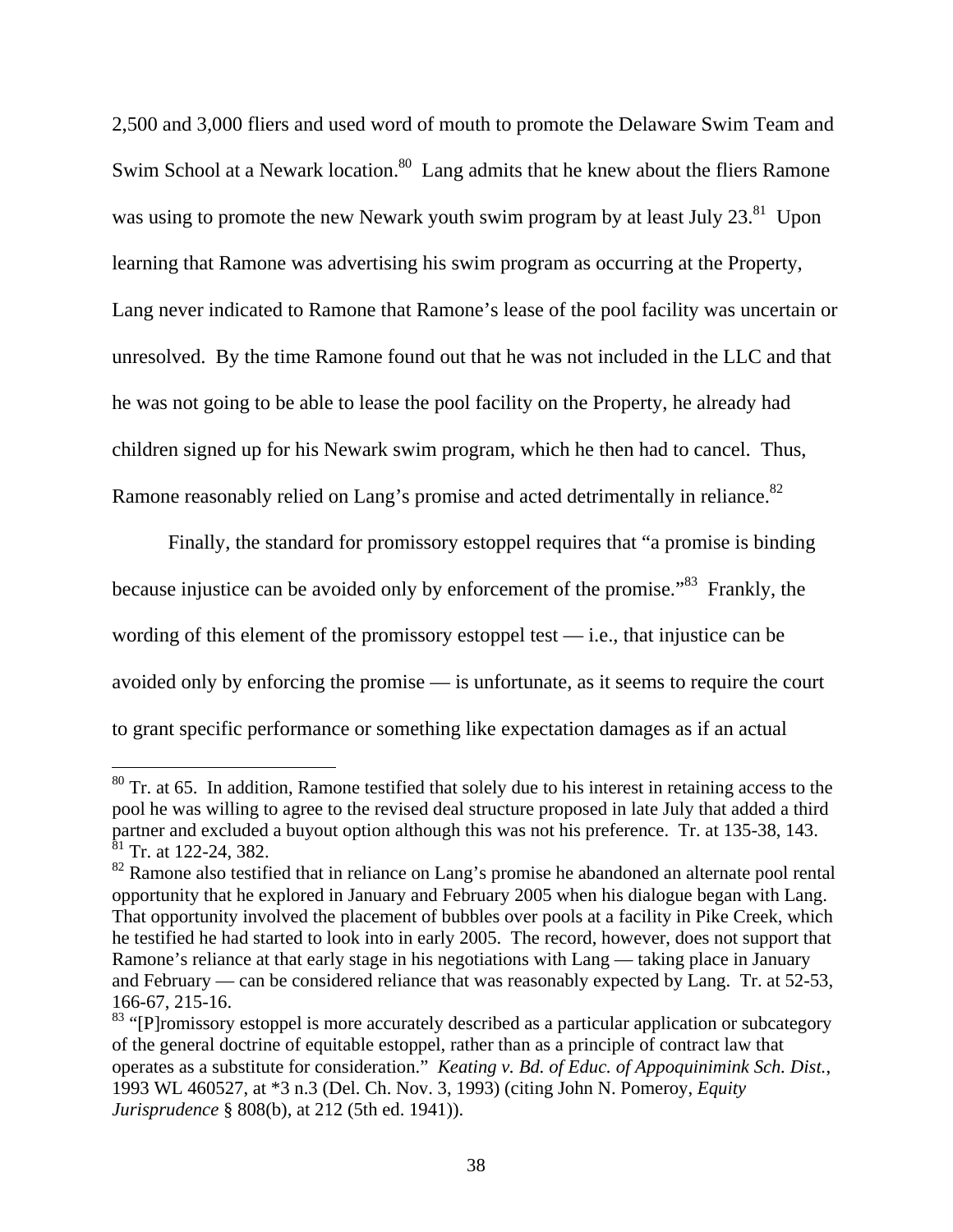contract had been formed. Fortunately, sophisticated readers of the language recognize that it must not be taken literally. As one learned commentator notes, this aspect of the standard may seem like a foregone conclusion if the other three prongs of the standard are satisfied, but this standard has "the merit . . . of invoking Justice and reminding the court that this particular rule cannot be applied by a mechanical process . . . the clause is a suggestion that sometimes the answer should be No."84

Relatedly, the words "enforcement of a promise" have not been read as referring solely to specific performance or expectation damages but to an appropriate, case-specific remedy for the plaintiff, fashioned by the court using all of its powers from equity and the common law.85 The quintessential remedy for promissory estoppel is an award of damages measured by the reliance costs reasonably incurred by the plaintiff.<sup>86</sup>

To this point, the Restatement (Second) of Contracts provides some guidance as to recovery under promissory estoppel. It states recovery "may be limited as justice requires,"87 which allows the court to award recovery based on either expectation or reliance interests.88 In addition, a Comment to Restatement (Second) of Contracts section 90 provides:

 $84$  CORBIN ON CONTRACTS  $\S 8.9$ , at 33.

<sup>&</sup>lt;sup>85</sup> CORBIN ON CONTRACTS §8.9, at 33.

<sup>86</sup> *See* CORBIN ON CONTRACTS §8.8, at 22 ("The remedy given to a plaintiff who sues for breach of a promise on which plaintiff reasonably relied (but for which plaintiff gave no bargained-for equivalent) can be made dependent on the extent of the action or forbearance in reliance (reliance damages)."). Reliance damages are defined as "reimbursement of the expenditures and losses incurred by the promisee with the value of the promised performance." *Id.* <sup>87</sup> RESTATEMENT (SECOND) OF CONTRACTS § 90(1) (1981).

<sup>88</sup> As to which is appropriate, black letter law provides little guidance. *See* FARNSWORTH ON CONTRACTS § 2.19, at 182. Factors courts may consider include the disparity between an expectation interest of great value and a reliance interest of lesser value, which will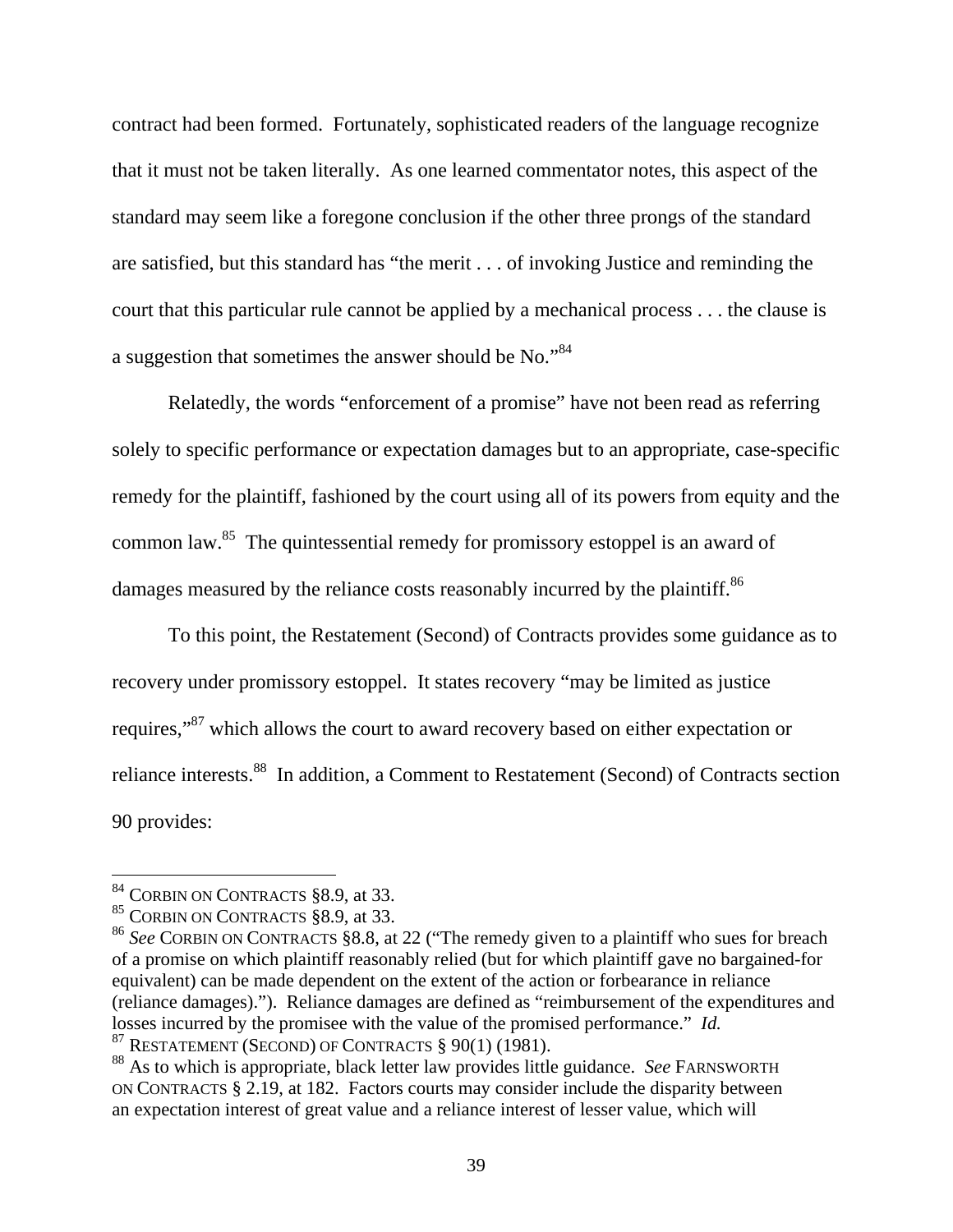[R]elief may sometimes be limited to restitution or to damages or to specific relief measured by the extent of the promisee's reliance rather than by the terms of the promise . . . . Unless there is unjust enrichment of the promisor, damages should not put the promisee in a better position than performance of the promise would have put him.<sup>89</sup>

In this case, the equities do not warrant an award of expectation damages.

For starters, Ramone has not come close to meeting his burden of proving that

Lang and he reached agreement on all material terms. This is not a case where the

promisor induced reliance by the plaintiff that was uniquely valuable to the

plaintiff by agreeing to a specific set of material terms, and then disavowed those

terms once the promisor had reaped the benefits of the plaintiff's acts.<sup>90</sup> In this

case, for the reasons I have already explained, there is no reliable basis to enforce

any specific deal or to use any specific deal as the foundation for an award of

expectation damages.

encourage an award of reliance; and the difficulty of calculating recovery under one measure, which will encourage a court towards the other. *Id.* at 183 n.49-52. 89 RESTATEMENT (SECOND) OF CONTRACTS § 90, cmt. d.

<sup>90</sup> A case where this occurred and expectation damages were awarded is *RGC Int'l Investors, LDC v. Greka Energy Corp.* 2001 WL 984689, at \*14-\*15 (Del. Ch. Aug. 22, 2001). In that case, the defendant breached its contractual obligation to negotiate in good faith *and* was found liable under the doctrine of promissory estoppel. In particular, the defendant induced the plaintiff's acquiescence in a merger through the execution of a very detailed term sheet that was subject to completion of final documentation. After the merger that the defendant sought was approved, the defendant refused to conclude a contract by reneging on material issues that were already agreed upon in the prior term sheet. Thus, based on both the presence of defendant's bad faith and reasonable reliance, the court held that the plaintiff should receive its expectation interest. In its decision, the court highlighted that the defendant already had received all the consideration it had bargained for because it had reaped the benefits of the plaintiff's reliance, and more importantly, explained that the award of expectation damages was guided not by speculation but by how the parties themselves had agreed to value the defendant's obligations to the plaintiff in the term sheet. *Id.* at \*16.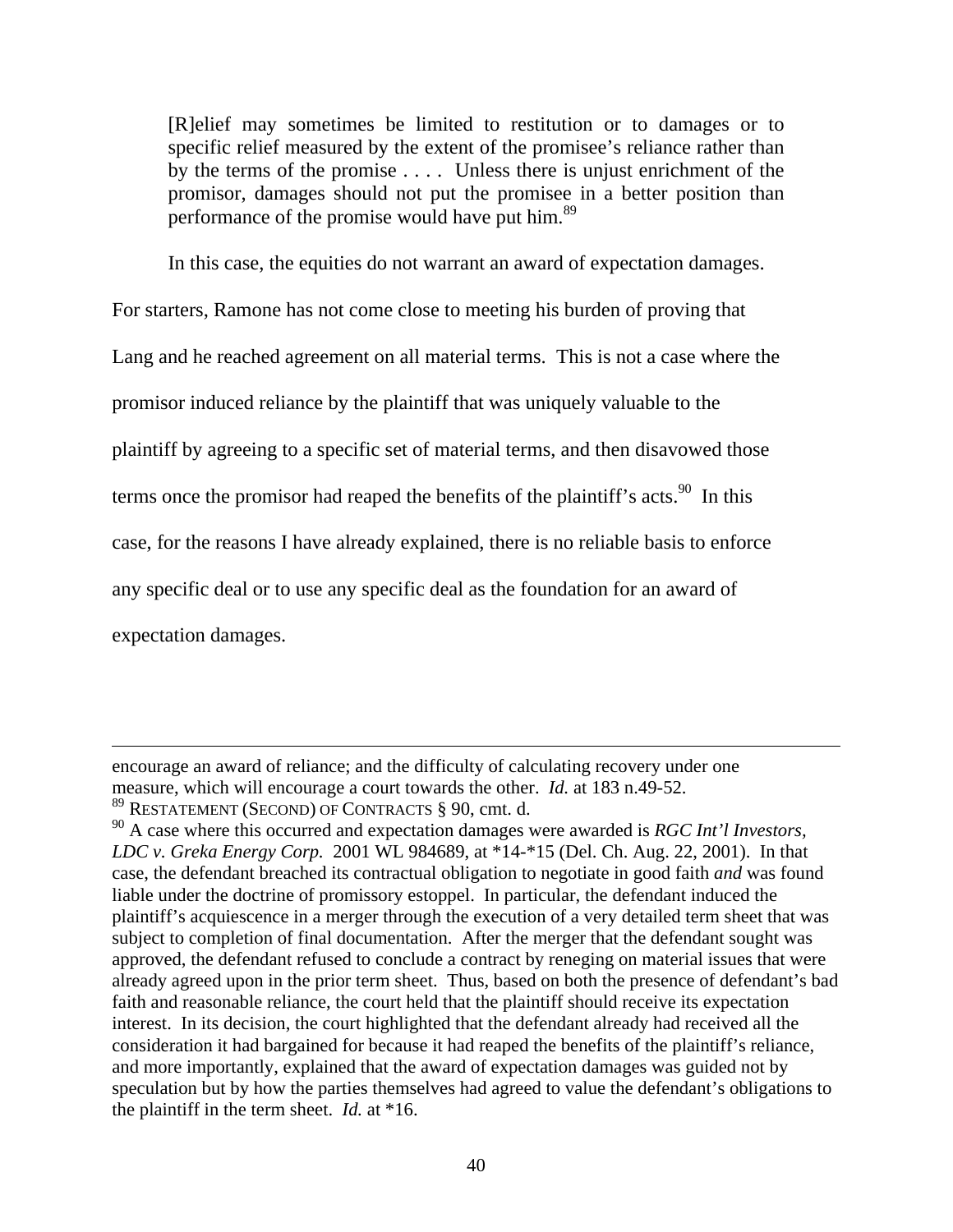Next, this is not a case where equity demands a capacious award. To the contrary, Ramone has fallen far short of convincing me that Lang acted in bad faith towards him.<sup>91</sup> After careful consideration, I am persuaded that Lang acted in the manner he did at the end of the negotiations out of genuine frustration with Ramone. Ramone's lackadaisical attitude and changing desires would have exasperated even the patient, among whose number are not typically counted real estate developers. Indeed, Ramone's behavior comes close to causing me to conclude that no remedy at all should be afforded to him. But, in the end, the equities do not incline me in that direction. Recovery based on Ramone's reliance interest is needed to remedy the harm that came to Ramone as a result of the actions he took in reasonable reliance upon Lang's promise. Thus, I find that under the fourth prong of the promissory estoppel standard injustice will occur if Ramone cannot recover damages to compensate him for his actions taken in reliance on Lang's promise.

Although I do not view Ramone's role in the zoning process to have been essential to Lang's success in that forum, Lang himself concedes that Ramone's help in that process was useful.<sup>92</sup> That help also placed Ramone in a publicly exposed and vulnerable

 $91$  One learned commentator has stated that whether there was a lack of good faith on the part of the promisor may encourage a court towards use of expectation rather than simply reliance damages. *See* FARNSWORTH ON CONTRACTS § 2.19, at 183 n.49-52.

 $92$  Ramone also contends that because his role in structuring the transaction and obtaining the necessary zoning amendment was as important, and with regards to the latter possibly more important than Lang's, he should receive damages equal to half the LLC or half the gain from the redevelopment of the Property. This, however, would be an award of specific performance or expectancy that is not justified. Besides the lack of a contract or a de facto partnership, Ramone has overstated his role in obtaining the zoning approvals. There is no doubt that Ramone's reputation in the community brought credibility to the redevelopment plan and use of the Property. Although Lang's process for obtaining needed approvals may have been more difficult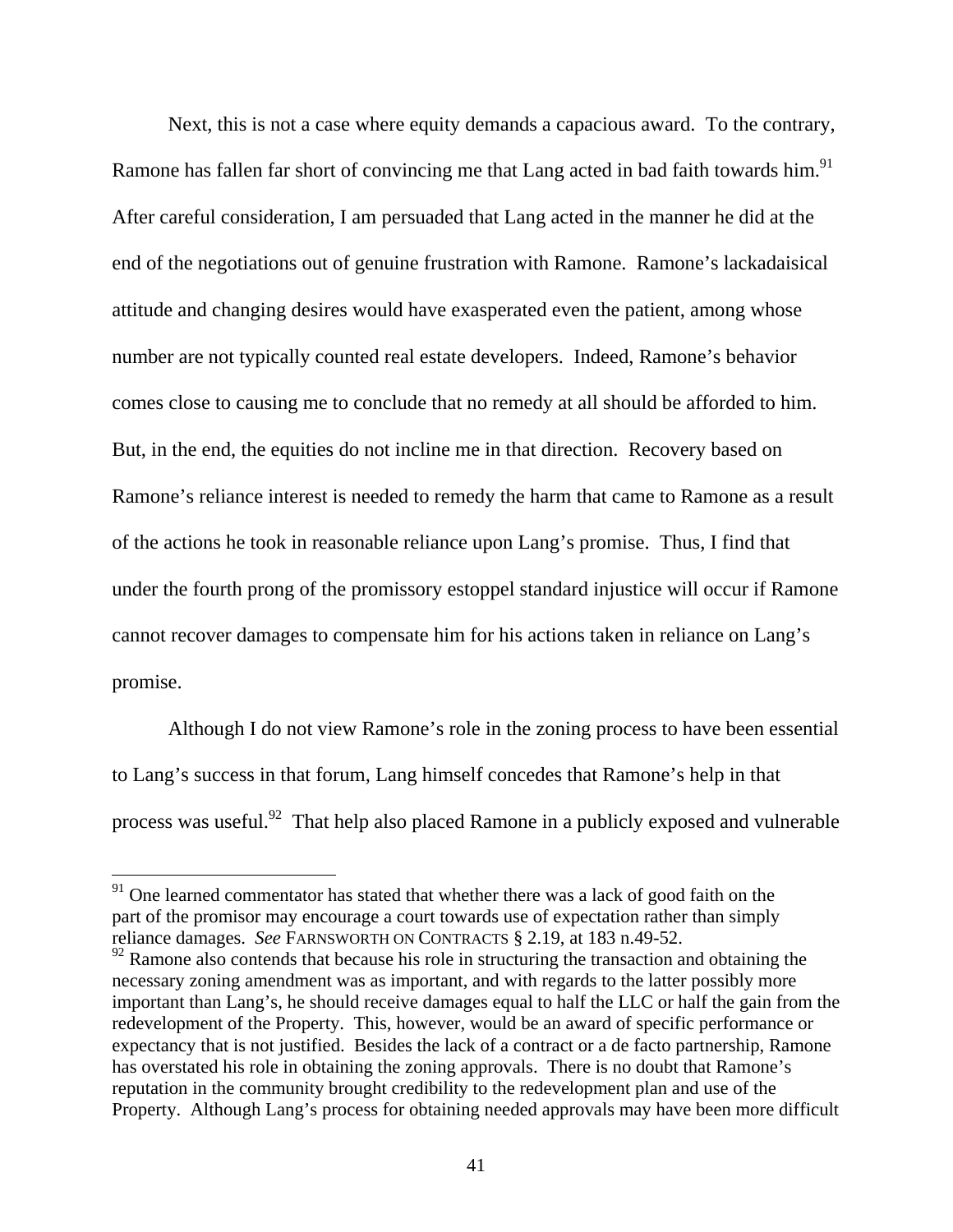position. By the mid-summer of 2005, Ramone had invested a good deal of (admittedly slow moving) activity in the expectation that the pool at the Property would be available for use by him. Rather than look for other opportunities, he reasonably focused on the pool, having received assurances that in some reasonable form or another (as a co-owner or lessee) access would be his. Lang himself encouraged the press to focus on Ramone's expected role at the Property, increasing the reputational pressure on Ramone to participate and deliver services there. During the summer, Ramone relied on the assurances of Lang by foregoing an examination of other opportunities to secure access to an indoor pool and by circulating fliers announcing that he would be running a swim program at the Property in autumn 2005. By August, Ramone was in a more vulnerable position than Lang. Lang had other investors to help him share the risk in purchasing the Property. Lang also had reason to believe that he could find another lessee for the pool at the Property, a lessee that happened to be Ramone's principal competitor.

In these unique circumstances, I conclude that it would unjust to permit Lang to walk away without providing Ramone with succor for the harm he suffered in reliance upon Lang's assurances that the pool would be available to him in autumn 2005 on reasonable terms. However frustrating Ramone's conduct was to Lang, he was not justified in pulling the rug out from under Ramone completely.

Most particularly, Lang's conduct in proposing to lease the pool to Ramone's principal competitor during the 2005-2006 swim season threatened to punish Ramone for

without Ramone, there is nothing in the record suggesting that without him Lang would not have secured the zoning changes.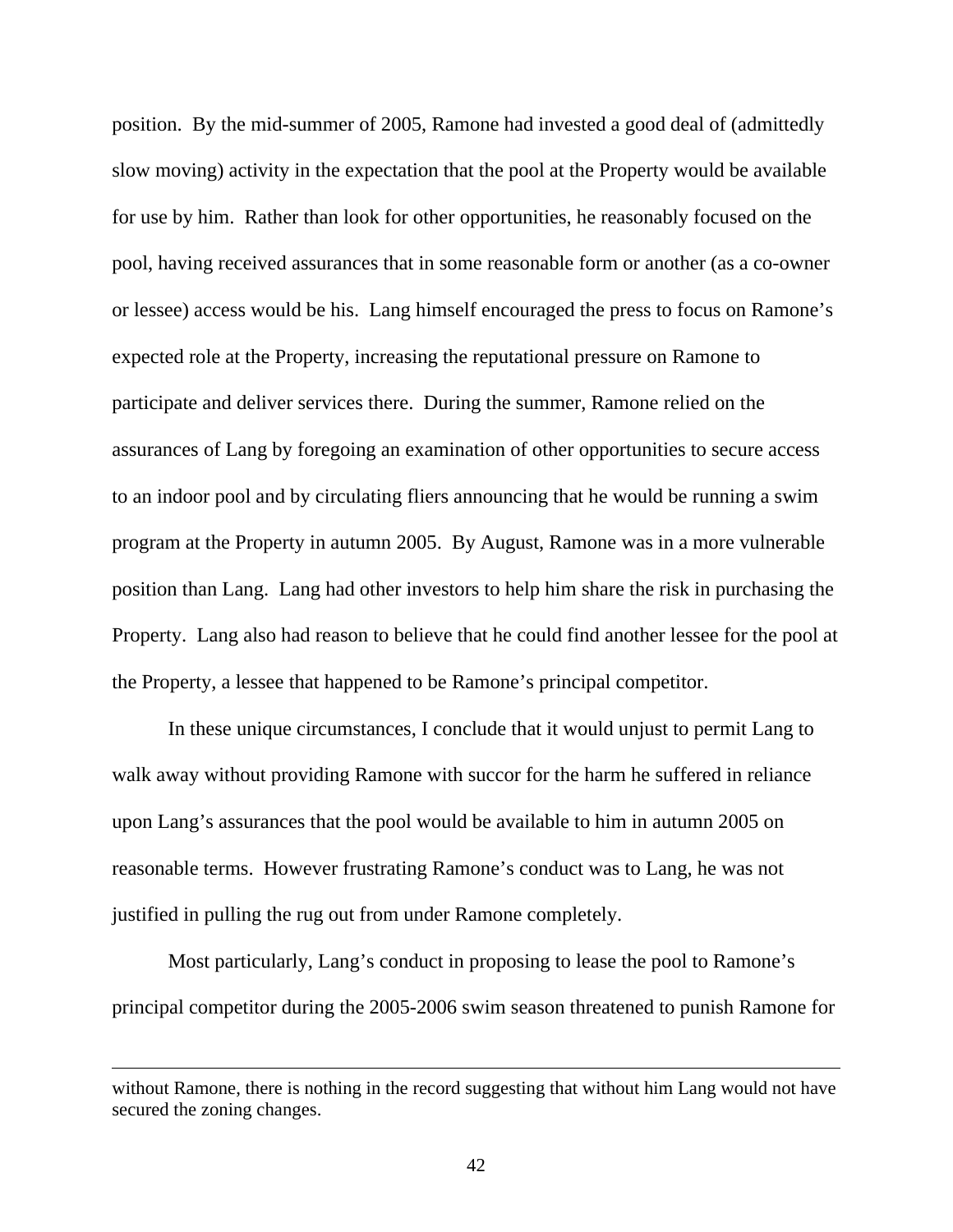his reasonable reliance. After telling the press that Ramone was his partner and would have access to the pool at the Property, Lang turned around and sought to give access to the pool to Ramone's competitor at a time when Ramone could not protect himself by making other arrangements. If that plan had been accomplished, Ramone would have faced not only competitive injury but some degree of public humiliation.

The problem for Ramone at this stage is that the court has already taken serious remedial action that largely protected his reliance interest. Since trial in this case, an injunction has prevented Lang from leasing the pool to Team Delaware or from entering any other lease of the pool to any party that is not terminable on sixty-days notice. The only other relief that might be in order to protect Ramone's reliance interest is monetary relief of some exceedingly modest variety, tailored to his costs for advertising for the 2005-2006 swim program in Newark, and, as only a possibility for later consideration, the value of the modest time Ramone spent helping in the zoning approval process.

Because of the expedited nature of the trial, the parties agreed to leave the quantification of monetary damages for a separate proceeding. But what is clear now and not subject to further litigation is the scope of any claim of damages.<sup>93</sup> In that respect, I conclude that there is no basis for Ramone to seek recompense for Bryde's fees in the negotiation process with Lamb, as those costs are no different from the legal fees incurred by Lang in trying to reach accord with Ramone. No evidence regarding the cost

 $93$  Ramone should plan to submit proof of the expenses he incurred in promoting the Newarkbased youth swim program and any concrete costs of canceling the program. Although new costs within these categories are appropriate, such as promotion expenses other than the fliers, new categories of reliance costs are not. *See* Ct. Order (Case Scheduling Order dated Oct. 20, 2005).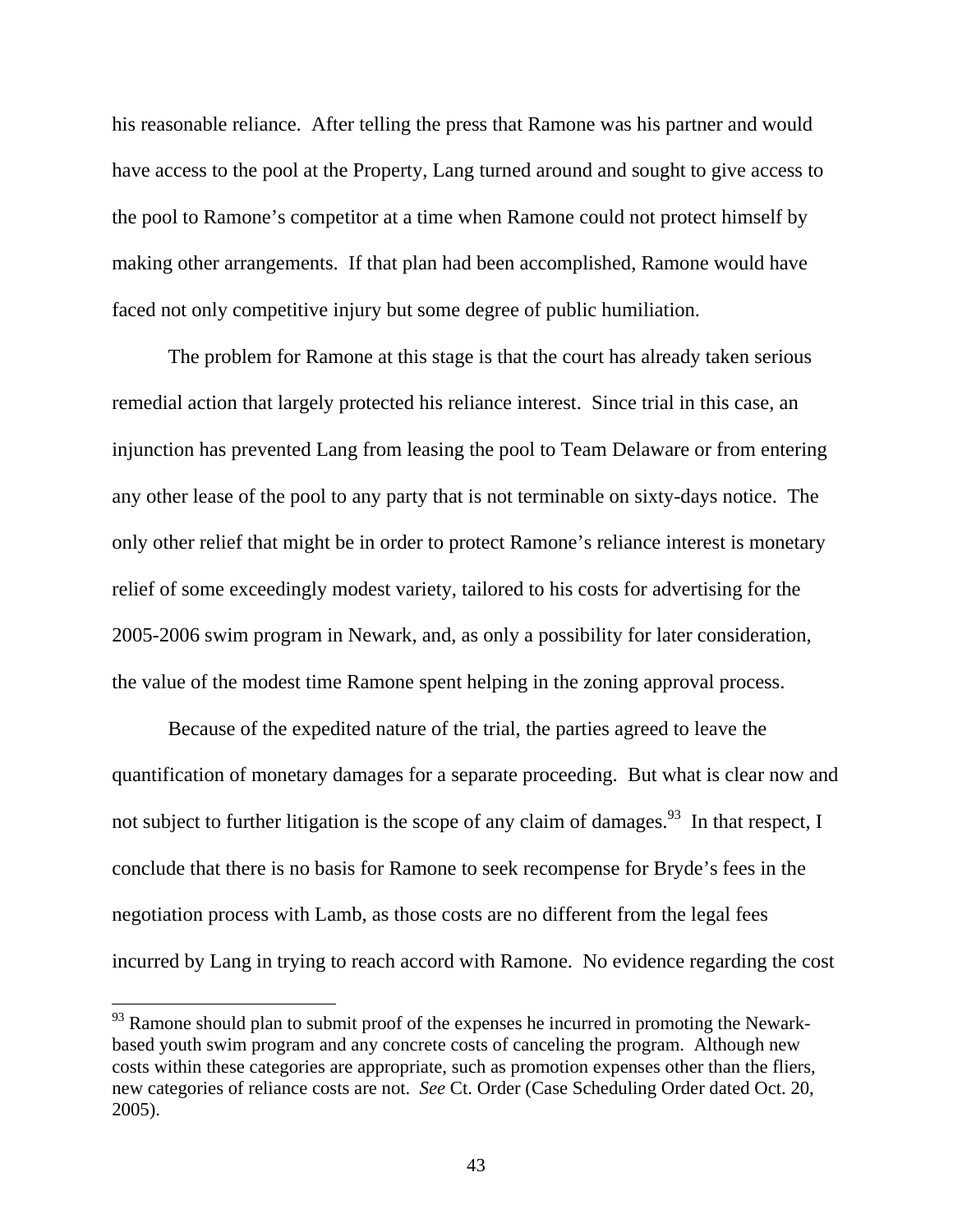of Bryde's services shall be presented at the further trial. Likewise, there is no basis to believe that Ramone forewent a specific pool acquisition opportunity in reasonable reliance on Lang and he will not be afforded an opportunity to improve his unconvincing trial testimony on that score. In sum, the trial will be very narrow and will likely involve the accrual of litigation costs out of proportion to what Ramone is likely to obtain.<sup>94</sup>

Finally, the injunction in place shall be terminated to allow for the unrestricted leasing of the pool at the Property, effective September 1, 2006. Ramone has been on fair notice for a long time of the need to secure another facility. If, as he contends, he was in a position to acquire the Property by himself, he has the financial wherewithal to figure out an alternative. Through the current injunction, Ramone has been protected against the potential of unfair and humiliating competition from a competitor. Ramone must use the lengthy breathing space he has been afforded to make alternate arrangements or even enter a lease with Lang. An injunction beyond September 1 would be inequitably disproportionate.

Likewise, the equities do not come close to justifying fee shifting, which Ramone seeks. Under the American rule, fee shifting is justified only under extraordinary circumstances. Lang's conduct, while not praiseworthy, falls well short of the egregious bad faith conduct that warrants fee shifting.<sup>95</sup>

 $94$  For that reason, the parties should again consider whether they cannot settle their differences. Obviously, a trial also will involve expense for Lang.

<sup>95</sup> *See Delaware Correctional Officers Ass'n v. State*, 2003 WL 23021927, at \*8 n.37 (Del. Ch. Dec. 18, 2003) (stating that "a party must pay its own legal fees unless . . . the opposing party has engaged in bad faith, vexatious, or oppressive conduct."); *Kirkpatrick v. Caines Landing Wildlife Preserve Ass'n*, 1992 WL 332104, at \*6 (Del. Ch. Nov. 12, 1992) ("Delaware courts